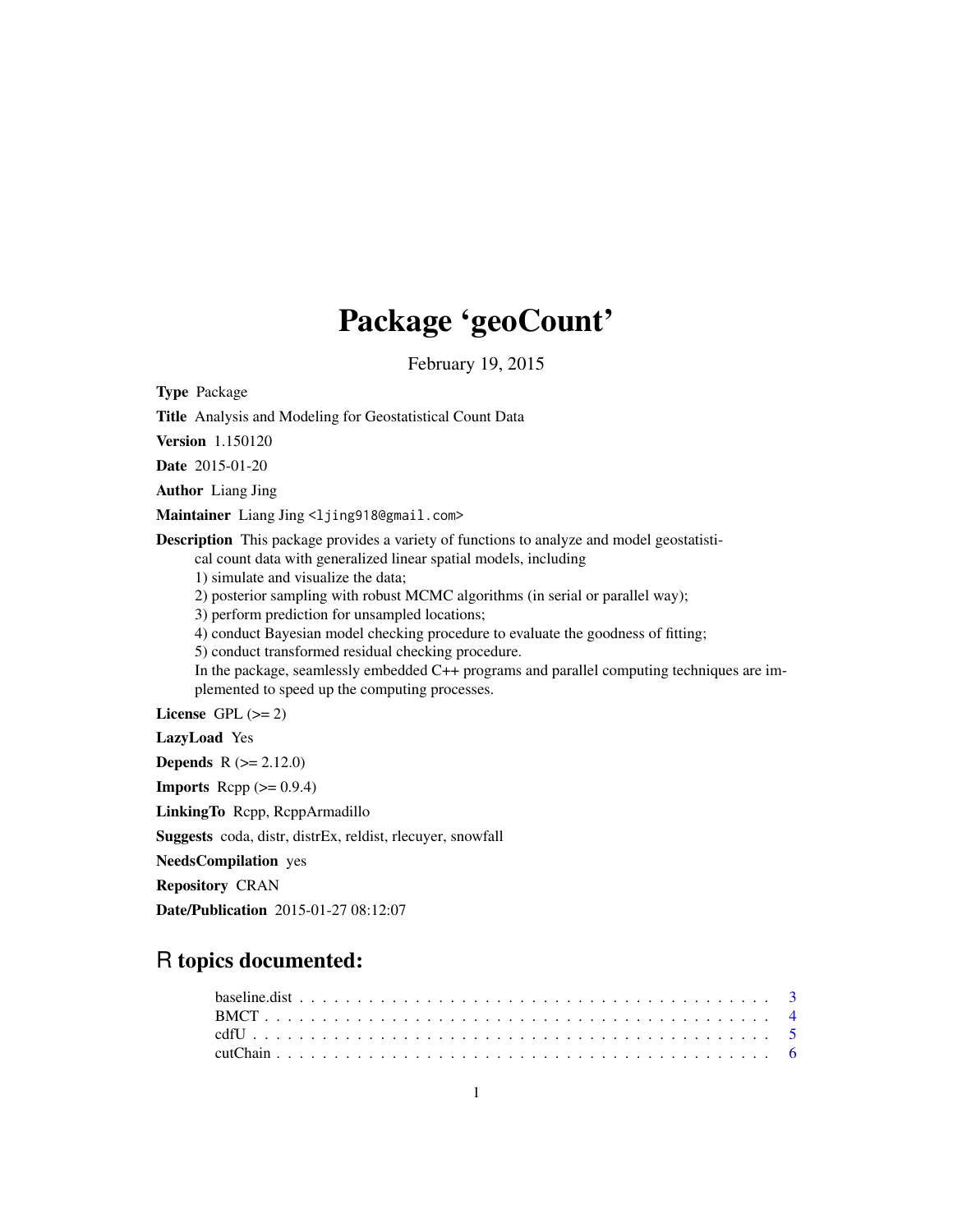|       | 7              |
|-------|----------------|
|       | $\overline{7}$ |
|       | 8              |
|       | 9              |
|       | 10             |
|       | 10             |
|       | 11             |
|       | 12             |
|       | 13             |
|       | 14             |
|       | 15             |
|       | 16             |
|       | 17             |
|       | 18             |
|       | 19             |
|       | 20             |
| 21    |                |
|       | 22             |
|       | 22             |
|       | 23             |
|       | 24             |
|       | 25             |
| pRPS  | 26             |
|       | 27             |
|       | 29             |
|       | 30             |
|       | 31             |
|       | 32             |
|       | 33             |
|       | 34             |
|       | 35             |
|       | 37             |
|       | 39             |
| 41    |                |
|       |                |
|       | 43             |
|       | 44             |
|       | 45             |
| tranR | 46             |
|       | 47             |
|       | 48             |
| Weed  | 48             |
|       |                |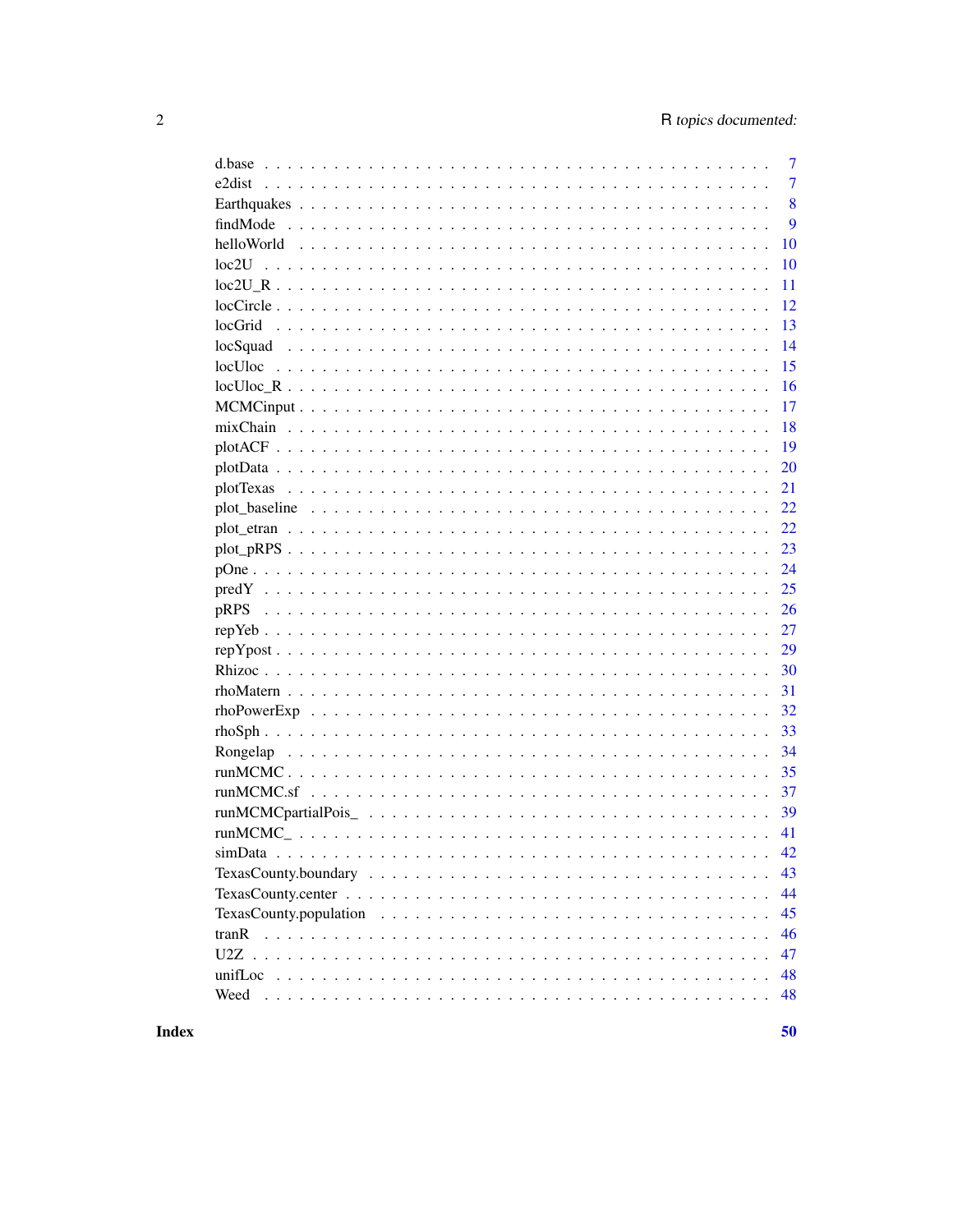<span id="page-2-1"></span><span id="page-2-0"></span>

This function generates the samples of distance to build the baseline distribution for standard normal.

#### Usage

baseline.dist(n, iter)

#### Arguments

| n    | the number of residuals                    |
|------|--------------------------------------------|
| iter | the number of distance samples to generate |

#### Details

HellingerDist and KolmogorovDist functions in {distrEx} are used to compute the distances. See ?HellingerDist and ?KolmogorovDist for details about how the distances are computed.

#### Value

A iter  $\times$  3 matrix for three types of distance: "Discrete Hellinger", "Smooth Hellinger" and "Kolmogorov".

#### Author(s)

Liang Jing <ljing918@gmail.com>

#### See Also

[d.base](#page-6-1), [plot\\_baseline](#page-21-1), [pOne](#page-23-1).

```
## Not run:
# Time-consuming! Run once with large "iter" and
# save the results for future use
d.base <- baseline.dist(50, iter=100)
## End(Not run)
```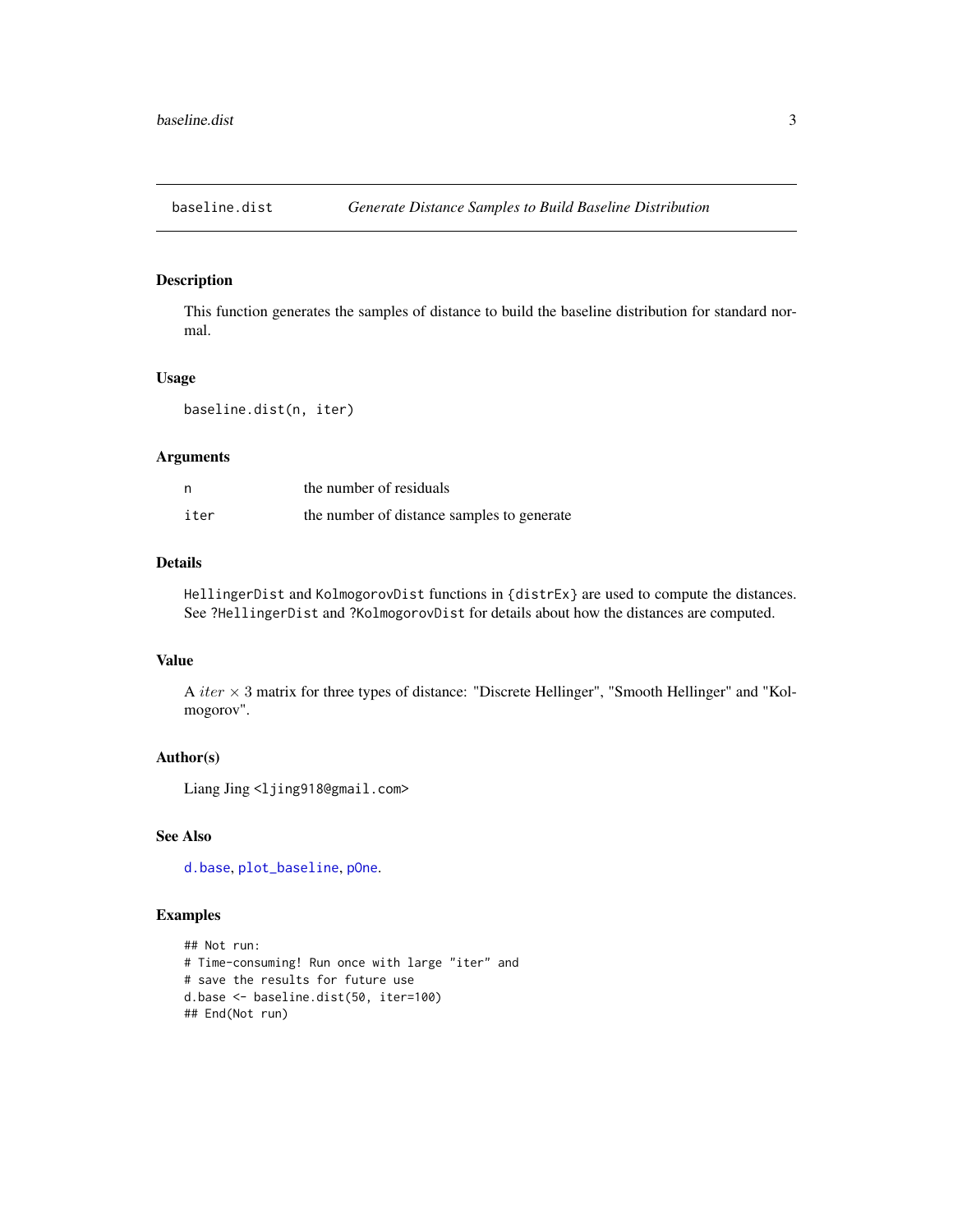<span id="page-3-1"></span><span id="page-3-0"></span>

This function conducts Bayesian model checking by comparing observed and reference data sets and reveals the result via "p-value" and "RPS" (as well as the plot).

#### Usage

```
BMCT(Y.obs, Y.rep, funcT, ifplot = FALSE)
```
# Arguments

| Y.obs  | a vector which indicates the observed data set                        |
|--------|-----------------------------------------------------------------------|
| Y.rep  | a matrix which indicates the reference data sets                      |
| funcT  | a function which defines the dignostic statistic                      |
| ifplot | a logical value which indicates whether plot the dignostic statistics |

# Value

A vector of p-value and RPS.

#### Author(s)

Liang Jing <ljing918@gmail.com>

# See Also

[repYeb](#page-26-1), [repYpost](#page-28-1), [pRPS](#page-25-1), [plot\\_pRPS](#page-22-1)

```
## Not run:
Yrep.eb <- repYeb(N.sim=2000, loc, L, res.m, est = "mode")
funcT <- function(Y){ max(Y)-min(Y) }
BMCT(Y, Yrep.eb, funcT, ifplot=TRUE)
## End(Not run)
```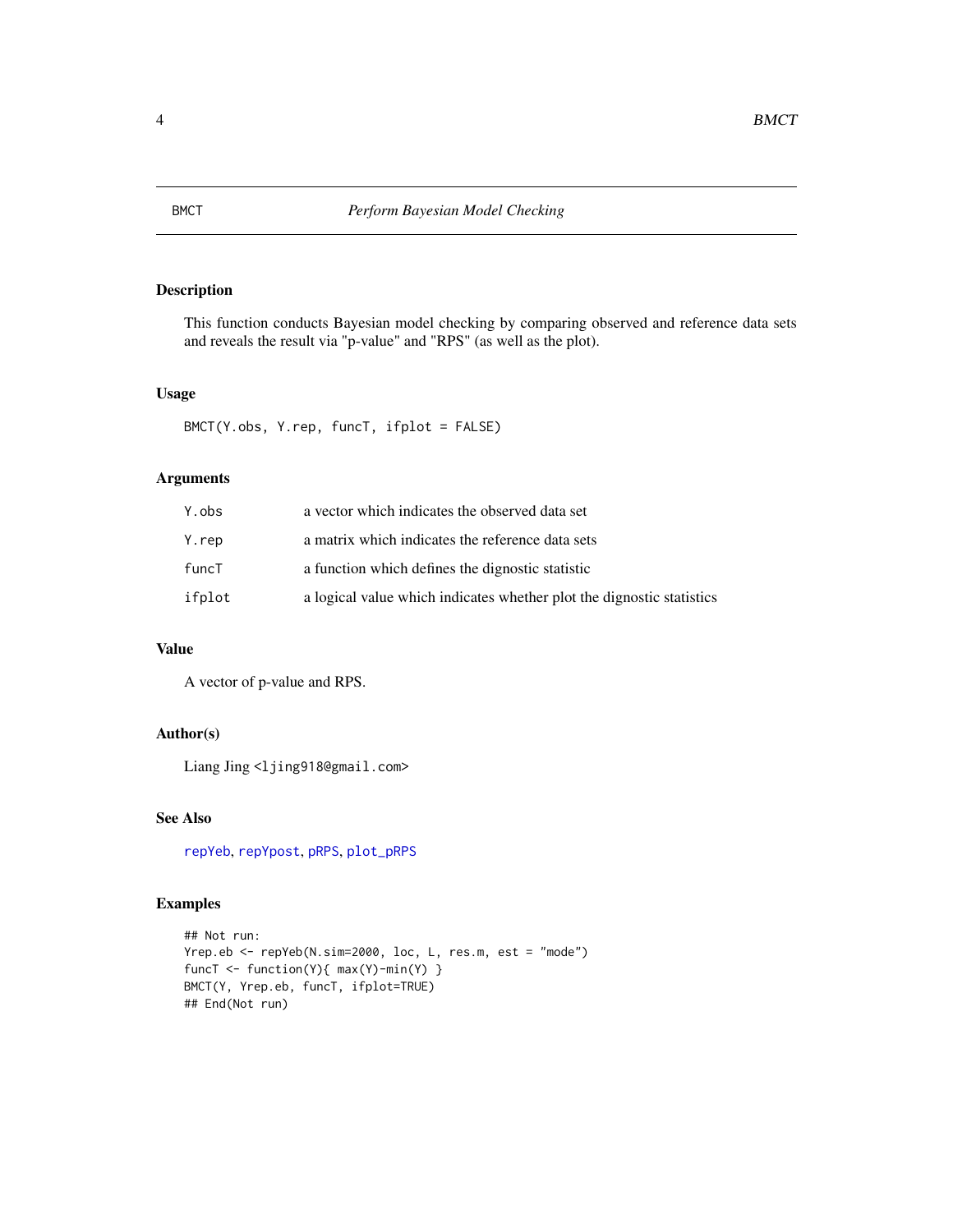<span id="page-4-1"></span><span id="page-4-0"></span>

This function approximates the CDF value for the observed data by using reference data.

# Usage

```
cdfU(Y.obs, Y.rep, discrete = FALSE)
```
# Arguments

| Y.obs    | a vector which indicates the observed data set              |
|----------|-------------------------------------------------------------|
| Y.rep    | a matrix which indicates the reference data sets            |
| discrete | a logical value which indicates if the variable is discrete |

# Value

A vector of CDF values.

# Author(s)

Liang Jing <ljing918@gmail.com>

#### See Also

[tranR](#page-45-1)

```
## Not run:
Y.obs < -11:20res <- matrix(0, 10, 50)
for(i in 1:50){
Y.rep <- matrix(rpois(10*5000, 15), 10, )
res[, i] <- cdfU(Y.obs, Y.rep)
}
matplot(t(res), type="l")
abline(h = ppois(11:20, 15))
## End(Not run)
```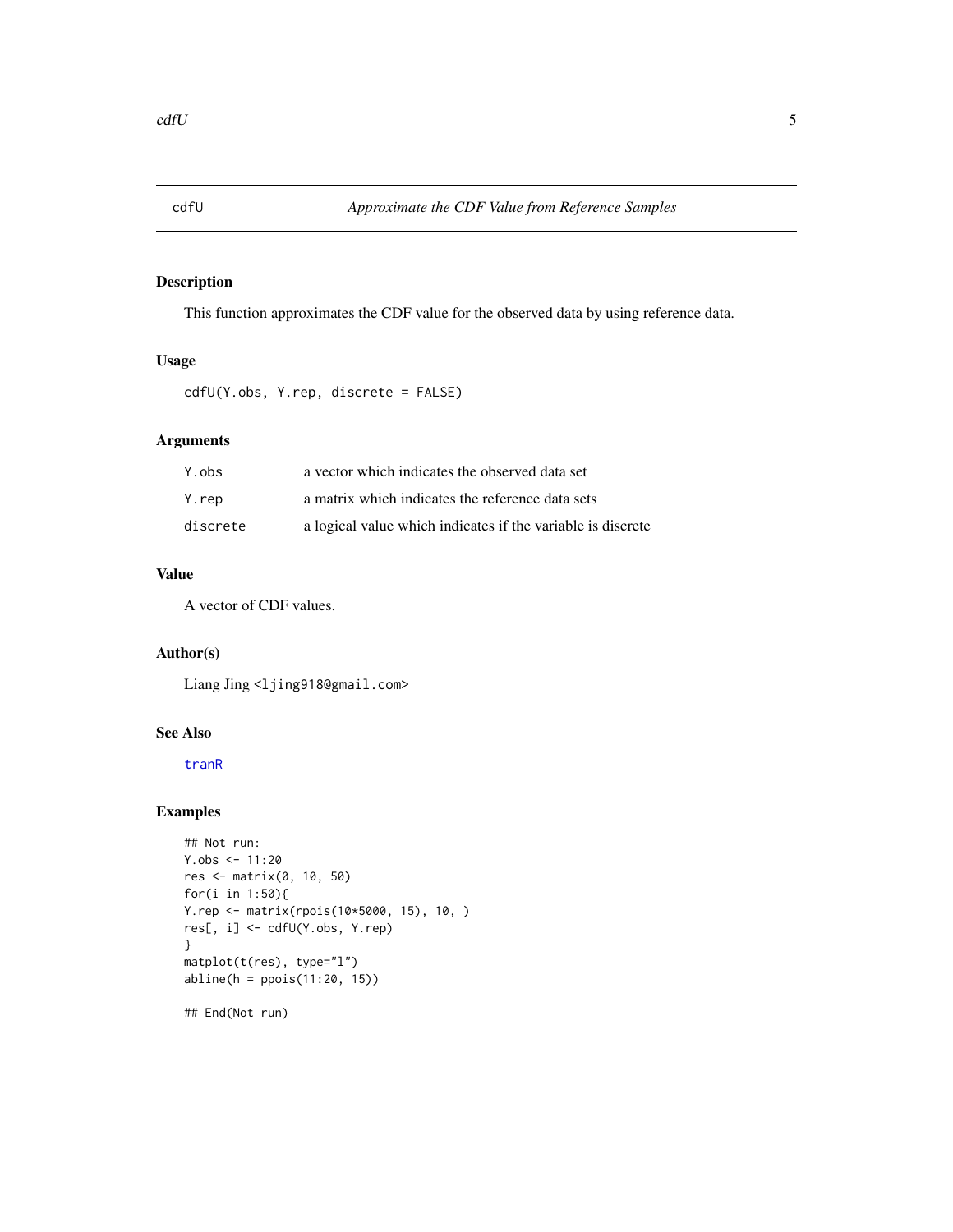<span id="page-5-1"></span><span id="page-5-0"></span>

This function takes the results from [runMCMC](#page-34-1) and modifies the chains of posterior samples for burnin and thinning.

#### Usage

```
cutChain(res, chain.ind=2:4, burnin, thinning)
```
#### Arguments

| res       | a list with elements containing the posterior samples of latent variables and pa-<br>rameters; usually the output from runMCMC |
|-----------|--------------------------------------------------------------------------------------------------------------------------------|
| chain.ind | the index of elements in "res" that will be modified                                                                           |
| burnin    | the number for burn-in                                                                                                         |
| thinning  | the number for thining                                                                                                         |

#### Value

A list with elements containing the modified posterior samples.

#### Author(s)

Liang Jing <ljing918@gmail.com>

#### See Also

[runMCMC](#page-34-1), [mixChain](#page-17-1).

#### Examples

```
## Not run:
res <- runMCMC(Y, L=0, loc=loc, MCMCinput = input )
res.m <- cutChain(res, chain.ind=1:4, burnin=100, thining=10)
```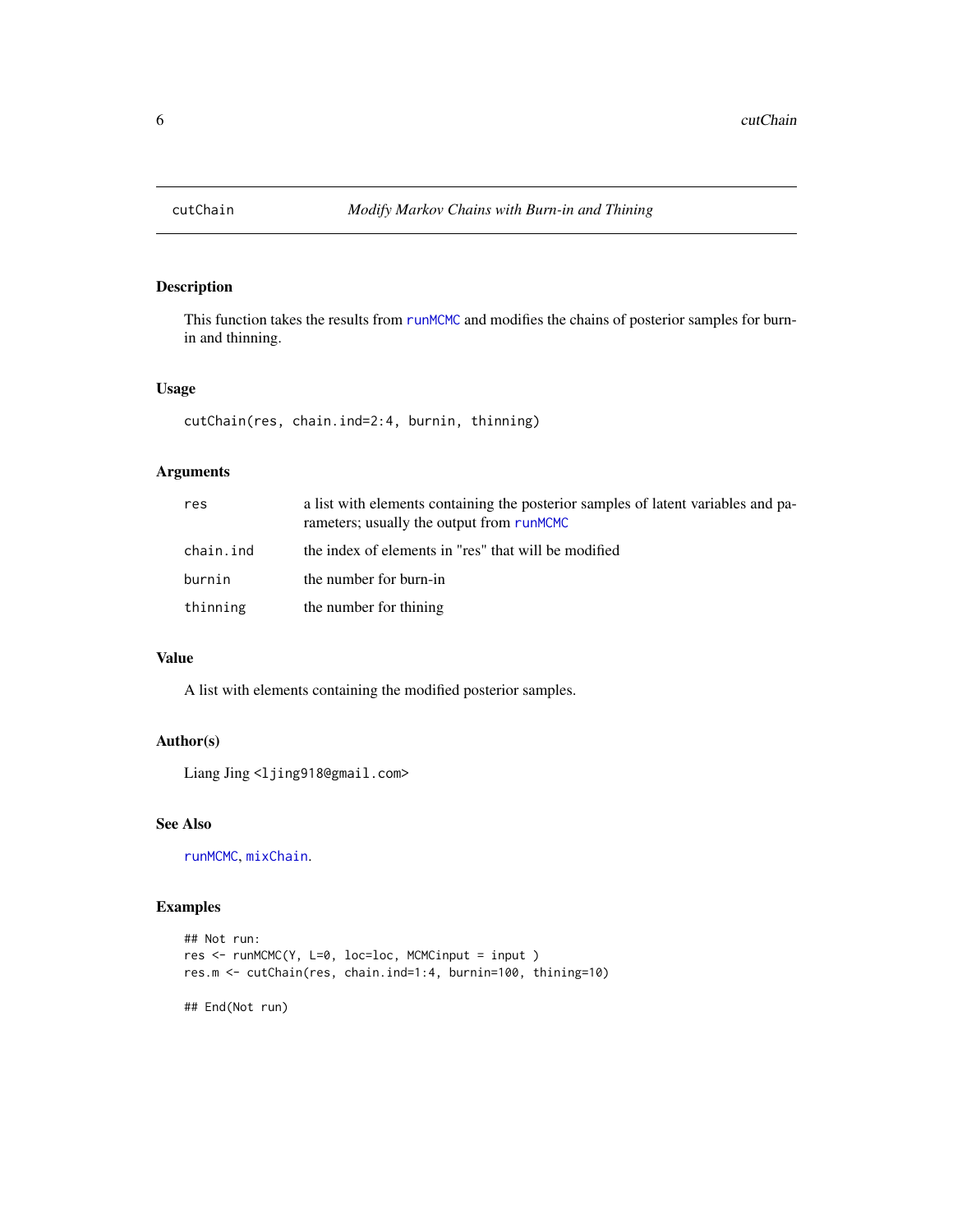<span id="page-6-1"></span><span id="page-6-0"></span>

This data set contains baseline samples for 100 residuals with 5000 iterations.

#### Usage

data(Dbase\_n100N5000)

#### Details

A data.frame "d.base" with 5000 observations and 3 variables will be loaded.

#### Author(s)

Liang Jing <ljing918@gmail.com>

#### See Also

[baseline.dist](#page-2-1), [plot\\_baseline](#page-21-1), [pOne](#page-23-1).

#### Examples

## Not run:

```
data(Dbase_n100N5000)
str(d.base)
plot_baseline(d.base[,1], colnames(d.base)[1])
```
## End(Not run)

<span id="page-6-2"></span>

| e2dist |        |  | Calculate Distances between Transformed Residuals and Standard |  |  |
|--------|--------|--|----------------------------------------------------------------|--|--|
|        | Normal |  |                                                                |  |  |

# Description

This function calcualtes three types of distance between the empirical distribution of transformed residuals and standard normal.

#### Usage

e2dist(e.tran)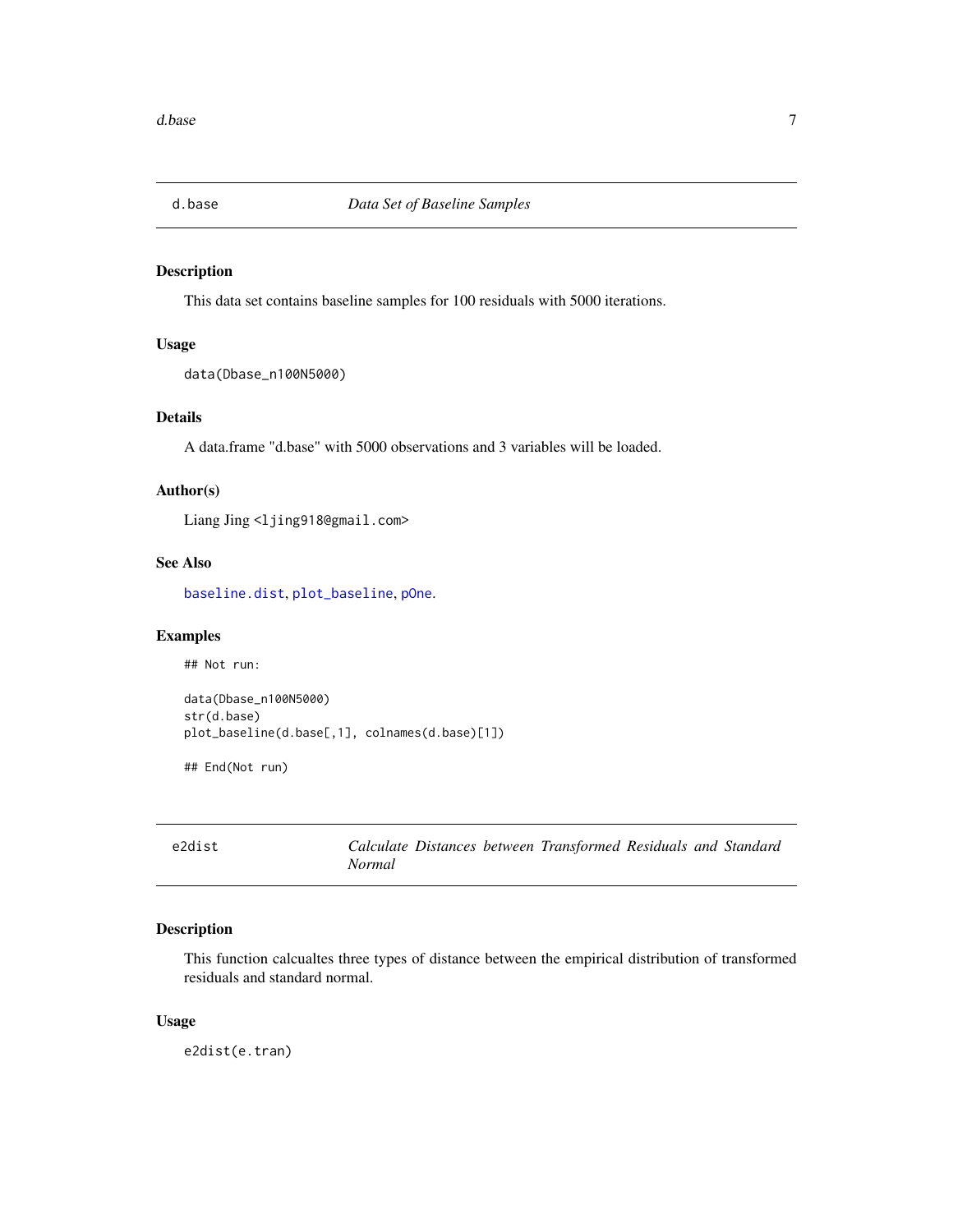#### <span id="page-7-0"></span>Arguments

e.tran a vector which indicates the transformed residuals

#### Details

HellingerDist and KolmogorovDist functions in {distrEx} are used to compute the distances. See ?HellingerDist and ?KolmogorovDist for details about how the distances are computed.

#### Value

A vector with length 3 containing "Discrete Hellinger", "Smooth Hellinger" and "Kolmogorov" distances.

#### Author(s)

Liang Jing <ljing918@gmail.com>

# See Also

[tranR](#page-45-1), [baseline.dist](#page-2-1), [pOne](#page-23-1).

#### Examples

```
## Not run:
require(distrEx)
e2dist(rnorm(200))
## End(Not run)
```
Earthquakes *Data Set of Earthquakes*

#### Description

This data set contains the informations of earthquakes.

#### Usage

data(datEarthquake)

#### Author(s)

Liang Jing <ljing918@gmail.com>

#### See Also

[plotData](#page-19-1).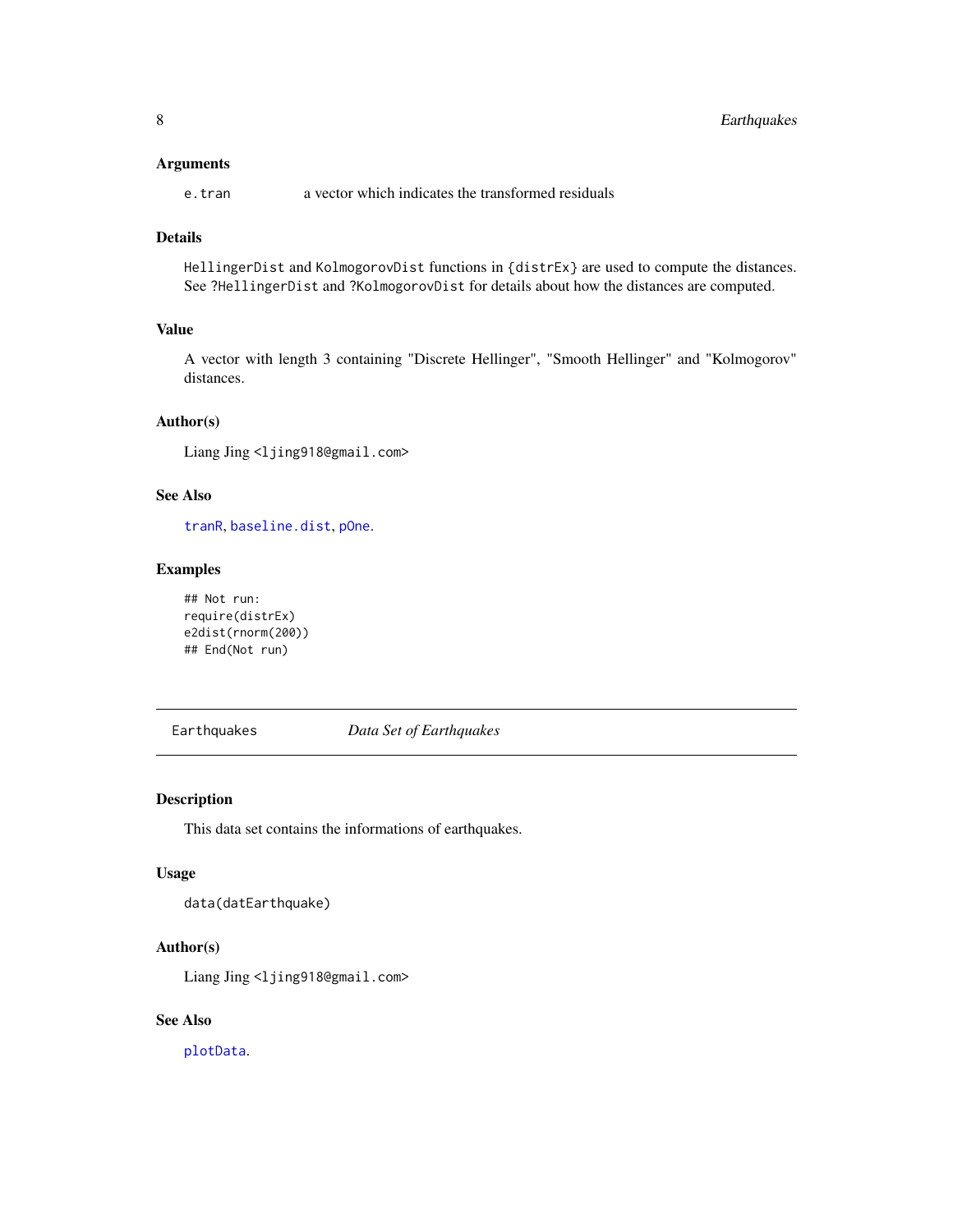#### <span id="page-8-0"></span>findMode 9

#### Examples

```
## Not run:
data(datEarthquake)
str(Earthquakes)
plotData(Earthquakes$Magnitude, Earthquakes[,c("Lat","Lon")])
## End(Not run)
```
findMode *Estimate Mode of the Posterior Samples*

# Description

This function estimates the mode of empirical density function for a given posterior samples.

# Usage

findMode(x, ...)

# Arguments

|                         | a vector of posterior samples                                                          |
|-------------------------|----------------------------------------------------------------------------------------|
| $\cdot$ $\cdot$ $\cdot$ | other parameters used when estimating then empirical density function; see<br>?densitv |

#### Details

This function uses density function to estimate the empirical density function.

#### Value

The value of mode.

#### Author(s)

Liang Jing <ljing918@gmail.com>

# Examples

```
## Not run:
findMode(rnorm(1000))
```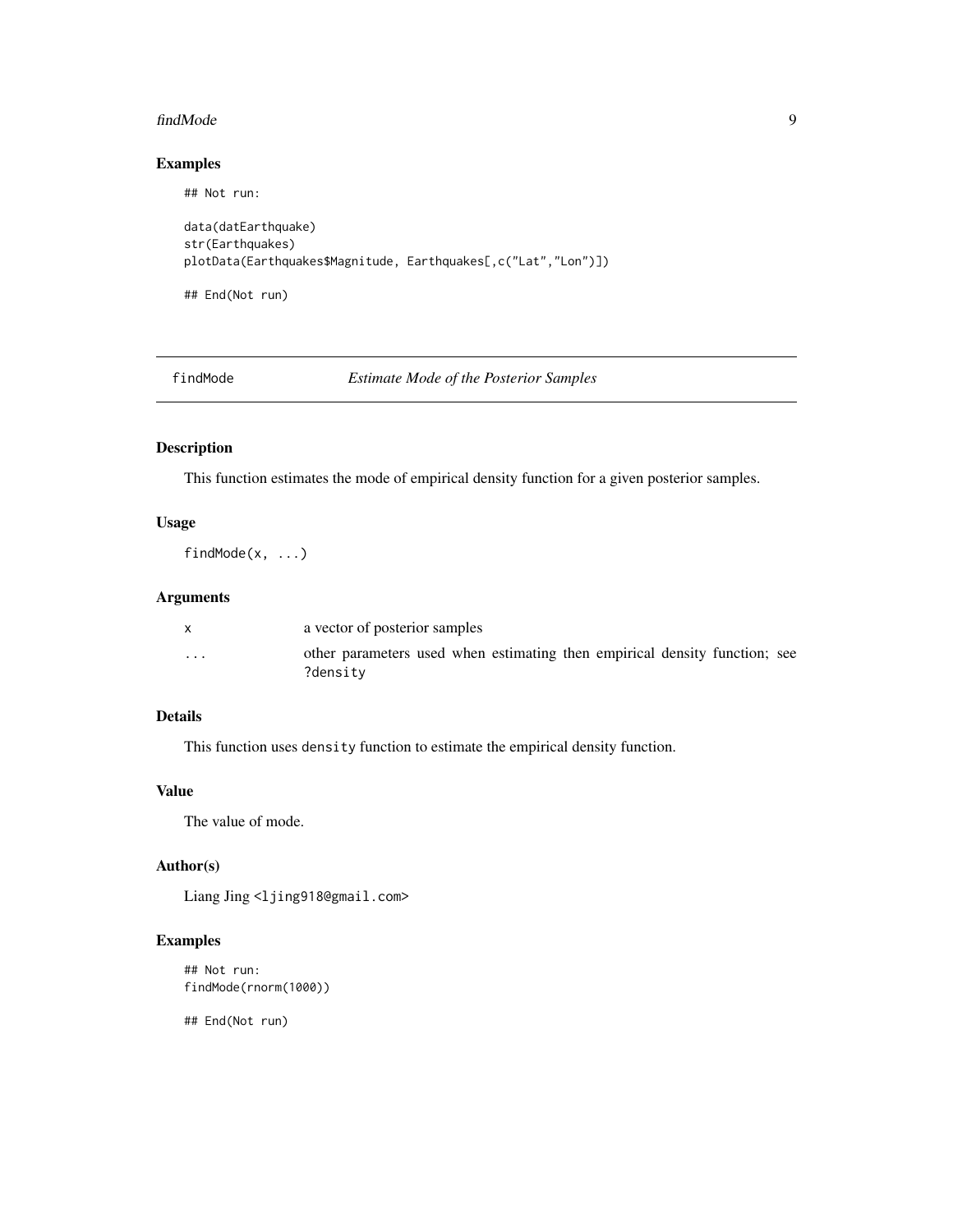<span id="page-9-0"></span>helloWorld *Hello*

# Description

Test package loading.

#### Usage

helloWorld()

# Examples

## Not run: helloWorld()

## End(Not run)

<span id="page-9-1"></span>loc2U *Calculate the Distance Matrix among Given Locations*

# Description

This function calculates the distance matrix among the given locations.

#### Usage

loc2U(loc)

#### Arguments

loc a matrix of  $n \times 2$  which indicates the x-y coordinates of the original locations

#### Details

This function calls the underlying C++ program to do the computation.

#### Value

A  $n \times n$  matrix with the element  $e_{ij}$  indicating the distance between the ith and jth locations.

#### Author(s)

Liang Jing <ljing918@gmail.com>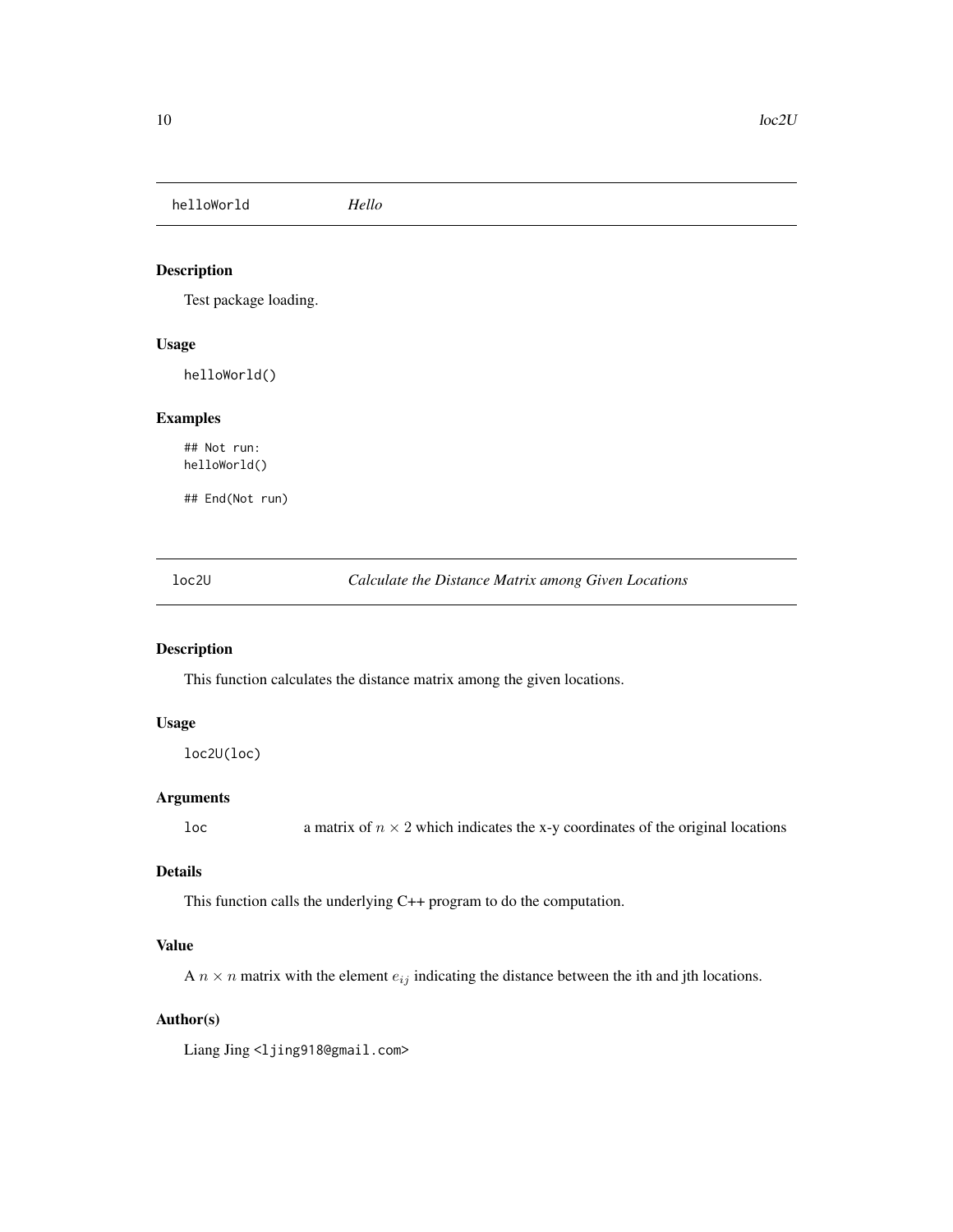#### <span id="page-10-0"></span> $\text{loc2U\_R}$  11

# See Also

[loc2U\\_R](#page-10-1), [locCircle](#page-11-1), [locGrid](#page-12-1), [locSquad](#page-13-1).

#### Examples

```
## Not run:
 loc <- locGrid(1, 2, 10, 5)
 U <- loc2U(loc)
```
## End(Not run)

<span id="page-10-1"></span>loc2U\_R *Calculate the Distance Matrix among Given Locations*

#### Description

This function calculates the distance matrix among the given locations.

#### Usage

loc2U\_R(loc)

#### Arguments

loc a matrix of  $n \times 2$  which indicates the x-y coordinates of the original locations

### Details

This function performs the computation in R.

# Value

A  $n \times n$  matrix with the element  $e_{ij}$  indicating the distance between the ith and jth locations.

# Author(s)

Liang Jing <ljing918@gmail.com>

#### See Also

[loc2U](#page-9-1), [locCircle](#page-11-1), [locGrid](#page-12-1), [locSquad](#page-13-1).

```
## Not run:
  loc <- locGrid(1, 2, 10, 5)
  U \leftarrow \text{loc2U\_R}(\text{loc})
```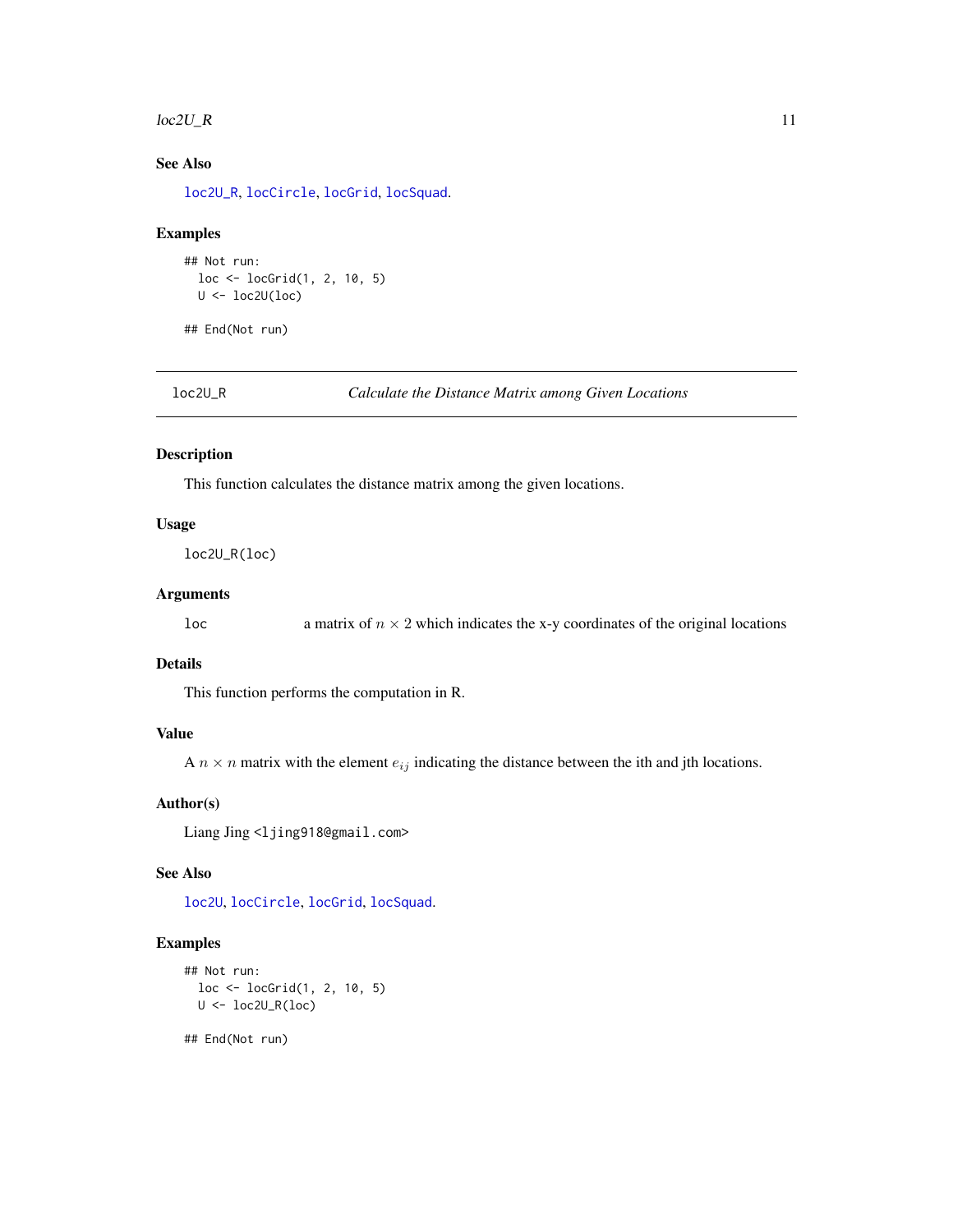<span id="page-11-1"></span><span id="page-11-0"></span>

This function simulates a given number of locations equally distributed on a circle.

# Usage

locCircle(r, np)

# Arguments

|    | the radius of the circle              |
|----|---------------------------------------|
| np | the number of locations on the circle |

# Details

The center of the circle is (0, 0).

#### Value

A  $np \times 2$  matrix indicates the x-y coordinates of the locations.

#### Author(s)

Liang Jing <ljing918@gmail.com>

# See Also

[locGrid](#page-12-1), [locSquad](#page-13-1), [simData](#page-41-1), [plotData](#page-19-1).

# Examples

```
## Not run:
 loc <- locCircle(1, 40)
```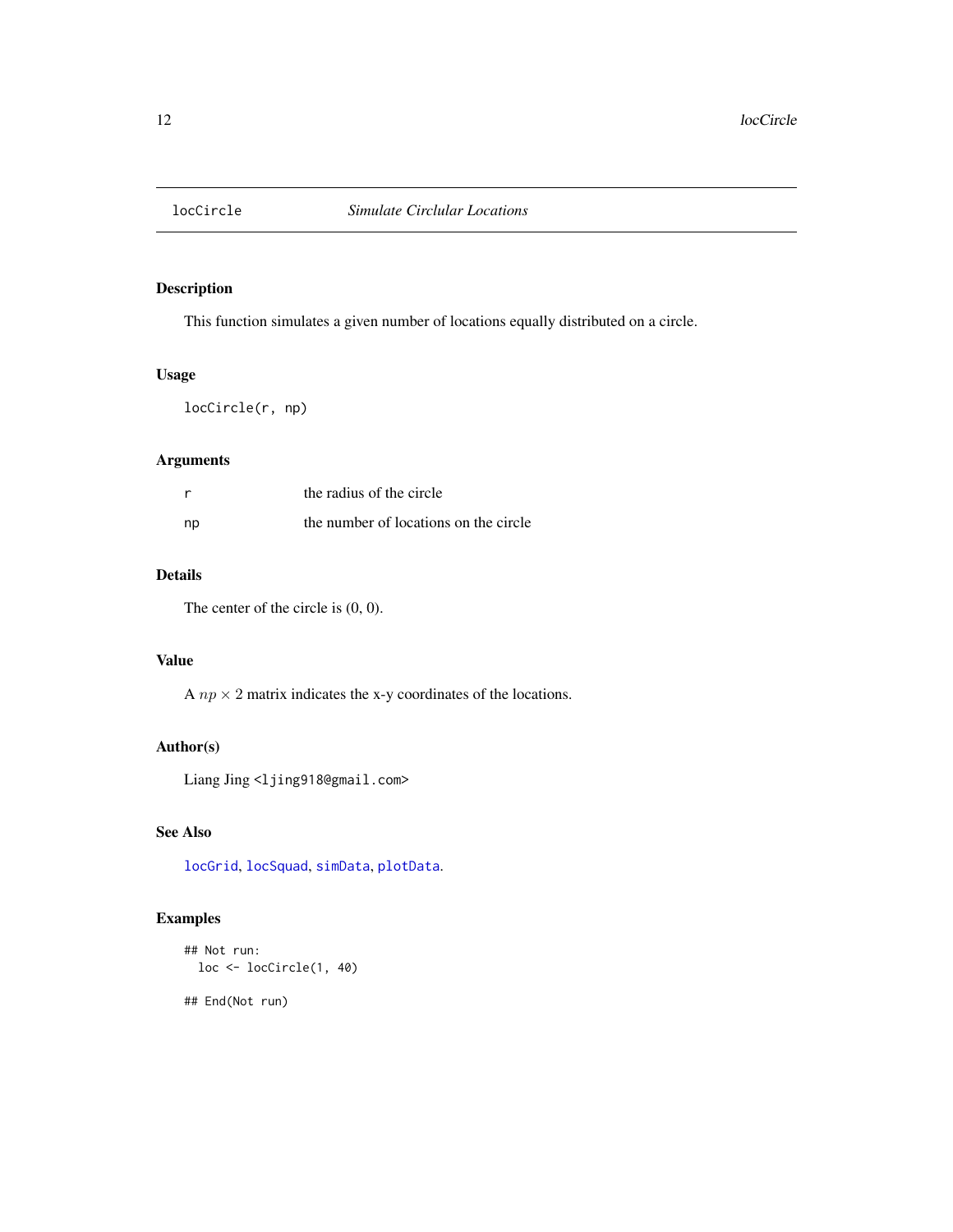<span id="page-12-1"></span><span id="page-12-0"></span>

This function simulates a given number of locations distributed on a grid.

# Usage

locGrid(x, y, nx, ny)

#### Arguments

| $\mathsf{x}$ | the length of x edge                   |
|--------------|----------------------------------------|
| - V          | the length of y edge                   |
| nx           | the number of locations in x direction |
| ny           | the number of locations in y direction |

# Details

The grid lies in the range of  $(0, x) \times (0, y)$ .

#### Value

A  $(nx \times ny) \times 2$  matrix indicates the x-y coordinates of the locations.

#### Author(s)

Liang Jing <ljing918@gmail.com>

#### See Also

[locCircle](#page-11-1), [locSquad](#page-13-1), [simData](#page-41-1), [plotData](#page-19-1).

# Examples

```
## Not run:
  loc <- locGrid(1, 2, 10, 5)
  plot(loc, xlab="x", ylab="y")
```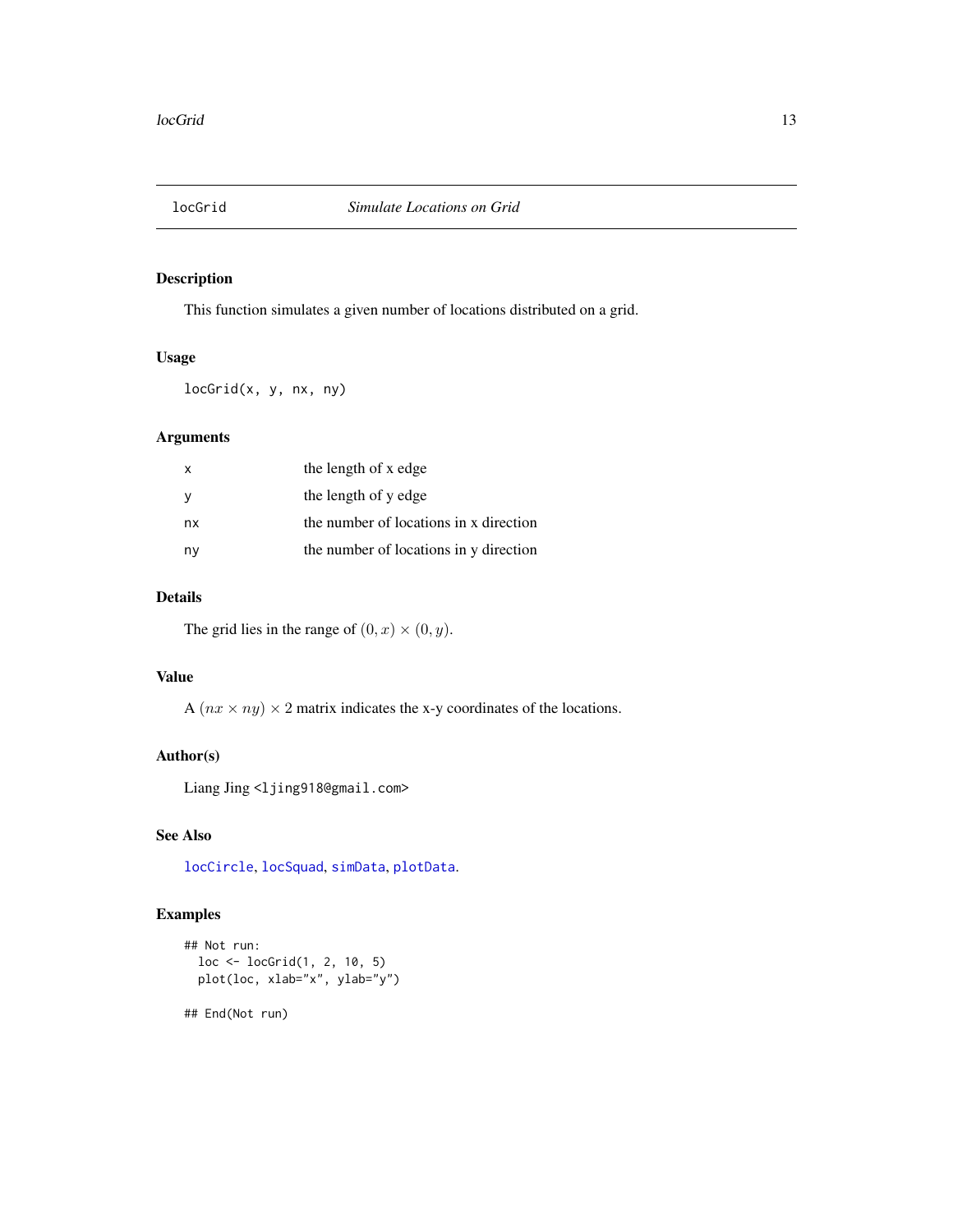<span id="page-13-1"></span><span id="page-13-0"></span>

This function simulates a given number of locations equally distributed on a square.

# Usage

locSquad(a, np)

# Arguments

| a  | half length of the edge              |
|----|--------------------------------------|
| np | the number of locations on each edge |

# Details

The center of the square is  $(0, 0)$ .

# Value

A  $(4 \times np - 4) \times 2$  matrix indicates the x-y coordinates of the locations.

#### Author(s)

Liang Jing <ljing918@gmail.com>

#### See Also

[locCircle](#page-11-1), [locGrid](#page-12-1), [simData](#page-41-1), [plotData](#page-19-1).

# Examples

```
## Not run:
  plot(locSquad(0.5, 4))
```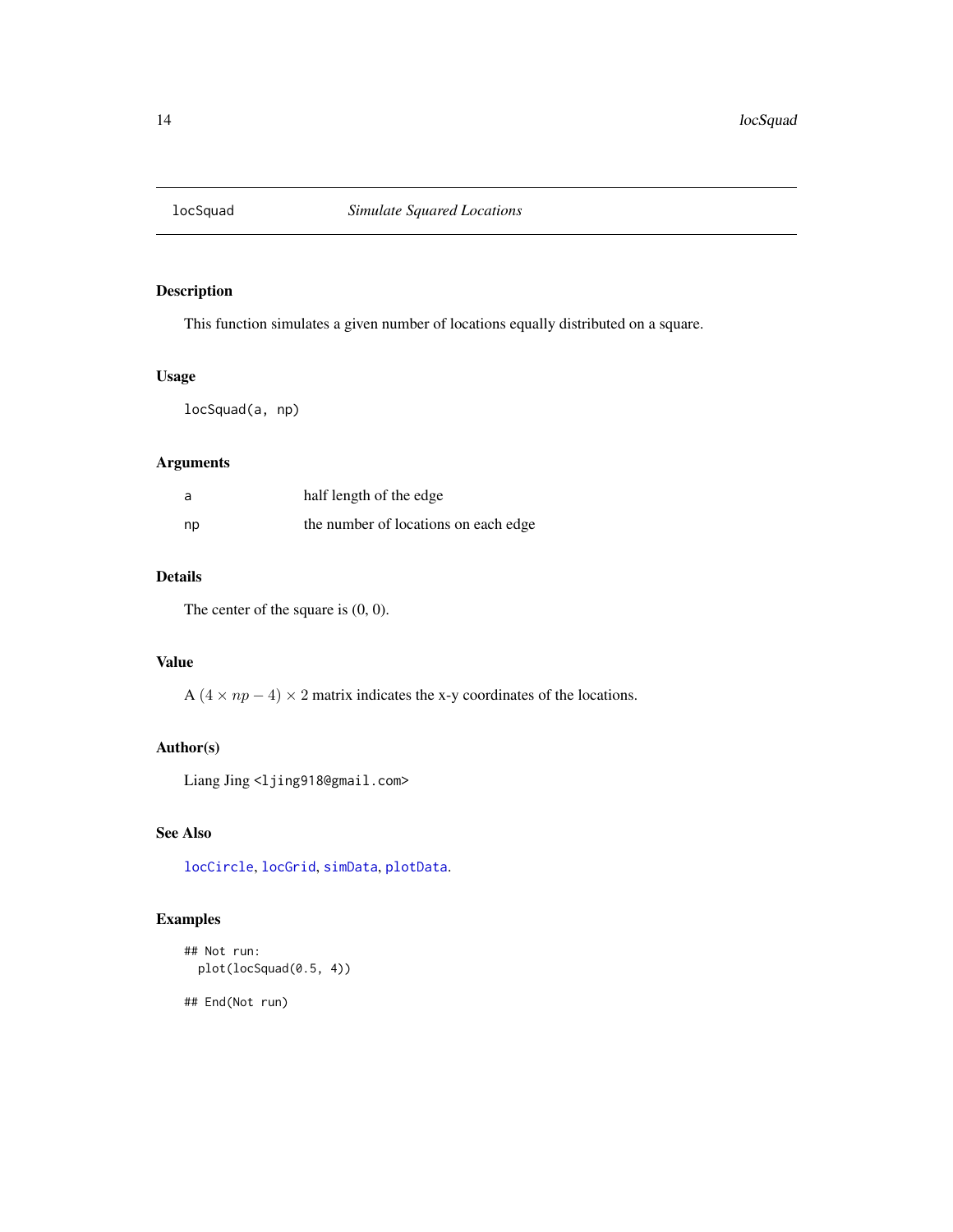<span id="page-14-1"></span><span id="page-14-0"></span>

This function calculates the distance matrix between observed and predicting locations.

# Usage

locUloc(loc, locp)

#### Arguments

| loc  | a matrix of $n \times 2$ which indicates the x-y coordinates of the observed locations;<br>if a vector is used, it will be converted to matrix automatically   |
|------|----------------------------------------------------------------------------------------------------------------------------------------------------------------|
| locp | a matrix of $m \times 2$ which indicates the x-y coordinates of the predicting locations;<br>if a vector is used, it will be converted to matrix automatically |

# Details

This function calls the underlying C++ program to do the computation.

# Value

A  $m \times n$  matrix with the element  $e_{ij}$  indicating the distance between the ith predicting location and the jth observed locations.

# Author(s)

Liang Jing <ljing918@gmail.com>

#### See Also

[loc2U](#page-9-1), [locCircle](#page-11-1), [locGrid](#page-12-1), [locSquad](#page-13-1).

# Examples

```
## Not run:
  loc <- locGrid(1, 2, 10, 5)
  loop \leftarrow c(0.5, 0.5)U <- locUloc(loc, locp)
```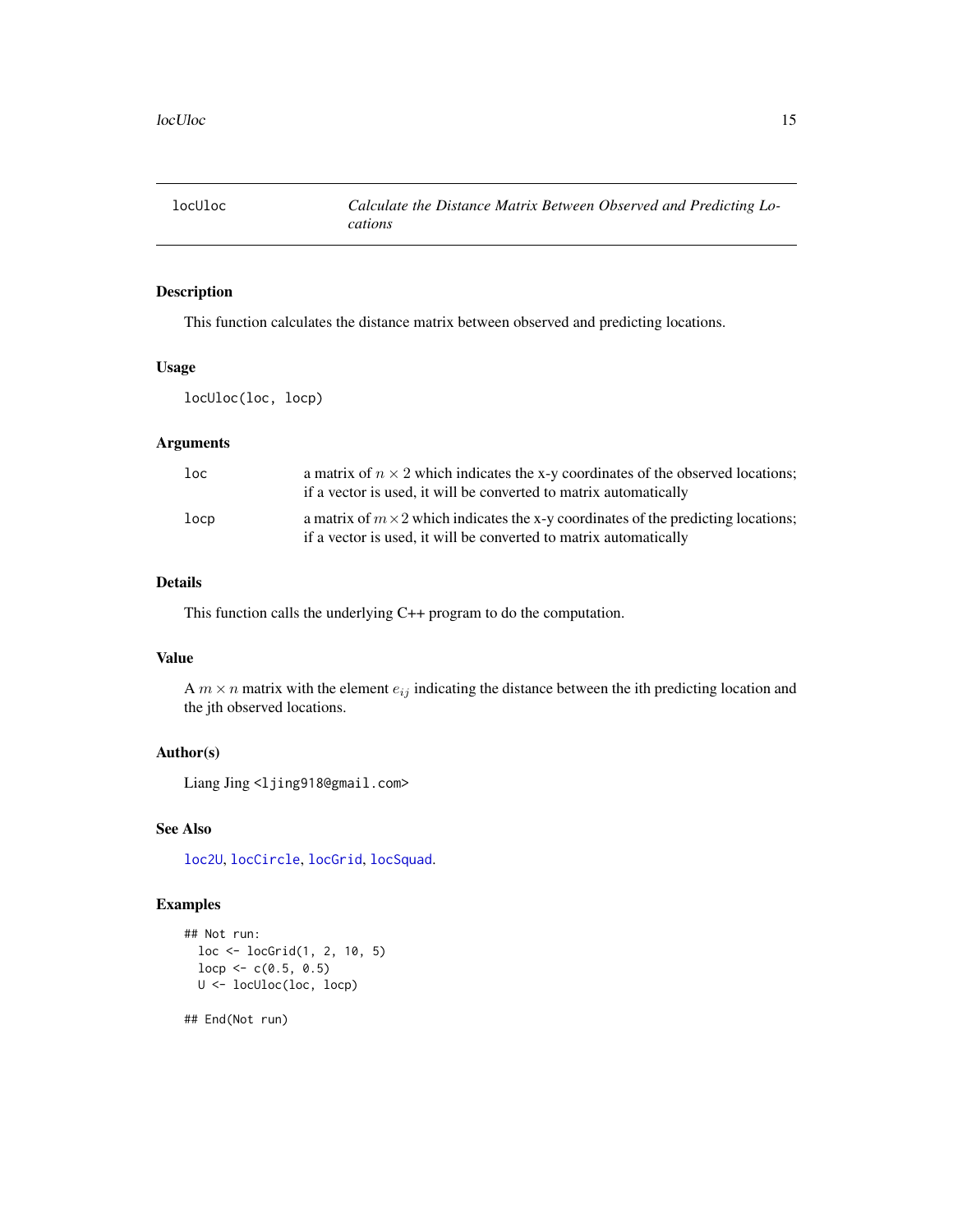<span id="page-15-0"></span>

This function calculates the distance matrix between observed and predicting locations.

# Usage

locUloc\_R(loc, locp)

#### Arguments

| loc  | a matrix of $n \times 2$ which indicates the x-y coordinates of the observed locations;<br>if a vector is used, it will be converted to matrix automatically   |
|------|----------------------------------------------------------------------------------------------------------------------------------------------------------------|
| locp | a matrix of $m \times 2$ which indicates the x-y coordinates of the predicting locations;<br>if a vector is used, it will be converted to matrix automatically |

#### Details

This function performs the computation in R.

# Value

A  $m \times n$  matrix with the element  $e_{ij}$  indicating the distance between the ith predicting location and the jth observed locations.

# Author(s)

Liang Jing <ljing918@gmail.com>

#### See Also

[locUloc](#page-14-1), [loc2U](#page-9-1), [locCircle](#page-11-1), [locGrid](#page-12-1), [locSquad](#page-13-1).

# Examples

```
## Not run:
  loc <- locGrid(1, 2, 10, 5)
  loop \leftarrow c(0.5, 0.5)U <- locUloc_R(loc, locp)
```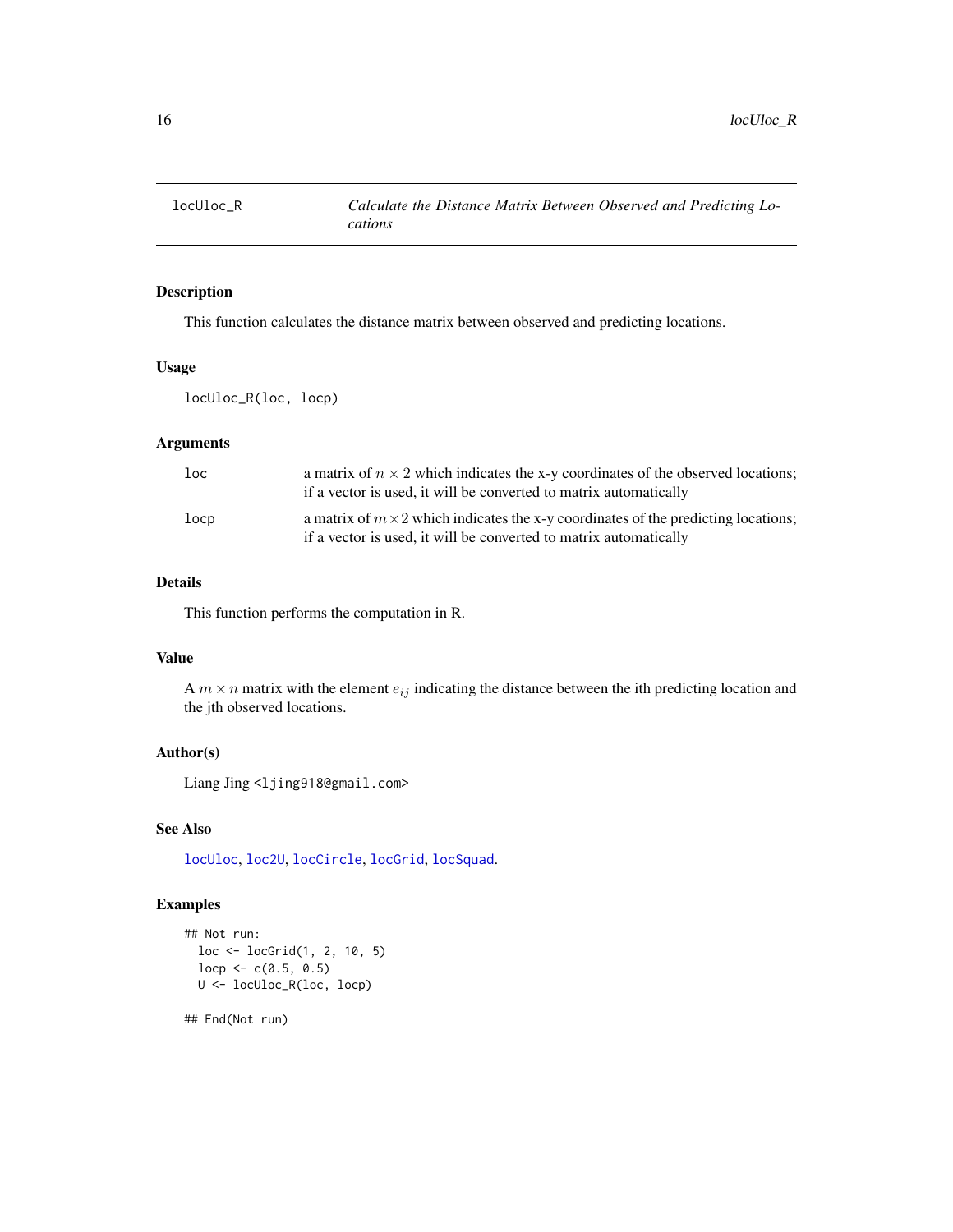<span id="page-16-1"></span><span id="page-16-0"></span>

This function sets up the parameters and initial values used for the MCMC algorithms.

# Usage

```
MCMCinput(run = 200, run. S = 1, rho. family = "rhoPowerExp",
        Y.family = "Poisson",
        priorSigma = "Halft", parSigma = c(1, 1),
        ifkappa = 0,
        scales = c(0.5, 1.65^2 + 0.8, 0.8, 0.7, 0.15),
        phi.bound = c(0.005, 1),
        initials = list(c(1), 1.5, 0.2, 1))
```
# Arguments

| run        | the number of iterations                                                                                                                                                                                                                                                                                         |  |
|------------|------------------------------------------------------------------------------------------------------------------------------------------------------------------------------------------------------------------------------------------------------------------------------------------------------------------|--|
| run.S      | the number of internal iterations for latent variables                                                                                                                                                                                                                                                           |  |
| rho.family | take the value of "rhoPowerExp", "rhoMatern", or "rhoSph" which indicates<br>the powered exponential, Matern, or Spherical correlation function is used                                                                                                                                                          |  |
| Y.family   | take the value of "Poisson" or "Binomial" which indicates Poisson or Bino-<br>mial distribution for response variables                                                                                                                                                                                           |  |
| priorSigma | the prior distribution for $\sigma$ , the options include "Halft" (positive-truncated t dis-<br>tribution), "InvGamma" (inverse gamma distribution), and "Reciprocal" (recip-<br>rocal distribution)                                                                                                             |  |
| parSigma   | the parameters for the prior distribution of $\sigma$ : when prior Sigma = "Halft" the first<br>parameter is scale and the second is degree of freedom; when prior Sigma = "In-<br>vGamma" the first parameter is shape and the second is scale; when priorSigma<br>$=$ "Reciprocal" both parameters are ignored |  |
| ifkappa    | take zero or non-zero value which indicates whether $\kappa$ should be sampled                                                                                                                                                                                                                                   |  |
| scales     | a vector which indicates the tuning parameters for $(S, \beta, \sigma, \phi, \kappa)$ respectively                                                                                                                                                                                                               |  |
| phi.bound  | the upper and lower bound for $\phi$                                                                                                                                                                                                                                                                             |  |
| initials   | a list which indicates the initial values for $(\beta, \sigma, \phi, \kappa)$ respectively                                                                                                                                                                                                                       |  |

#### Details

During each iteration of Gibbs sampling process, the group of latent variables is updated "run.S" times to improve accuracy and reduce autocorrelations.

# Value

A list of setting parameters.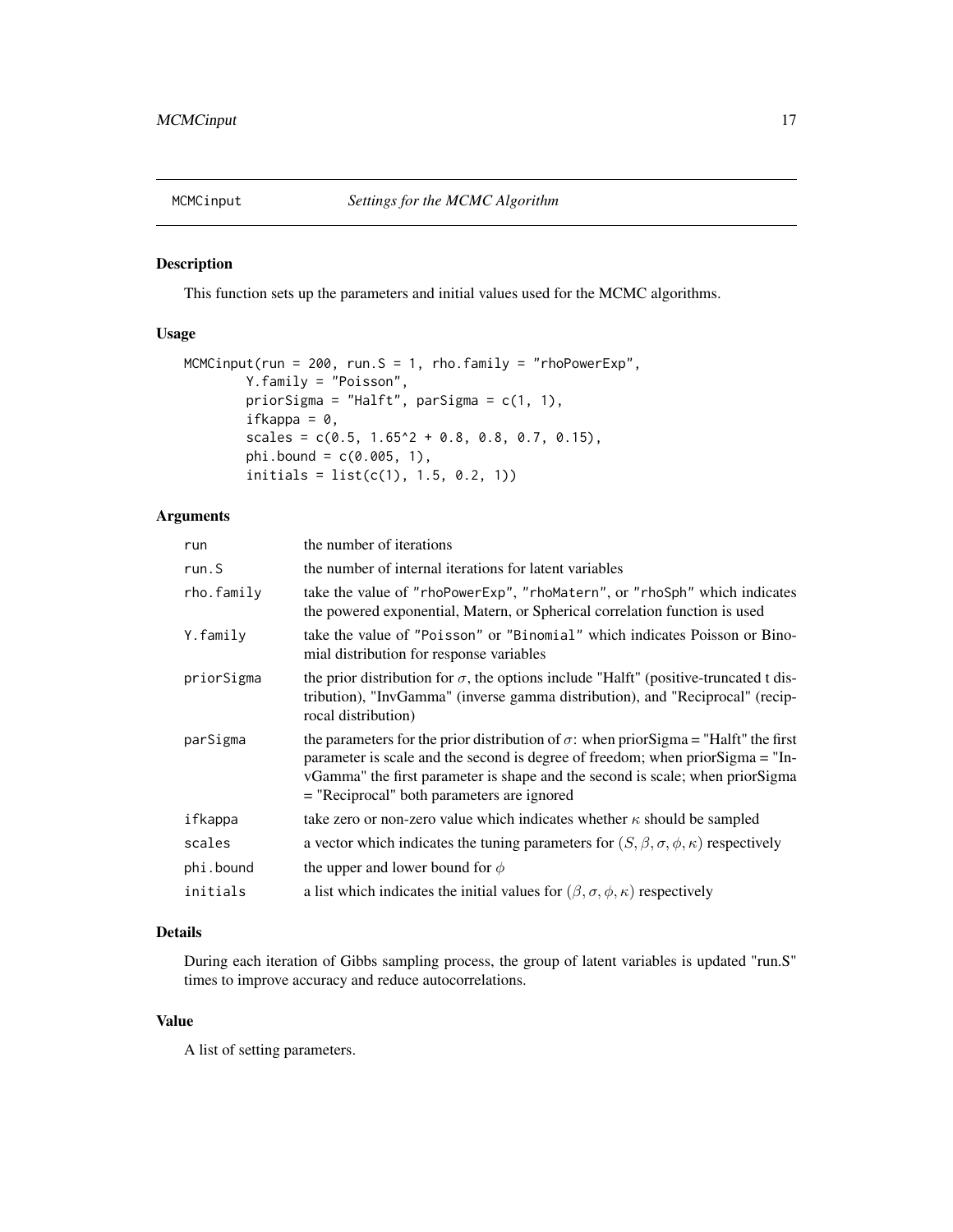#### Author(s)

Liang Jing <ljing918@gmail.com>

# See Also

[runMCMC](#page-34-1), [runMCMC.sf](#page-36-1).

#### Examples

```
## Not run:
 input \leq MCMCinput( run = 10000, run. S = 10,
         rho.family = "rhoPowerExp",
         Y.family = "Poisson",
          priorSigma = "Halft", parSigma = c(1, 1),
          ifkappa=0,
          scales=c(0.5, 1.5, 0.9, 0.6, 0.5),
          phi.bound=c(0.005, 1),
          initials=list(c(-1, 2, 1), 1, 0.1, 1) )
 res <- runMCMC(Y, L=0, loc=loc, X=loc, MCMCinput = input )
```
## End(Not run)

<span id="page-17-1"></span>

mixChain *Mix Parallel Markov Chains*

#### Description

This function mix parallel chains into one chain.

#### Usage

```
mixChain(res.m.prl)
```
#### Arguments

res.m.prl a list with each element containing the result of posterior samples from one CPU; the elements shoul only contain the Markov chains of posterior samples (while "AccRate" is eliminated when using [cutChain](#page-5-1))

#### Value

A list with elements containing the mixed posterior samples.

#### Author(s)

Liang Jing <ljing918@gmail.com>

<span id="page-17-0"></span>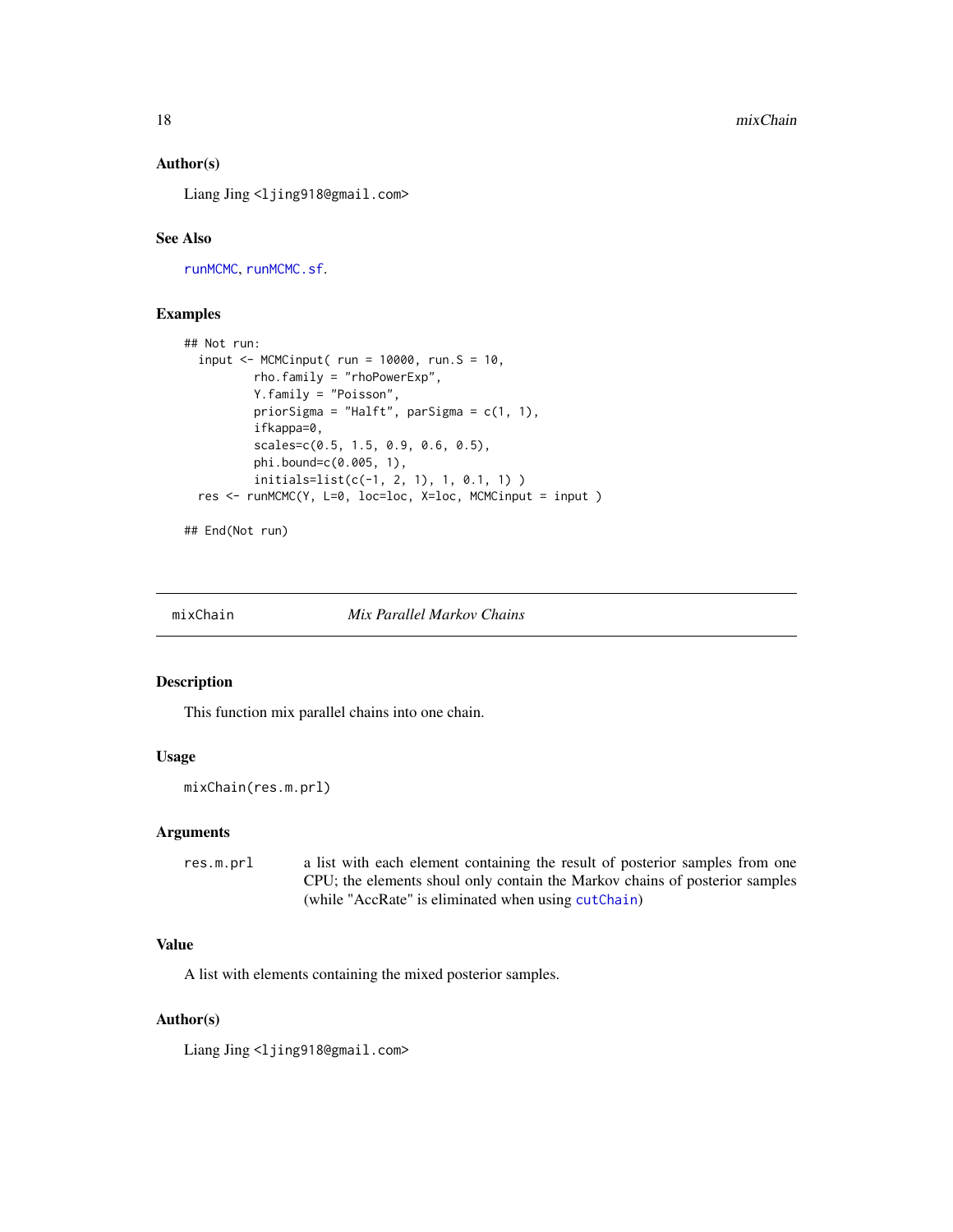#### <span id="page-18-0"></span>plotACF 19

# See Also

[cutChain](#page-5-1).

# Examples

```
## Not run:
res.prl <- runMCMC.multiChain(Y, L=0, loc=loc, X=loc,
           MCMCinput = input, n.chn = 5)res.m.prl <- lapply(res.prl, cutChain, chain.ind=1:4, burnin=200, thining=20)
res.mix <- mixChain(res.m.prl)
```
## End(Not run)

plotACF *Auto-correlation Plot for Latent Variables*

# Description

This function plots auto-correlation curves for latent variables.

#### Usage

```
plotACF(S.mcmc, lags = NULL, ...)
```
# Arguments

| S.mcmc  | a matrix (or data.frame) with each row containing the posterior samples of one<br>latent variable                                                    |
|---------|------------------------------------------------------------------------------------------------------------------------------------------------------|
| lags    | the maximum number of lags; the default "NULL" will result in $10*log_{10}(N/m)$<br>where N is the number of observations and m the number of series |
| $\cdot$ | more plotting parameters                                                                                                                             |

# Details

This function uses acf function to compute the estimates of auto-correlation.

#### Value

No return value. A plot of auto-correlation curves.

# Author(s)

Liang Jing <ljing918@gmail.com>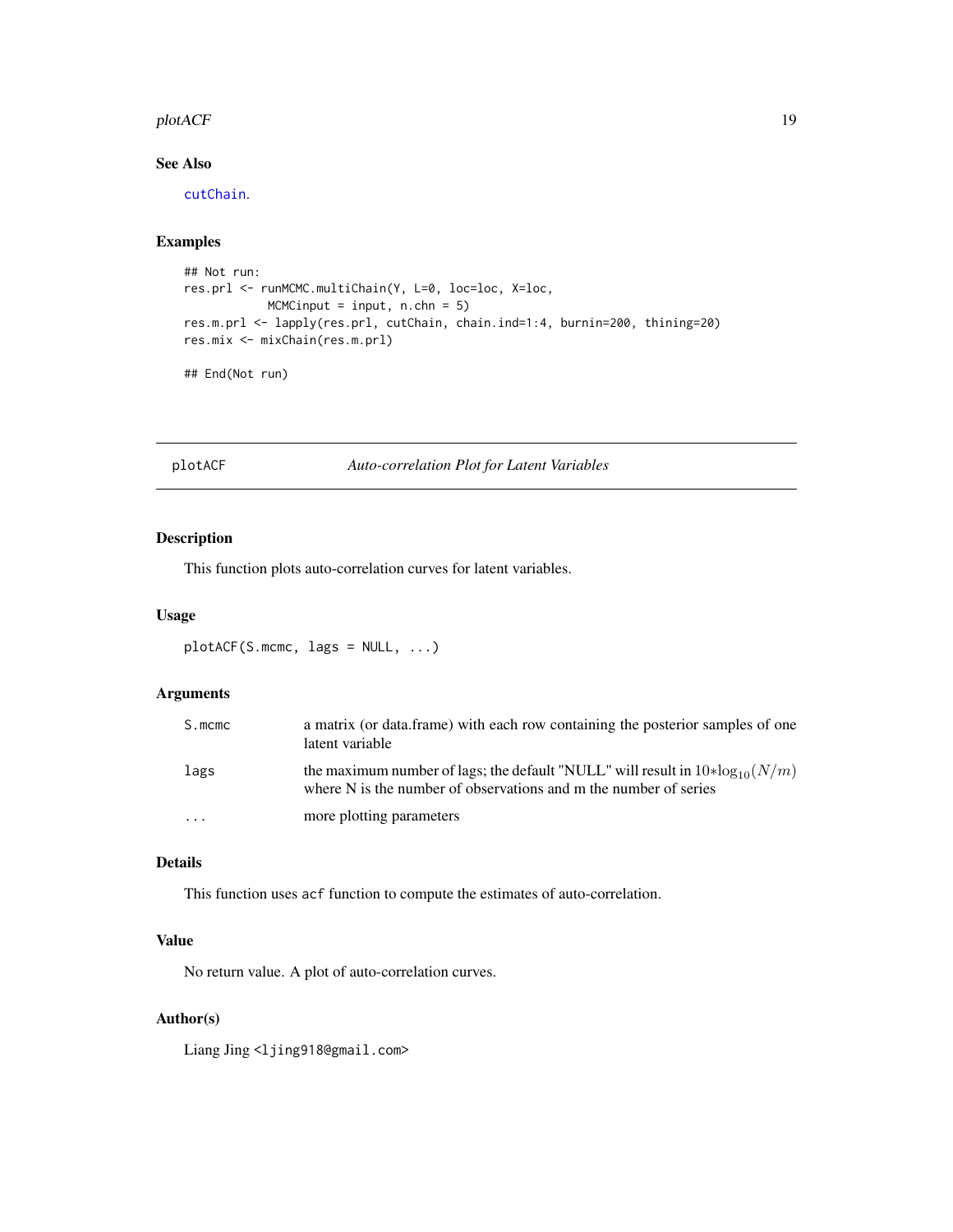#### Examples

```
## Not run:
plotACF(res.m$S.posterior)
```
## End(Not run)

#### <span id="page-19-1"></span>plotData *Plot Geostatistical Data*

# Description

This function plots geostatistical data for up to three data sets.

# Usage

```
plotData(Y=NULL, loc=NULL, Yp=NULL, locp=NULL, Yt=NULL, loct=NULL, bdry=NULL,
        cols=1:3, pchs=1:3, size=c(0.3, 2.7), ...)
```
#### Arguments

| Y, Yp, Yt       | the vector of response variables                                |
|-----------------|-----------------------------------------------------------------|
| loc, locp, loct |                                                                 |
|                 | $n \times 2$ matrix that indicates the coordinates of locations |
| bdry            | a list containing the coordinates of boundaries                 |
| cols            | the colors used for different sets of response variables        |
| pchs            | the shapes used for different sets of response variables        |
| size            | the minimum and maximum of the sizes                            |
|                 | other parameters that control the plotting                      |

# Author(s)

Liang Jing <ljing918@gmail.com>

#### See Also

[locCircle](#page-11-1), [locGrid](#page-12-1), [locSquad](#page-13-1), [simData](#page-41-1).

```
## Not run:
loc1 <- locGrid(1, 1, 10, 10)
loc2 <- locCircle(0.72, 60)
loc3 <- locSquad(0.38, 10)
loc <- rbind(as.matrix(loc1) , loc2, loc3); plot(loc)
dat \le simData(loc, cov.par = c(1, 0.2, 1))
Y <- dat$data
plotData(Y[1:nrow(loc1)], loc1,
```
<span id="page-19-0"></span>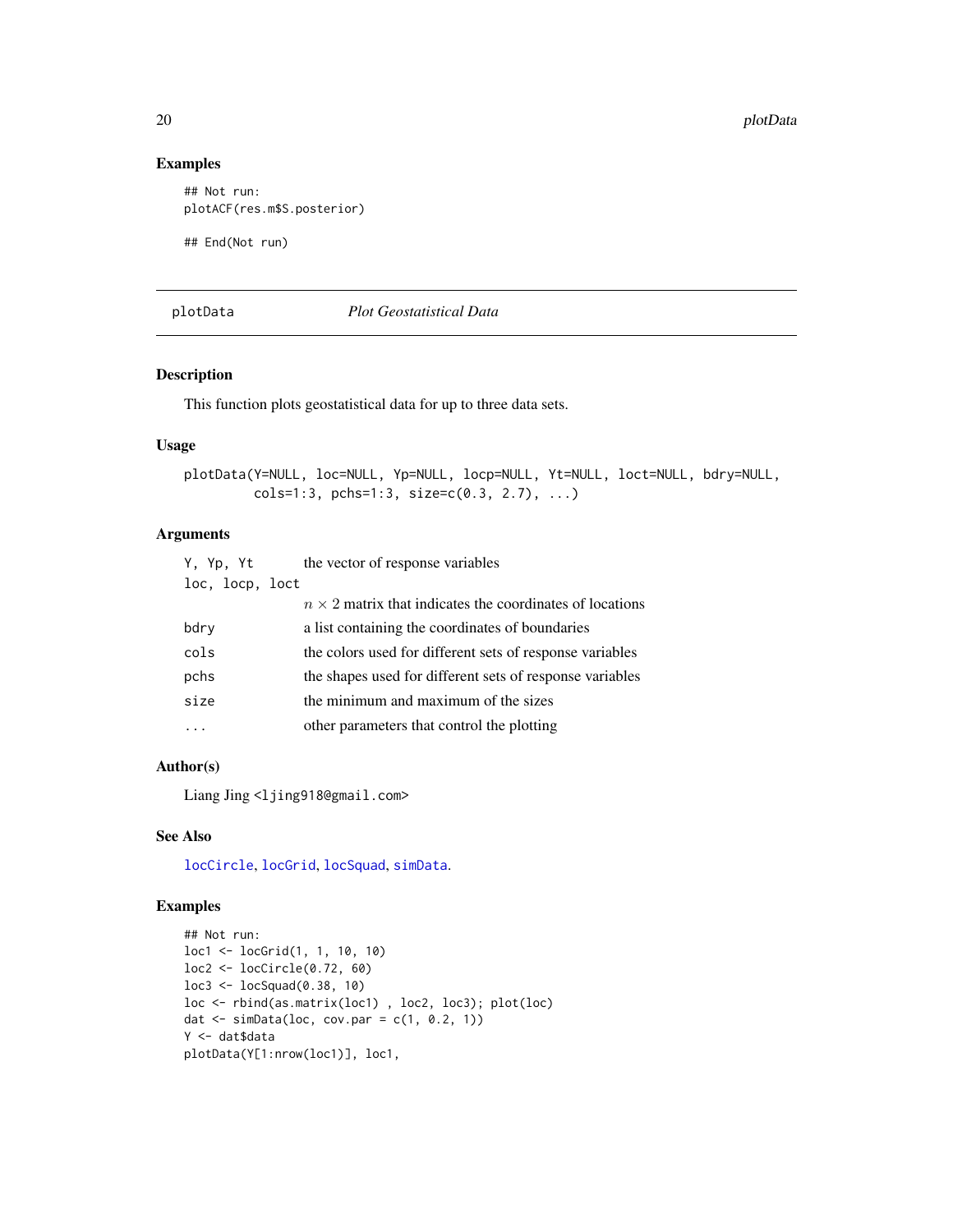#### <span id="page-20-0"></span>plotTexas 21

```
Y[(nrow(loc1)+1):(nrow(loc1)+nrow(loc2))], loc2,
         Y[(length(Y)-nrow(loc3)+1):length(Y)], loc3,
         xlab="x", ylab="y", pchs = c(1, 16, 15)\lambda# plot boundaries
data(TexasCounty_boundary)
plotData(bdry = TexasCounty.boundary)
# plot data with the boundary
data(Rongelap)
str(Rongelap)
plotData(bdry = Rongelap$borders, Y = Rongelap$data, loc = Rongelap$coords)
## End(Not run)
```
plotTexas *Plot Texas Counties*

#### Description

This function plot all the 254 Texas counties.

#### Usage

```
plotTexas(TexasCounty.boundary, ind.col = sample(2:5, 254, replace=T))
```
#### Arguments

TexasCounty.boundary a list containing the boundary data of Texas counties, see example for details ind.col a vector used for plotting parameter "col" to indicate the colors of counties

### Details

This function uses polygon function to draw the boundaries.

#### Author(s)

Liang Jing <ljing918@gmail.com>

#### Examples

```
## Not run:
data(TexasCounty_boundary)
plotTexas(TexasCounty.boundary)
```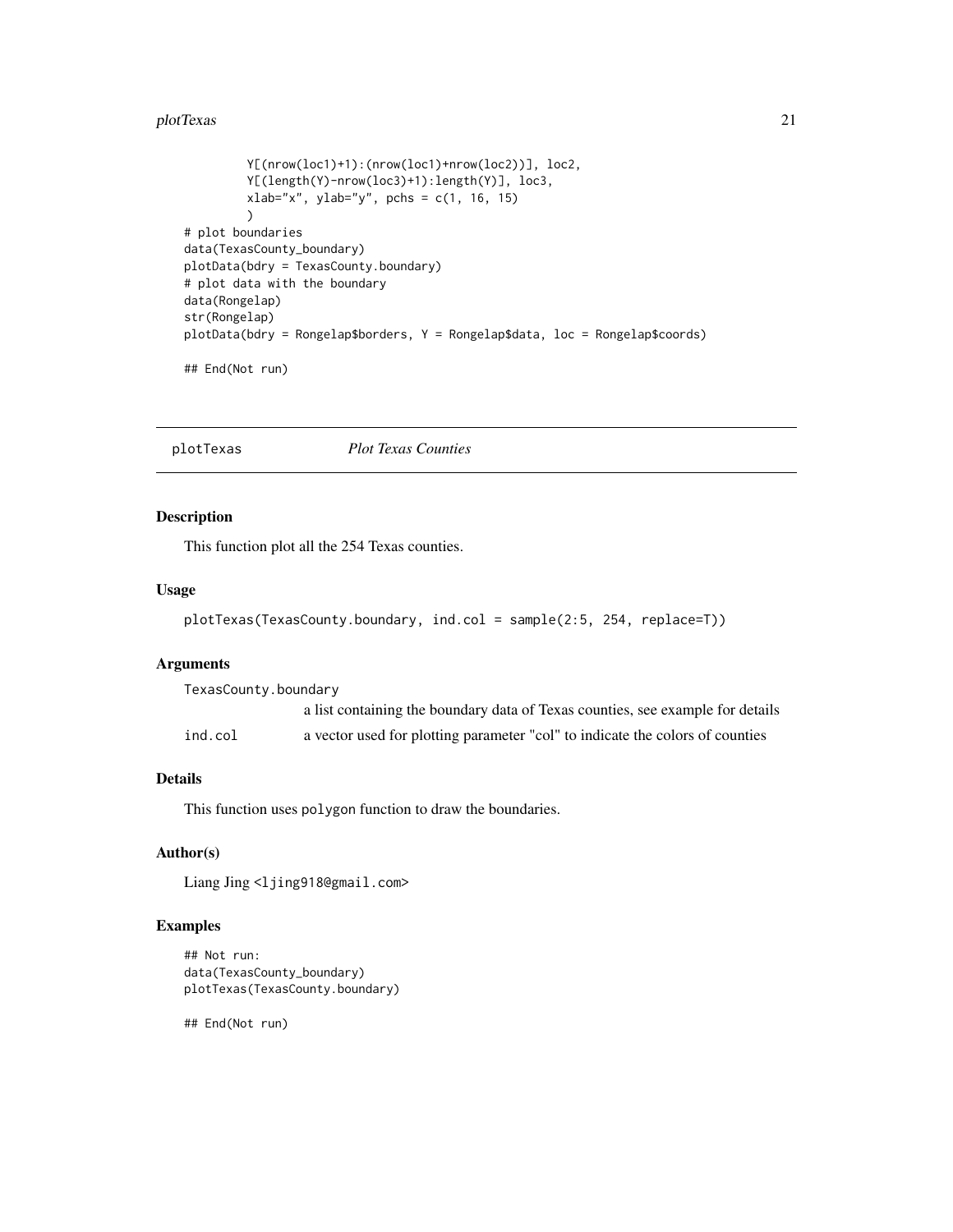<span id="page-21-1"></span><span id="page-21-0"></span>

This function plots the baseline samples.

#### Usage

plot\_baseline(d.samples, dist.name)

#### Arguments

| d.samples | the baseline samples |
|-----------|----------------------|
| dist.name | the name of distance |

#### Author(s)

Liang Jing <ljing918@gmail.com>

#### See Also

[e2dist](#page-6-2), [baseline.dist](#page-2-1) [d.base](#page-6-1).

# Examples

```
## Not run:
plot_baseline(d.base[,1], colnames(d.base)[1])
plot_baseline(d.base[,2], colnames(d.base)[2])
plot_baseline(d.base[,3], colnames(d.base)[3])
## End(Not run)
```
<span id="page-21-2"></span>plot\_etran *Plot Transformed Residuals*

#### Description

This function plots transformed residuals in different types.

#### Usage

plot\_etran(e.tran, fig = 1:4)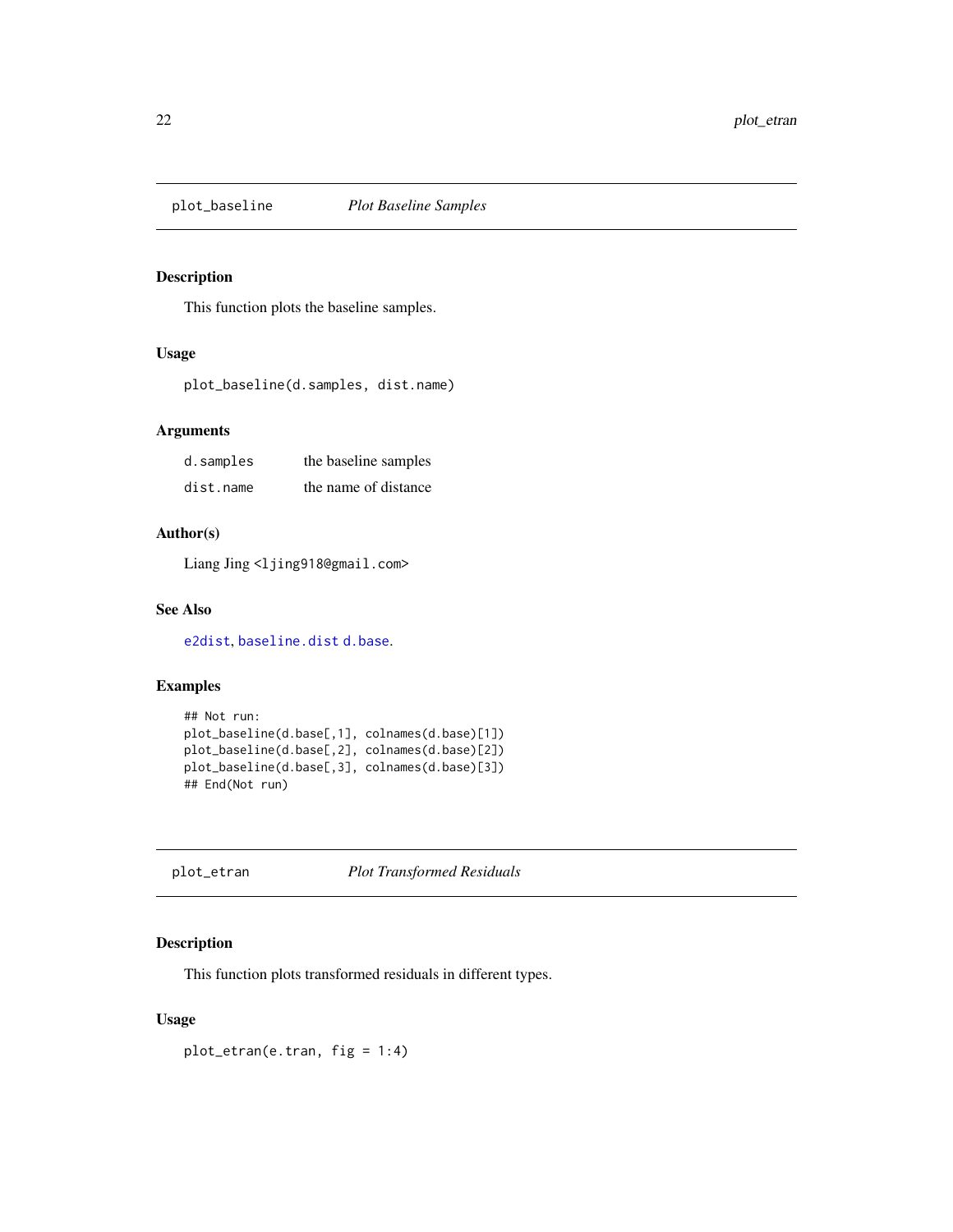# <span id="page-22-0"></span>plot\_pRPS 23

#### Arguments

| e.tran | a vector which indicates the transformed residuals                                                                                                                                                                        |
|--------|---------------------------------------------------------------------------------------------------------------------------------------------------------------------------------------------------------------------------|
| fig    | a vector which indicates which types to plot: 1 indicates scatter plot, 2 indicates<br>QQ-plot, 3 indicates density plot, and 4 indicates relative density plot (with<br>standard normal distribution served as the base) |

# Details

density function is used to compute the empirical density.

reldist function in {reldist} is used to compute the relative density.

# Author(s)

Liang Jing <ljing918@gmail.com>

#### See Also

[tranR](#page-45-1)

#### Examples

```
## Not run:
require(reldist)
plot_etran(rnorm(200), fig=c(1,4))
## End(Not run)
```
<span id="page-22-1"></span>plot\_pRPS *Plot Observed vs. Reference Diagnostic Statistics*

# Description

This function plots the observed statistic vs. the empirical density of reference statistics.

#### Usage

```
plot_pRPS(T.obs, T.rep, nm = "x")
```
#### Arguments

| T.obs | a value which indicates the observed statistic    |
|-------|---------------------------------------------------|
| T.rep | a vector which indicates the reference statistics |
| nm    | the name of the diagnostic statistics             |

# Details

density function is used to compute the empirical density of reference statistics.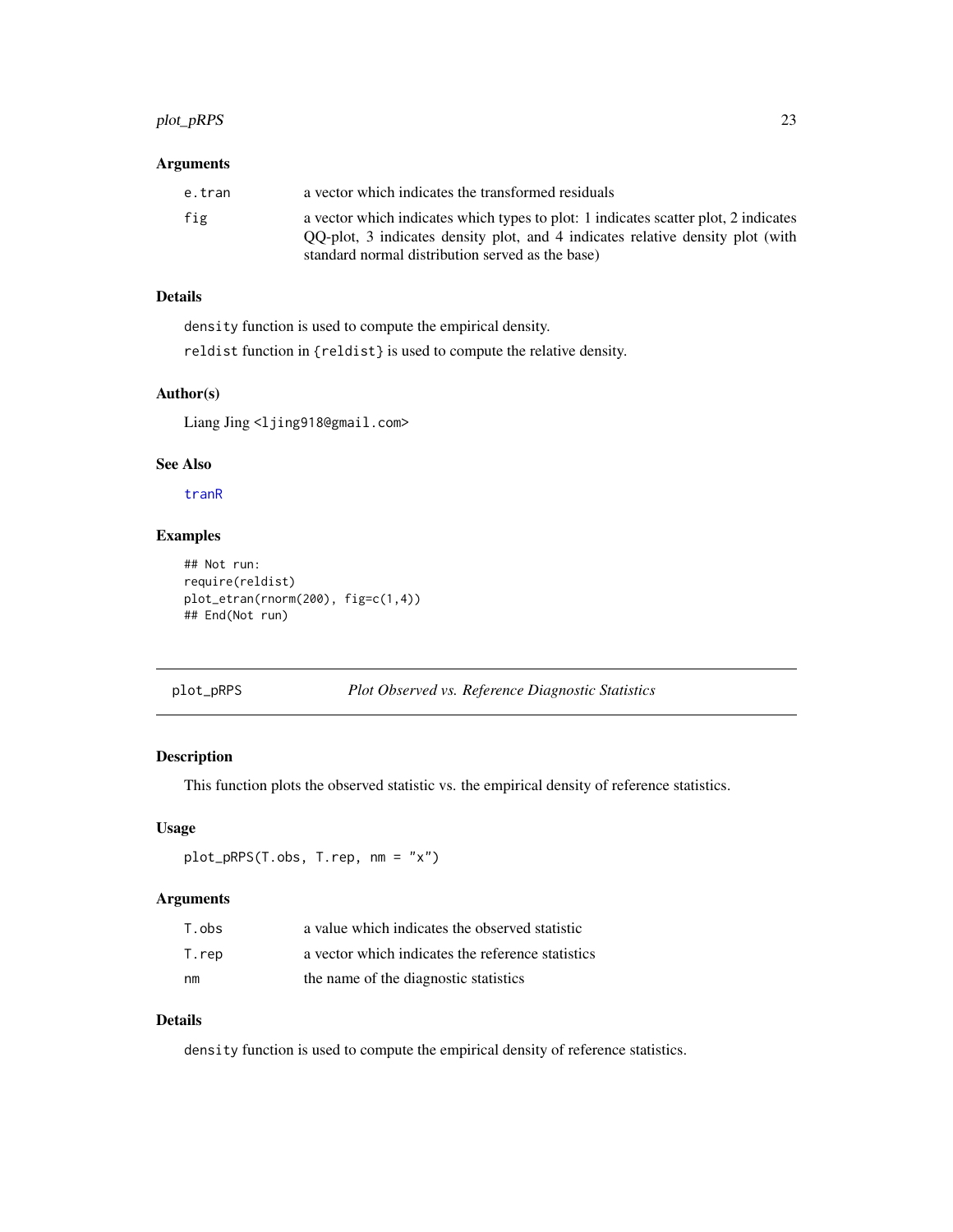# Value

A plot.

#### Author(s)

Liang Jing <ljing918@gmail.com>

#### See Also

[BMCT](#page-3-1), [pRPS](#page-25-1).

# Examples

```
## Not run:
plot_pRPS(1, rnorm(1000))
## End(Not run)
```
<span id="page-23-1"></span>pOne *Calculate One-side P-value*

# Description

This function calculates one-side p-value(s) for observed distance(s) with respect to the samples of baseline distances.

#### Usage

pOne(d.obs, d.base)

# Arguments

| d.obs  | a value (or a vector) which indicates the distance for observed data     |
|--------|--------------------------------------------------------------------------|
| d.base | a vector (or a matrix) which indicates the samples of baseline distances |

# Value

A p-value (or a vector of p-values).

#### Author(s)

Liang Jing <ljing918@gmail.com>

# See Also

[e2dist](#page-6-2), [baseline.dist](#page-2-1), [pRPS](#page-25-1), [plot\\_pRPS](#page-22-1).

<span id="page-23-0"></span>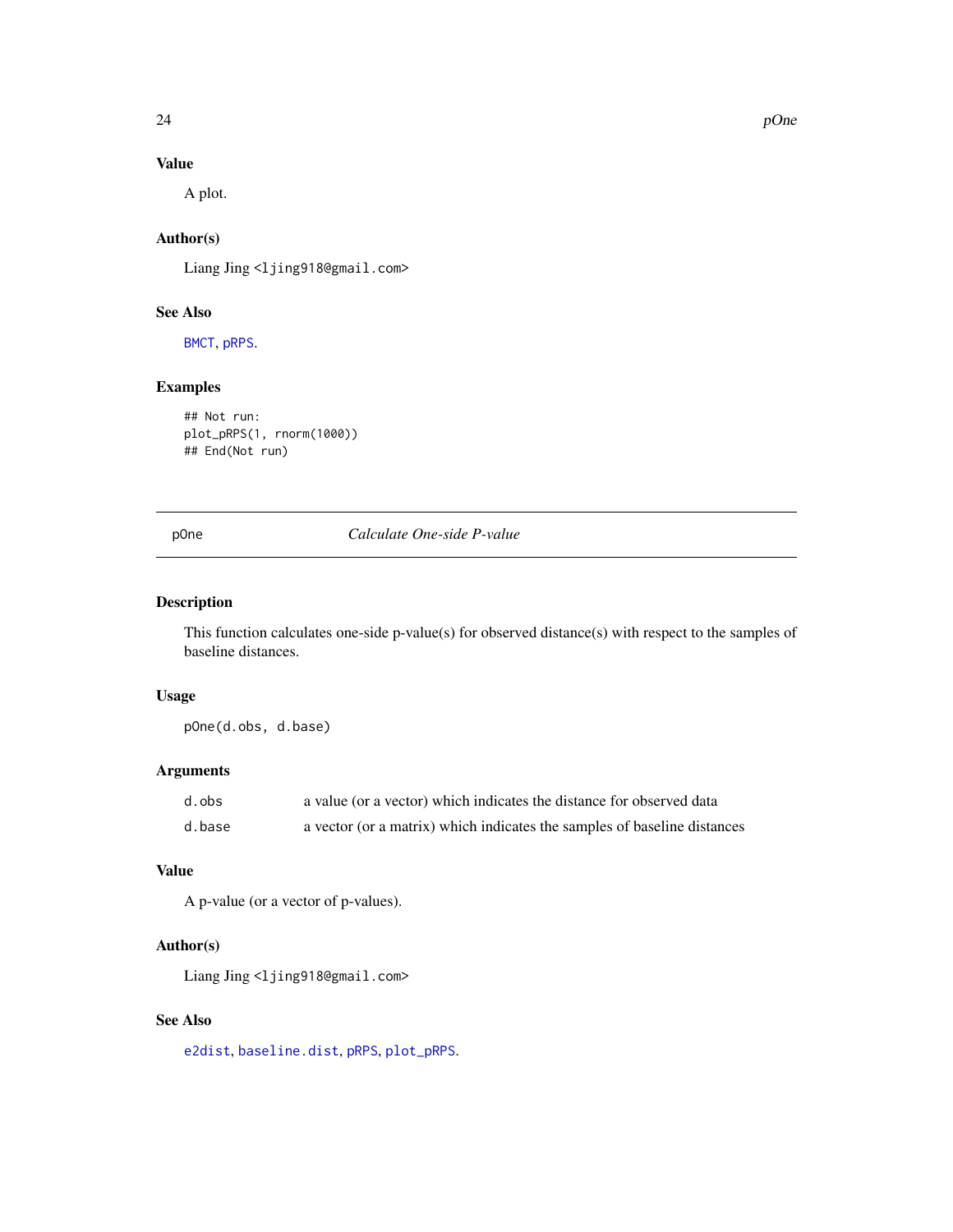#### <span id="page-24-0"></span> $\mathsf{pred}\,Y$  25

### Examples

```
## Not run:
# For single value
pOne(2, rnorm(10000))
# Visualize with plot_pRPS()
plot_pRPS(2, rnorm(10000), nm="d")
# For vector
pOne(1:3, matrix(rnorm(30000),,3))
## End(Not run)
```
predY *Predict for Unsampled Locations*

# Description

This function generates posterior predictive samples of latent and response variables for predicting locations.

#### Usage

```
predY(res.m, loc, locp, X = NULL, Xp = NULL, Lp = 0, k = 1,
      rho.family = "rhoPowerExp", Y.family = "Poisson",
      parallel = NULL, n.cores = getOption("cores"),
      cluster.type = "SOCK")
```
#### Arguments

| res.m      | a list with elements containing the posterior samples of latent variables and pa-<br>rameters for observed locations                                                                                                                      |  |
|------------|-------------------------------------------------------------------------------------------------------------------------------------------------------------------------------------------------------------------------------------------|--|
| loc        | a matrix which indicates the coordinates of the observed locations                                                                                                                                                                        |  |
| locp       | a matrix which indicates the coordinates of the predicting locations                                                                                                                                                                      |  |
| X          | the covariate matrix for observed locations                                                                                                                                                                                               |  |
| Хp         | the covariate matrix for predicting locations                                                                                                                                                                                             |  |
| Lp         | a vector which indicates the time duration during which the Poisson counts are<br>accumulated or the total number of trials for Binomial response; if 0 is found in<br>the vector, 1 will be used to replace all the values in the vector |  |
| k          | a value for fixed $\kappa$ ; ignored if there are posterior samples for $\kappa$ in "res.m"                                                                                                                                               |  |
| rho.family | take the value of "rhoPowerExp" or "rhoMatern" which indicates the powered<br>exponential or Matern correlation function is used                                                                                                          |  |
| Y.family   | take the value of "Poisson" or "Binomial" which indicates Poisson or Bino-<br>mial distribution for response variables                                                                                                                    |  |
| parallel   | the default input NULL indicates no parallel computing will be applied; any input<br>value indicates parallel computing with the help of {snowfall}                                                                                       |  |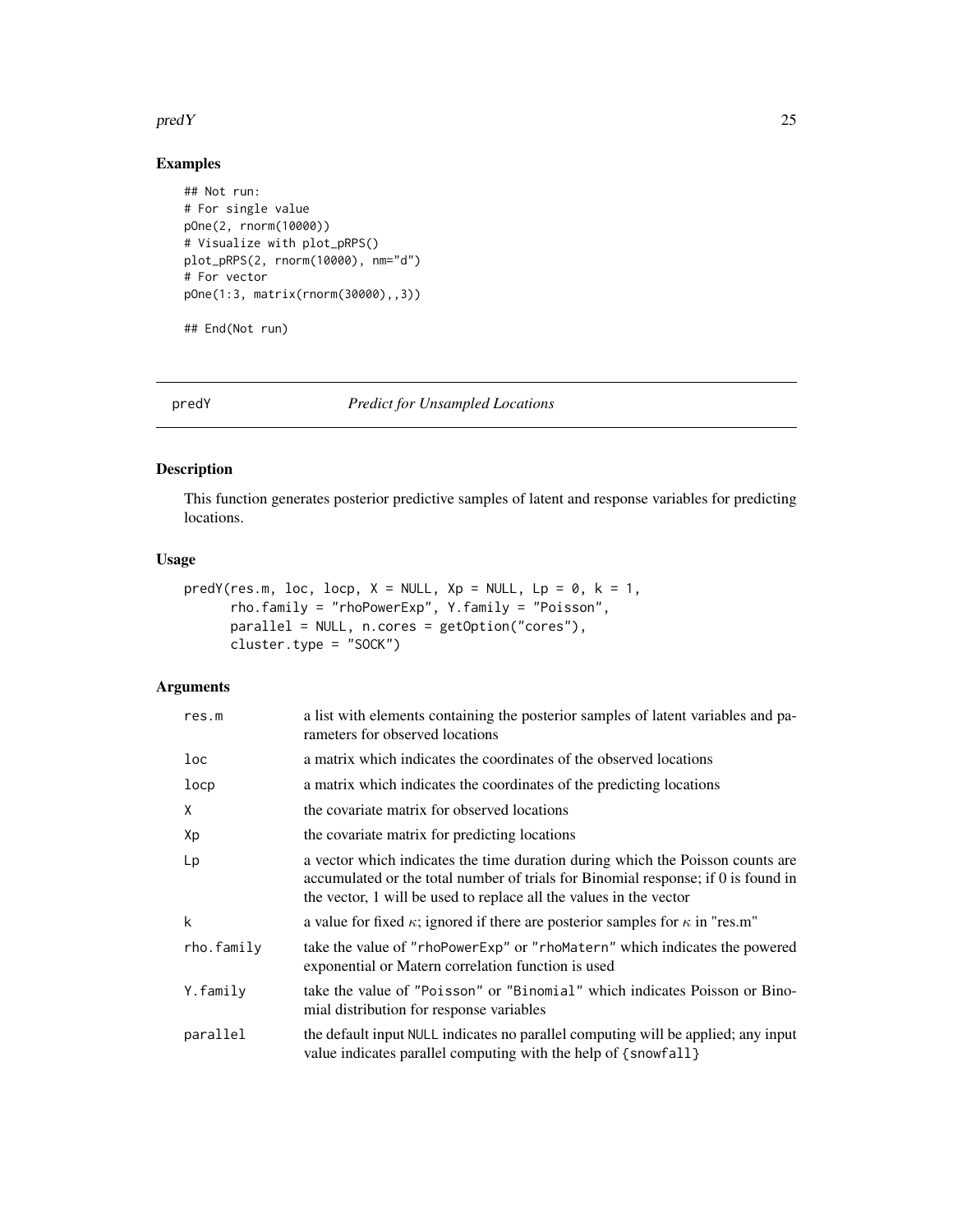<span id="page-25-0"></span>

| n.cores      | the number of CPUs that will be used for parallel computing; used only if<br>parallel isn't NULL                              |
|--------------|-------------------------------------------------------------------------------------------------------------------------------|
| cluster.tvpe | type of cluster to be used for parallel computing; can be "SOCK", "MPI",<br>"PVM", or "NWS"; used only if parallel="snowfall" |

# Details

This function performs parallel computing with the help of {snowfall} package.

# Value

A list with elements:

|           | latent.predict a matrix containing the posterior predictive samples for latent variables |
|-----------|------------------------------------------------------------------------------------------|
| Y.predict | a matrix containing the posterior predictive samples for response variables              |

# Author(s)

Liang Jing <ljing918@gmail.com>

#### See Also

[runMCMC](#page-34-1).

#### Examples

```
## Not run:
Ypred <- predY(res.m, loc, locp, X=loc, Xp=locp, k=1,
              rho.family = "rhoPowerExp", Y.family = "Poisson")
# require(snowfall)
# Ypred <- predY(res.m, loc, locp, X=loc, Xp=locp,
# parallel="snowfall", n.cores = 4)
Ypred.avg <- rowMeans(Ypred$Y); EYpred.avg <- rowMeans(exp(Ypred$latent))
## End(Not run)
```
<span id="page-25-1"></span>pRPS *Calculate P-value and RPS*

# Description

This function calculates p-value and relative predictive surprise (RPS) by comparing observed and reference statistics.

#### Usage

pRPS(T.obs, T.rep)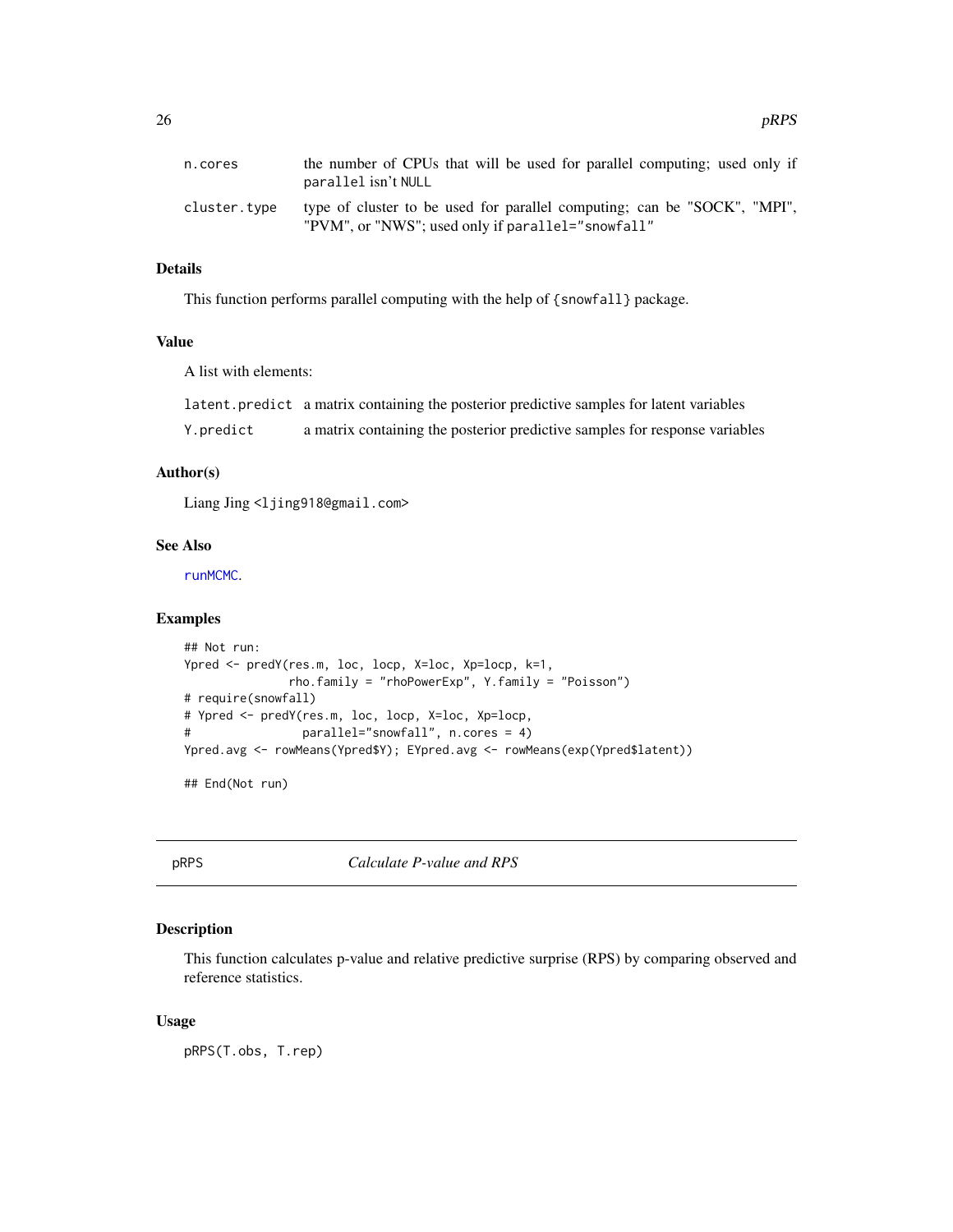#### <span id="page-26-0"></span>repYeb 27

#### Arguments

| T.obs | a value which indicates the observed statistic    |
|-------|---------------------------------------------------|
| T.rep | a vector which indicates the reference statistics |

# Details

density function is used to compute the empirical density of reference statistics.

#### Value

A vector of p-value and RPS.

# Author(s)

Liang Jing <ljing918@gmail.com>

#### See Also

[BMCT](#page-3-1), [plot\\_pRPS](#page-22-1).

# Examples

## Not run: pRPS(2, rnorm(1000)) ## End(Not run)

<span id="page-26-1"></span>repYeb *Generate Replicated Data with Estimated Parameters*

#### Description

This function generates replicated data sets based on estimated parameters (given or from posterior samples).

#### Usage

```
repYeb(N.sim, loc, L, X = NULL, rho.family = "rhoPowerExp",Y.family="Poisson", res.m = NULL, est = "mode",
      beta = NULL, sigma = NULL, phi = NULL, k = 1)
```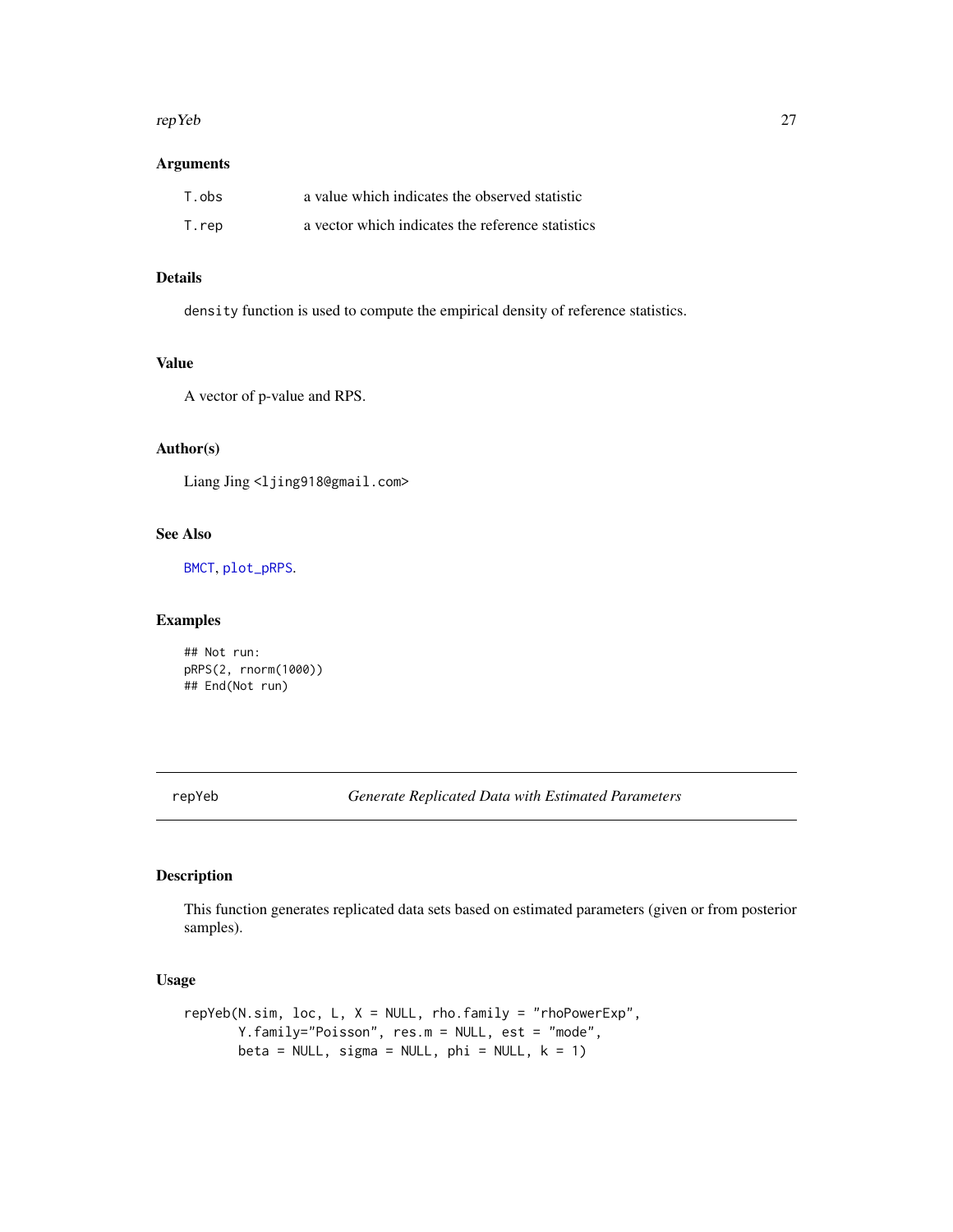#### <span id="page-27-0"></span>Arguments

| N.sim      | the number of replicated data sets to be simulated                                                                                                           |
|------------|--------------------------------------------------------------------------------------------------------------------------------------------------------------|
| loc        | a $n \times 2$ matrix which indicates the coordinates of observed locations                                                                                  |
| L          | a vector of length n; it indicates the time duration during which the Poisson<br>counts are accumulated, or the total number of trials for Binomial response |
| X          | a $n \times p$ covariate matrix; the default value "NULL" indicates no covariate                                                                             |
| rho.family | take the value of "rhoPowerExp" or "rhoMatern" which indicates the powered<br>exponential or Matern correlation function is used                             |
| Y.family   | take the value of "Poisson" or "Binomial" which indicates Poisson or Bino-<br>mial distribution for response variables                                       |
| res.m      | a list with elements containing the posterior samples of latent variables and pa-<br>rameters for observed locations                                         |
| est        | take the value of "mode" which indicates the mode of posterior samples will be<br>used as the parameter estimate; otherwise, the mean will be used           |
| beta       | a value which indicates the estimation for $\beta$ ; ignored if "res.m" is given                                                                             |
| sigma      | a value which indicates the estimation for $\sigma$ ; ignored if "res.m" is given                                                                            |
| phi        | a value which indicates the estimation for $\phi$ ; ignored if "res.m" is given                                                                              |
| k          | a value which indicates the estimation for $\kappa$ ; ignored if "res.m" is given and<br>contains the posterior samples for $\kappa$                         |

# Value

A  $n \times N$ .sim matrix of replicated data sets.

#### Author(s)

Liang Jing <ljing918@gmail.com>

# See Also

[repYpost](#page-28-1), [simData](#page-41-1).

#### Examples

```
## Not run:
# Estimate parameters from posterior samples
Yrep.eb <- repYeb(N.sim=2000, loc, L, res.m, est = "mode")
# Pre-determined parameters (also an efficient way to simulate massive data sets)
Yrep.eb <- repYeb(N.sim=2000, loc, L, beta = 5, sigma = 1, phi = 0.1,
                 k = 1
```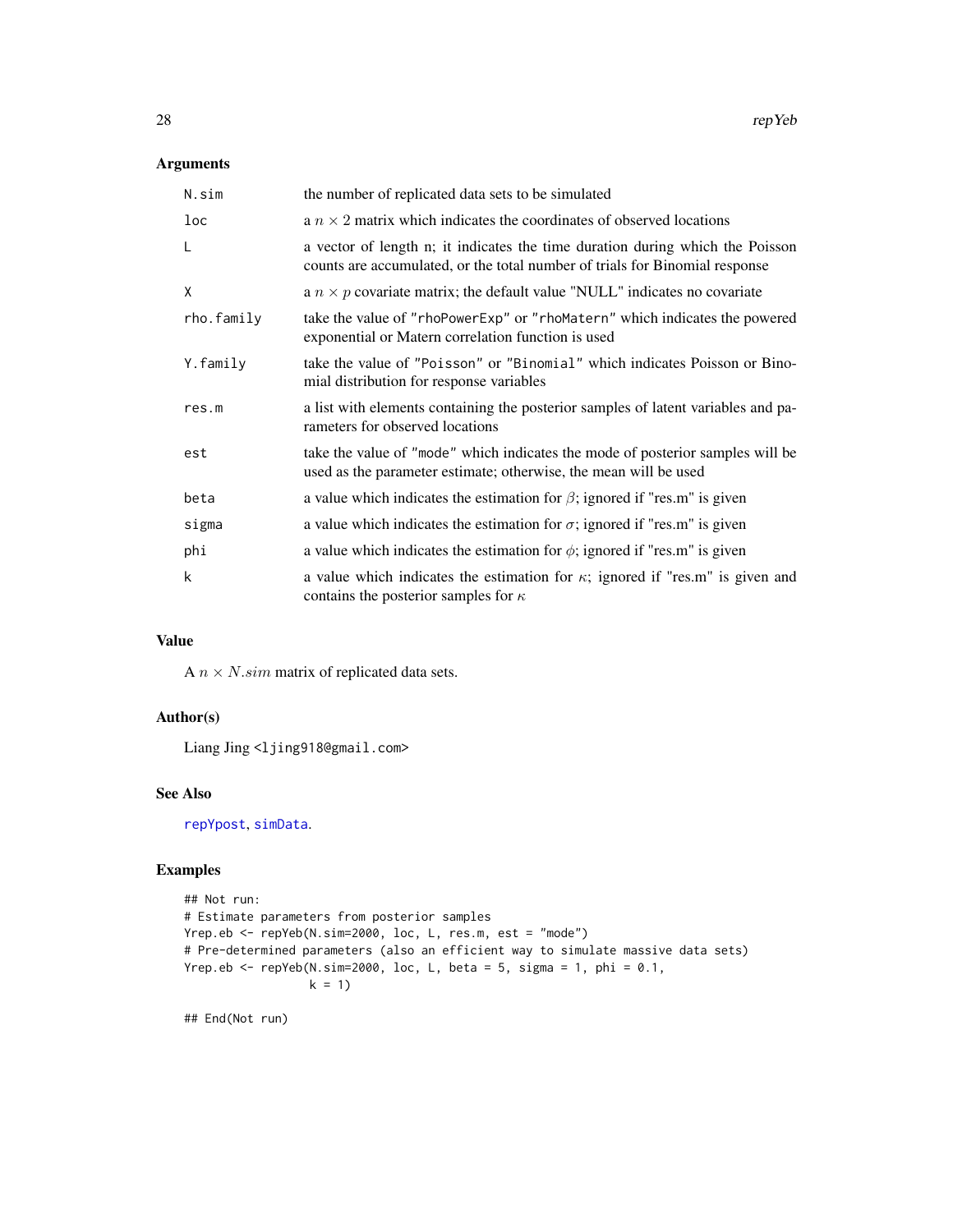<span id="page-28-1"></span><span id="page-28-0"></span>

This function generates replicated data sets based on posterior samples of latent variables.

#### Usage

```
repYpost(res.m, L, Y.family="Poisson")
```
# Arguments

| res.m        | a list with elements containing the posterior samples of latent variables and pa-<br>rameters for observed locations                                         |
|--------------|--------------------------------------------------------------------------------------------------------------------------------------------------------------|
| $\mathsf{L}$ | a vector of length n; it indicates the time duration during which the Poisson<br>counts are accumulated, or the total number of trials for Binomial response |
| Y.family     | take the value of "Poisson" or "Binomial" which indicates Poisson or Bino-<br>mial distribution for response variables                                       |

# Value

A matrix of replicated data sets.

#### Author(s)

Liang Jing <ljing918@gmail.com>

#### See Also

[repYeb](#page-26-1)

```
## Not run:
Yrep.post <- repYpost(res.m, L)
## End(Not run)
```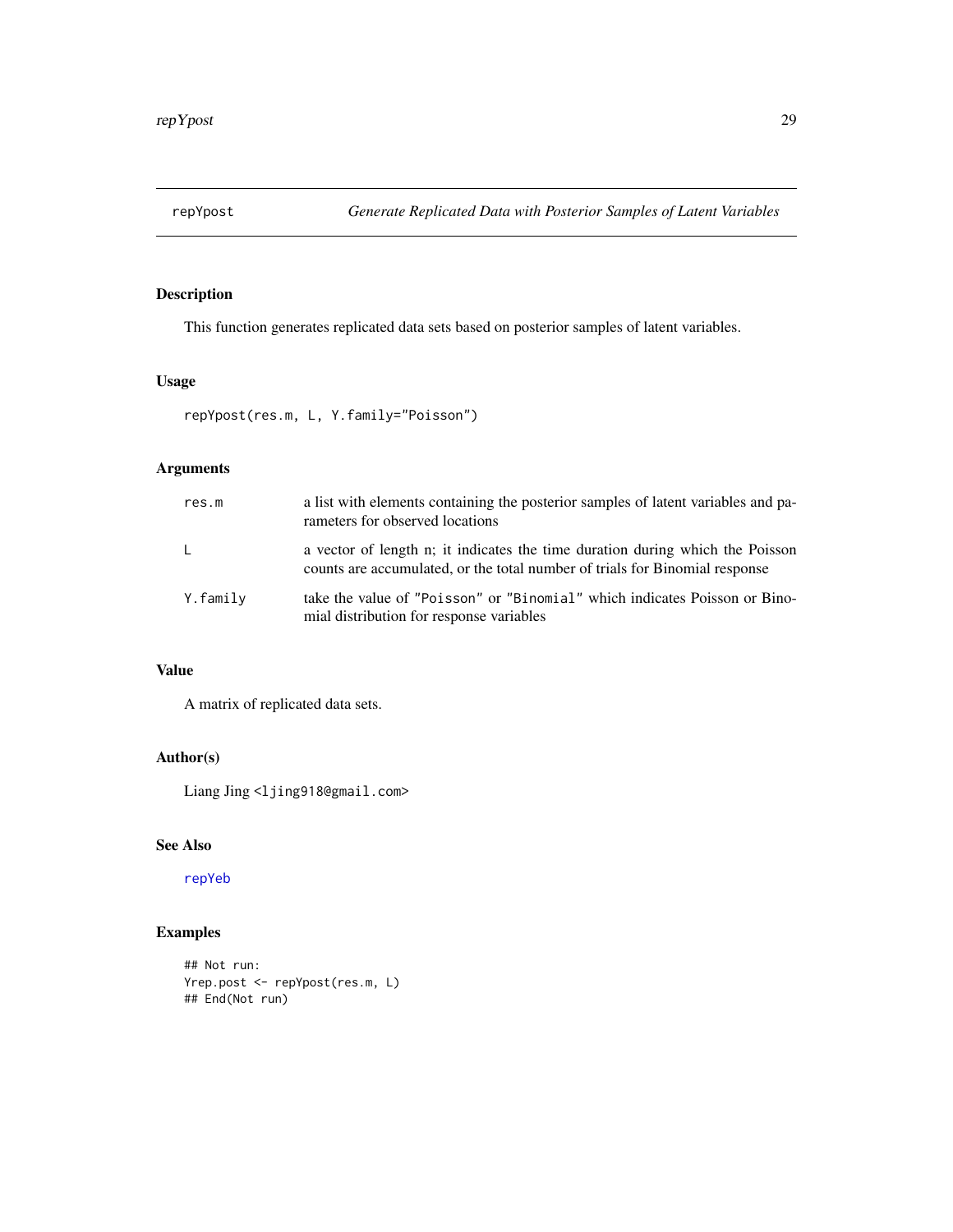<span id="page-29-0"></span>

This data set contains the Rhizoc data set.

#### Usage

Rhizoc

#### Details

This dataset appeared Zhang (2002) and was modeled using the Binomial Logit-normal spatial model. It consists of counts of the root disease Rhizoctonia root rot present in barey plants collected at 100 locations in the Cunningham farm in the north-west of the U.S. The sampling consisted on pulling from the ground 15 plants at each location. This dataset is a 100 by 4 matrix with rows  $(x_i, y_i, t_i)$ , where  $x_i$  are the coordinates of the i<sup>th</sup> sampling location,  $y_i$  is the total number of infected crown roots in the pulled plants at  $x_i$ , and  $t_i$  is the total number of crown roots in the pulled plants at  $x_i$ ; see Zhang (2002) for further details.

#### Value

A data.frame with 100 observations and 5 variables.

#### Author(s)

Liang Jing <ljing918@gmail.com>

#### See Also

[plotData](#page-19-1).

#### Examples

```
## Not run:
data(Rhizoc)
str(Rhizoc)
plotData(Rhizoc[,3], Rhizoc[,1:2], Rhizoc[,4], Rhizoc[,1:2],
         xlab="Eastings", ylab="Northings")
```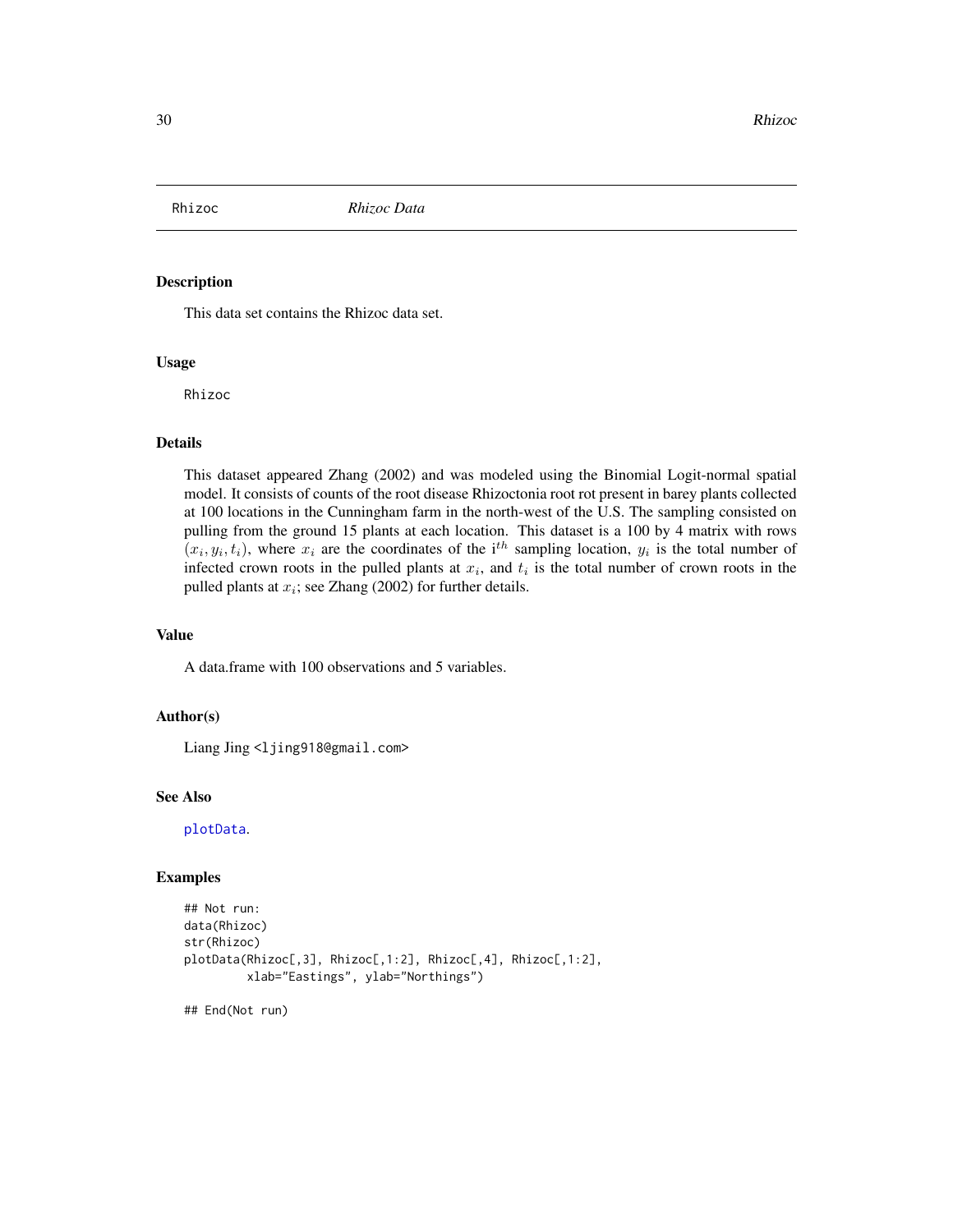<span id="page-30-1"></span><span id="page-30-0"></span>

This function calculates the Matern correlation.

#### Usage

rhoMatern(u, a, k)

# Arguments

| -u | a value which indicates the distance                  |
|----|-------------------------------------------------------|
| a  | a value which indicates the scale parameter, $\phi$   |
| k  | a value which indicates the shape parameter, $\kappa$ |

# Details

The function is  $\rho(u) = [2^{\kappa-1}\tau(\kappa)]^{-1}(-u/\phi)^{\kappa}K_{\kappa}(-u/\phi)$  where  $K_{\kappa}(\cdot)$  denotes a modified Bessel function of order  $\kappa$ .

#### Value

A value of the correlation.

# Author(s)

Liang Jing <ljing918@gmail.com>

# See Also

[rhoPowerExp](#page-31-1), [rhoSph](#page-32-1), [U2Z](#page-46-1), [loc2U](#page-9-1).

#### Examples

```
## Not run:
 rhoMatern(0.3, a=0.1, k=1)
```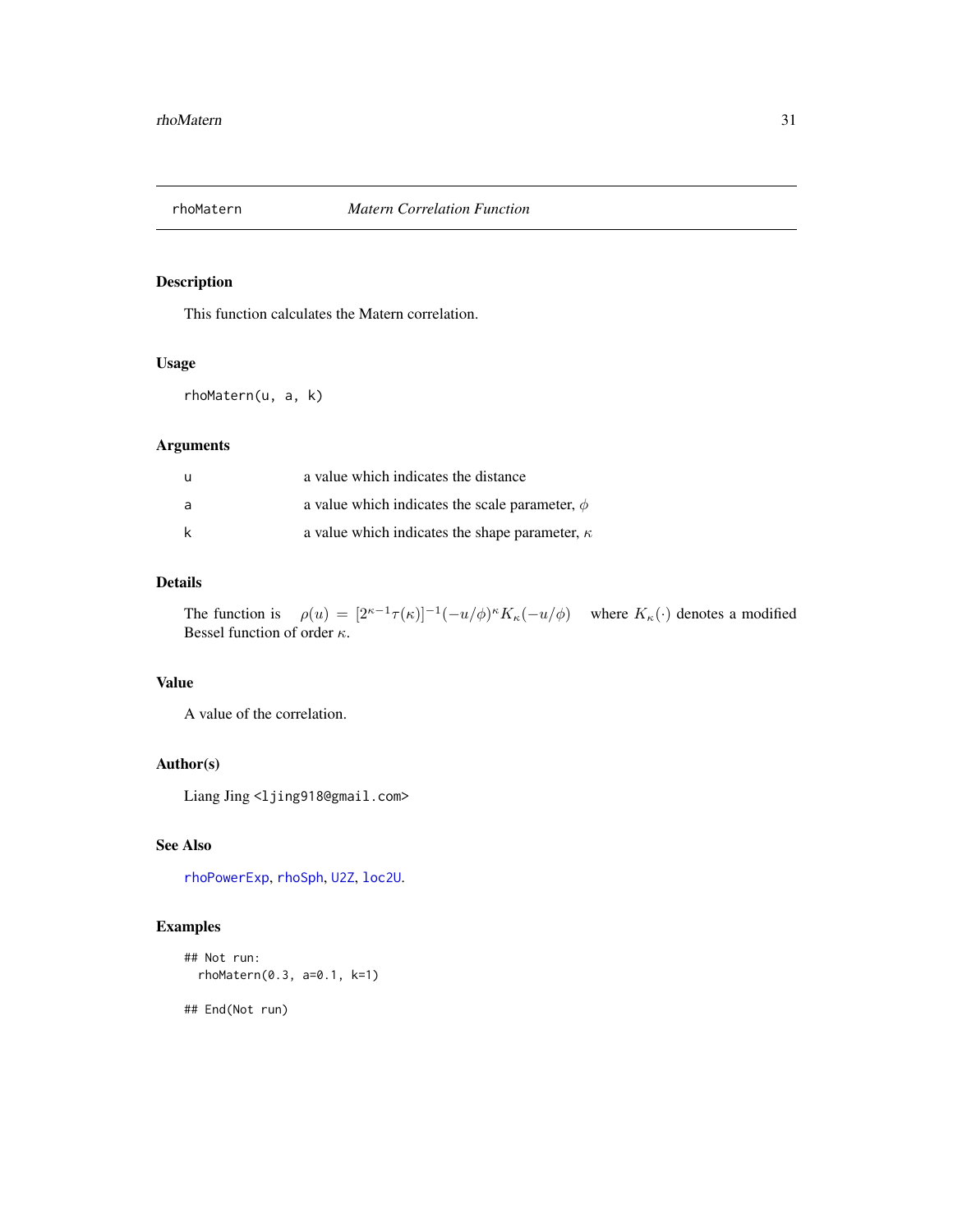<span id="page-31-1"></span><span id="page-31-0"></span>

This function calculates the powered exponential correlation.

#### Usage

rhoPowerExp(u, a, k)

# Arguments

| <b>u</b> | a value which indicates the distance                  |
|----------|-------------------------------------------------------|
| a        | a value which indicates the scale parameter, $\phi$   |
| k        | a value which indicates the shape parameter, $\kappa$ |

#### Details

The function is  $\rho(u) = \exp((-u/\phi)^{\kappa})$ .

When using the powered exponential correlation function, note that  $0 < \kappa \leq 2$ .

# Value

A value of the correlation.

# Author(s)

Liang Jing <ljing918@gmail.com>

# See Also

[rhoMatern](#page-30-1), [rhoSph](#page-32-1), [U2Z](#page-46-1), [loc2U](#page-9-1).

#### Examples

```
## Not run:
 rhoPowerExp(0.3, a=0.1, k=1)
```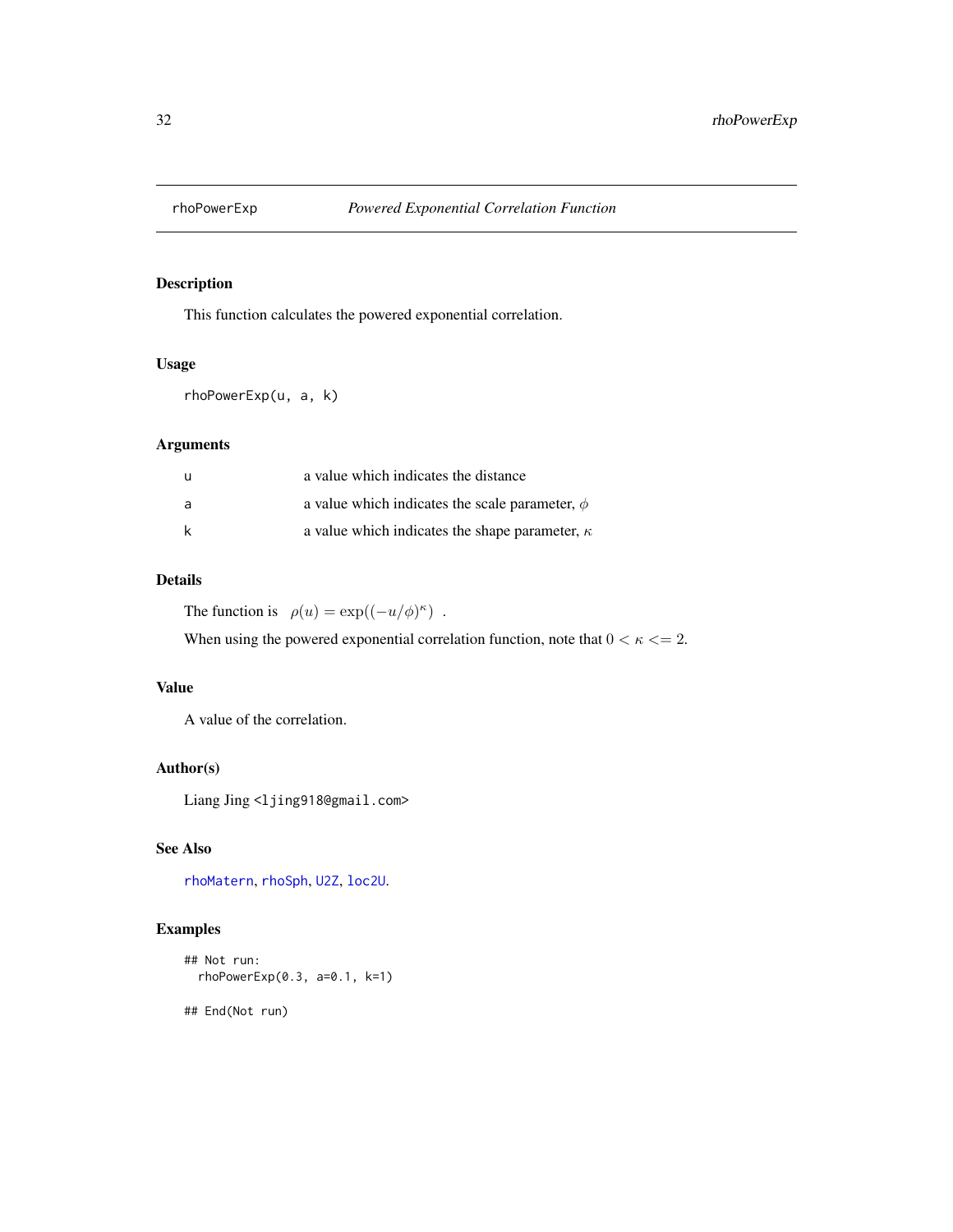<span id="page-32-1"></span><span id="page-32-0"></span>

This function calculates the spherical correlation.

#### Usage

rhoSph(u, a, k=NULL)

# Arguments

| u | a value which indicates the distance                                                                                      |
|---|---------------------------------------------------------------------------------------------------------------------------|
| a | a value which indicates the scale parameter, $\phi$                                                                       |
| k | useless (it is kept here only in the purpose of maintaining consistent argument<br>format to other corrilation functions) |

# Details

The function is  $\rho(u) = 1 - 1.5 * (u/\phi) + 0.5 * (-u/\phi)^3$ .

#### Value

A value of the correlation.

# Author(s)

Liang Jing <ljing918@gmail.com>

# See Also

[rhoPowerExp](#page-31-1), [rhoMatern](#page-30-1), [U2Z](#page-46-1), [loc2U](#page-9-1).

# Examples

```
## Not run:
 rhoSph(0.1, a=0.2)
```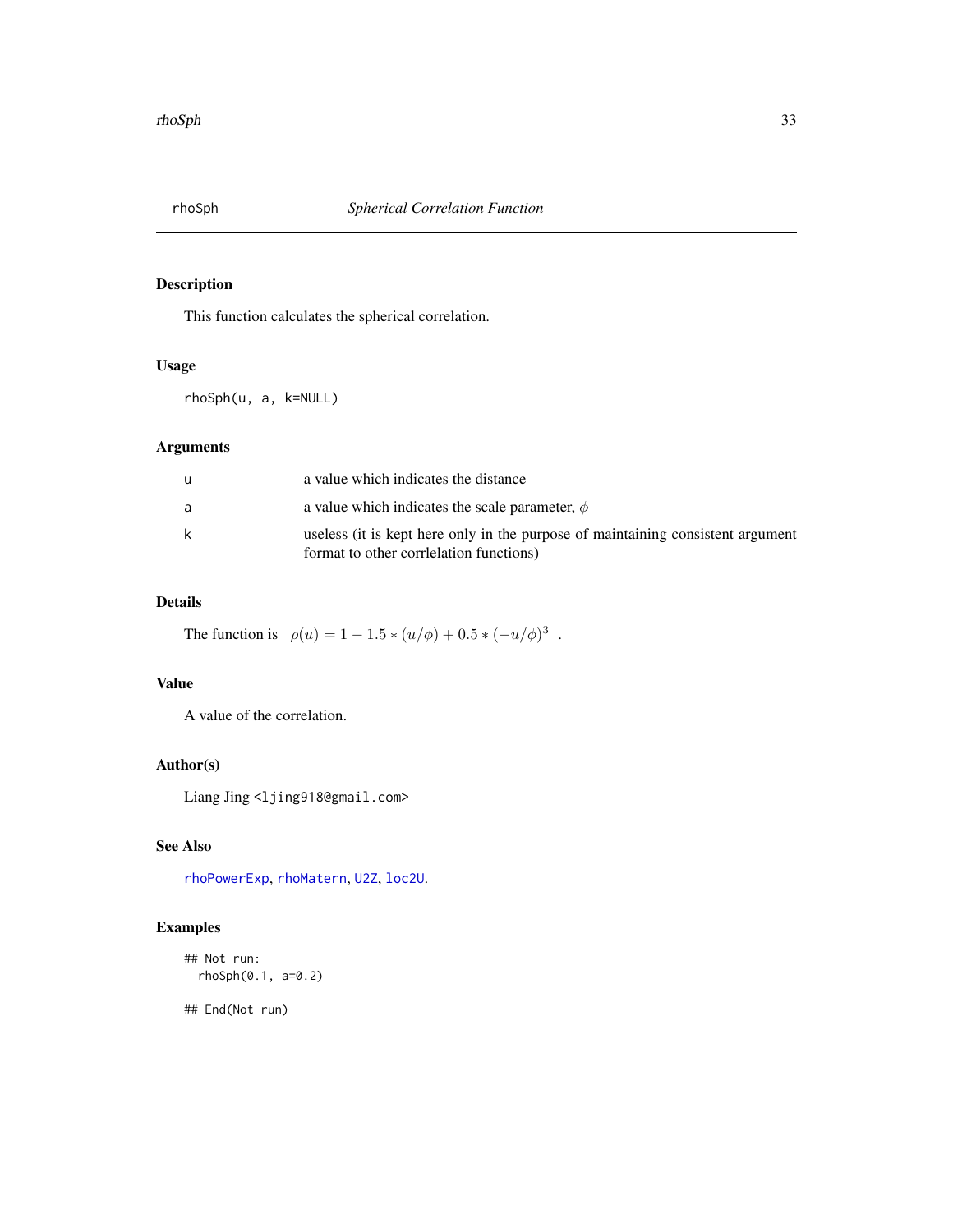<span id="page-33-0"></span>

This data set contains the Rongelap data.

#### Usage

Rongelap

#### Details

The data were collected from Rongelap Island, the principal island of Rongelap Atoll in the South Pacific, which forms part of the Marshall Islands. U.S. nuclear weapon testing program generated heavy fallout over the island in the 1950s and it has been uninhabited since 1985. Diggle, P. J., Tawn, J. A. and Moyeed, R. A. (1998). Model based geostatistics (with discussion). Applied Statistics, 47, 299-350.

# Value

A list with 4 elements:

| coords  | a $157 \times 2$ matrix which indicates the coordinates of 157 sampled locations                |
|---------|-------------------------------------------------------------------------------------------------|
| data    | a vector of length 157 indicates the counts of photo emission for 157 sampled<br>locations      |
| units.m | a vector of length 157 indicates the time (in seconds) over which the counts was<br>accumulated |
| borders | a matrix containing the boundary information of Rongelap island                                 |

# Author(s)

Liang Jing <ljing918@gmail.com>

#### See Also

[plotData](#page-19-1).

# Examples

```
## Not run:
data(Rongelap)
str(Rongelap)
plotDataBD(Rongelap$borders, Rongelap$data, Rongelap$coords)
```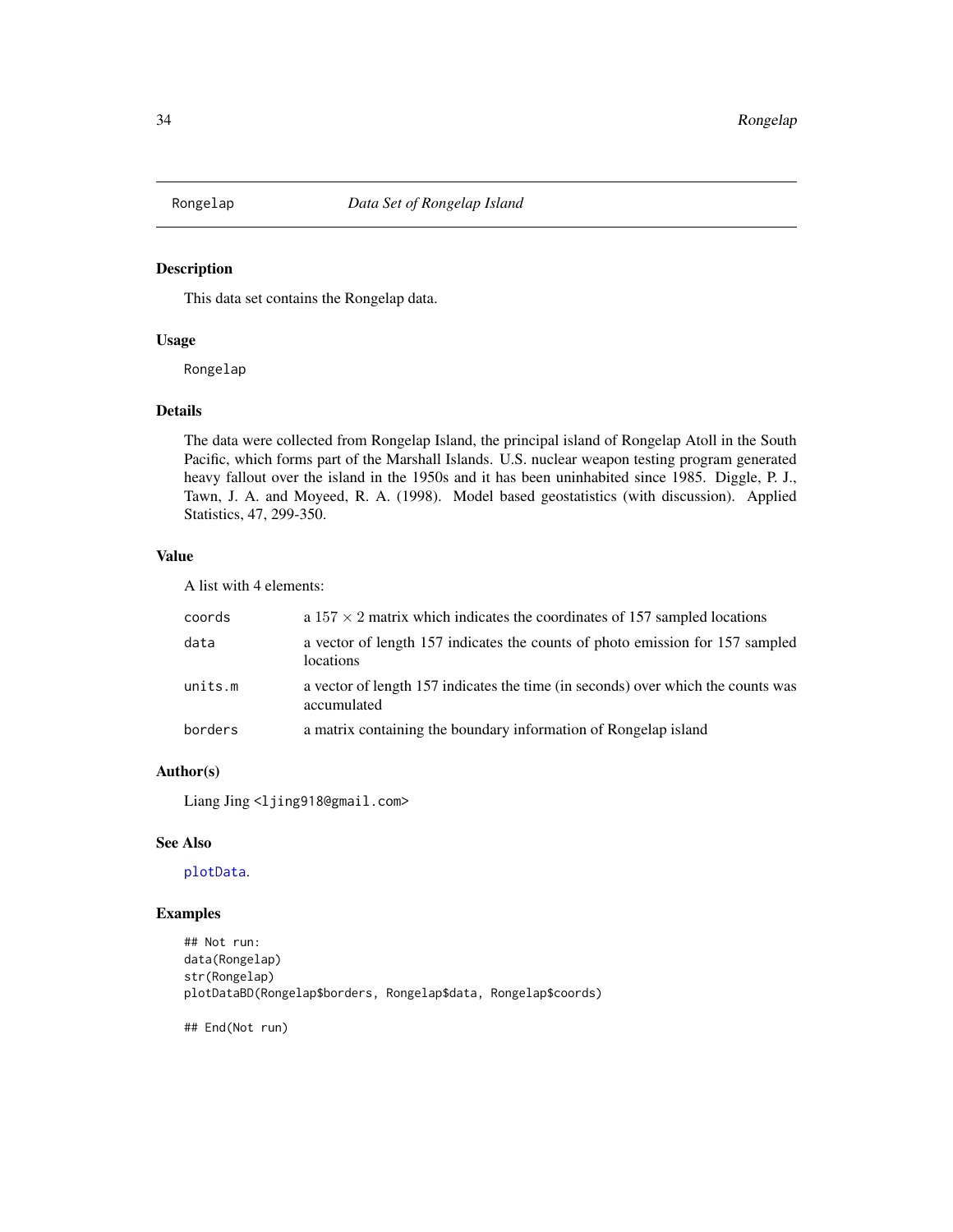<span id="page-34-1"></span><span id="page-34-0"></span>

This function performs robust MCMC algorithms for generalized linear spatial models and generates posterior samples for latent variables and hyper-parameters.

#### Usage

```
runMCMC(Y, L = 0, loc, X = NULL, run = 200, run.S = 1,
       rho.family = "rhoPowerExp", Y.family = "Poisson",
       priorSigma = "Halft", parSigma = c(1, 1), ifkappa = 0,
       scales = c(0.5, 1.65^2 + 0.8, 0.8, 0.7, 0.15),phi.bound = c(0.005, 1),
       initials = list(c(1), 1.5, 0.2, 1),MCMCinput = NULL, partial = FALSE, famT = 1)
```
# Arguments

| Υ          | a vector of length n which indicates the response variables                                                                                                                                                                                                                                                   |
|------------|---------------------------------------------------------------------------------------------------------------------------------------------------------------------------------------------------------------------------------------------------------------------------------------------------------------|
| L          | a vector of length n; it indicates the time duration during which the Poisson<br>counts are accumulated, or the total number of trials for Binomial response; if 0<br>is found in the vector, 1 will be used to replace all the values in the vector                                                          |
| loc        | a $n \times 2$ matrix which indicates the coordinates of locations                                                                                                                                                                                                                                            |
| χ          | a $n \times p$ covariate matrix; the default value "NULL" indicates no covariate                                                                                                                                                                                                                              |
| run        | the number of iterations                                                                                                                                                                                                                                                                                      |
| run.S      | the number of internal iterations for latern variables                                                                                                                                                                                                                                                        |
| rho.family | take the value of "rhoPowerExp", "rhoMatern", or "rhoSph" which indicates<br>the powered exponential, Matern, or Spherical correlation function is used                                                                                                                                                       |
| Y.family   | take the value of "Poisson" or "Binomial" which indicates Poisson or Bino-<br>mial distribution for response variables                                                                                                                                                                                        |
| priorSigma | the prior distribution for $\sigma$ , the options include "Halft" (positive-truncated t dis-<br>tribution), "InvGamma" (inverse gamma distribution), and "Reciprocal" (recip-<br>rocal distribution)                                                                                                          |
| parSigma   | the parameters for the prior distribution of $\sigma$ : when prior Sigma = "Halft" the first<br>parameter is scale and the second is degree of freedom; when priorSigma = "In-<br>vGamma" the first parameter is shape and the second is scale; when priorSigma<br>= "Reciprocal" both parameters are ignored |
| ifkappa    | take zero or non-zero value which indicates whether $\kappa$ should be sampled                                                                                                                                                                                                                                |
| scales     | a vector which indicates the tuning parameters for $(S, \beta, \sigma, \phi, \kappa)$ respectively                                                                                                                                                                                                            |
| phi.bound  | the upper and lower bound for $\phi$                                                                                                                                                                                                                                                                          |
| initials   | a list which indicates the initial values for $(\beta, \sigma, \phi, \kappa)$ respectively                                                                                                                                                                                                                    |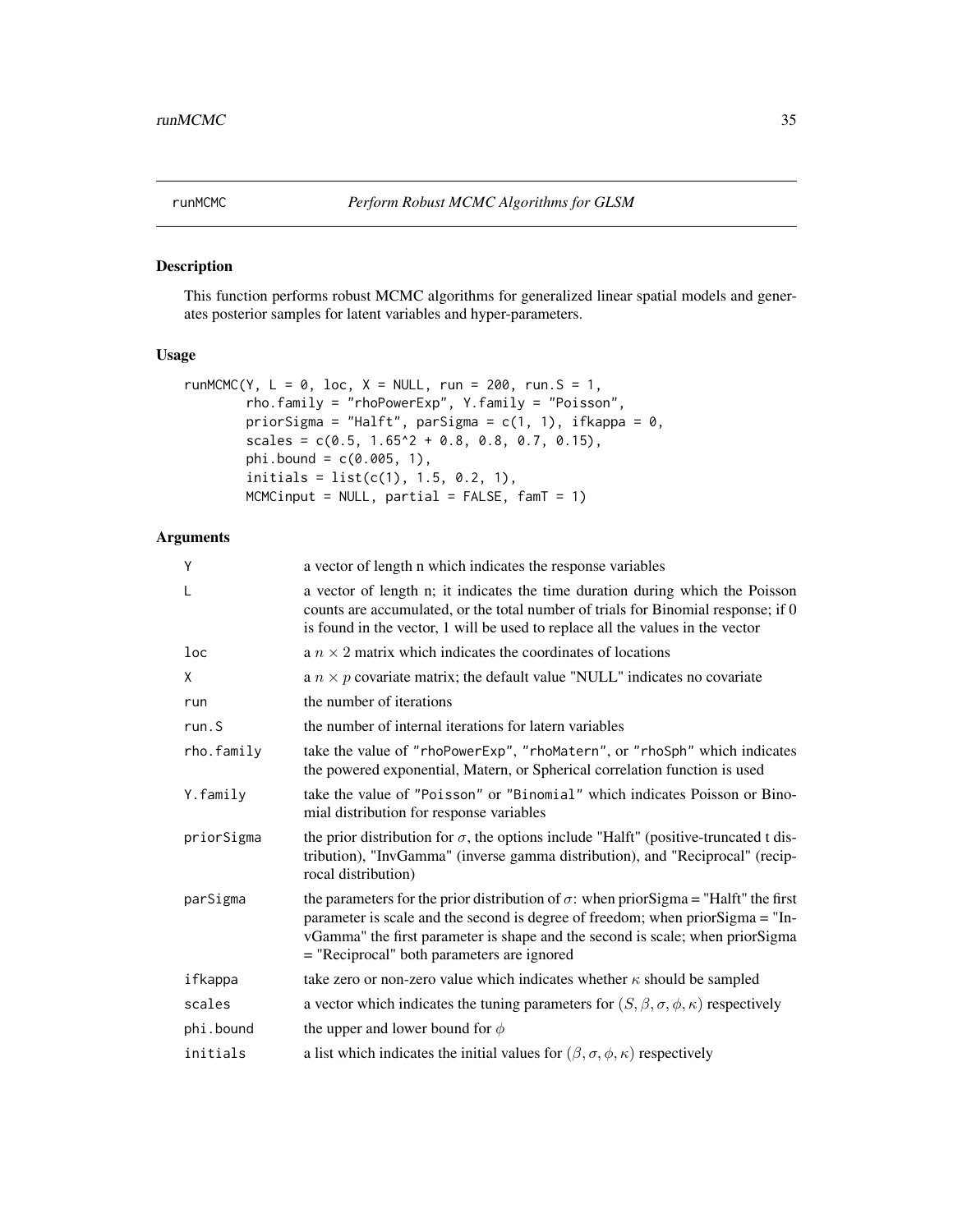<span id="page-35-0"></span>

| MCMCinput | a list of alternative settings; usually the result from MCMC input function                                                                                                                                |
|-----------|------------------------------------------------------------------------------------------------------------------------------------------------------------------------------------------------------------|
| partial   | a logical input which indicates whether partial posterior sampling should be<br>used; only works for $Y$ -family = "Poisson"                                                                               |
| famT      | take the value of 1, 2, or 3 which indicates the type of partial posterior sampling:<br>1 means "mean" diagnostic statistic is used, 2 means "maximum", and 3 means<br>"minimum"; ignored if partial=FALSE |

# Details

Group updating scheme, Langevin algorithms, and Data-based parameterization are applied to improve the robustness and efficiency of MCMC algorithms. The flat priors are used to guarantee an appropriate posterior. See my dissertation for more details.

During each iteration of Gibbs sampling process, the group of latent variables is updated "run.S" times to improve accuracy and reduce autocorrelations.

#### Value

A list with elements:

| S.posterior | a $n \times run$ matrix containing the posterior samples for latent variables                                                                                       |
|-------------|---------------------------------------------------------------------------------------------------------------------------------------------------------------------|
| m.posterior | $a (p + 1) \times run$ matrix (in case of p covariate variables) or a vector with length<br>"run" (no covariate case), containing the posterior samples for $\beta$ |
| s.posterior | a vector with length "run" containing the posterior samples for $\sigma$                                                                                            |
| a.posterior | a vector with length "run" containing the posterior samples for $\phi$                                                                                              |
| k.posterior | a vector with length "run" containing the posterior samples for $\kappa$ in the case that<br>"ifkappa" is set to non-zero value                                     |
| AccRate     | a vector which indicates the acceptance rates                                                                                                                       |

# Author(s)

Liang Jing <ljing918@gmail.com>

#### See Also

[MCMCinput](#page-16-1), [runMCMC.sf](#page-36-1).

```
## Not run:
 data(Weed)
 Y < - Weed[,3]
 loc <- unifLoc(Weed[,1:2])
 L \leftarrow rep(1, length(Y))input.Weed <- MCMCinput( run=1000, run.S=10, rho.family="rhoPowerExp",
          Y.family = "Poisson",
          priorSigma = "Halft", parSigma = c(1, 1),
          ifkappa=0,
          scales=c(0.5, 3.5, 0.9, 0.6, 0.5),
```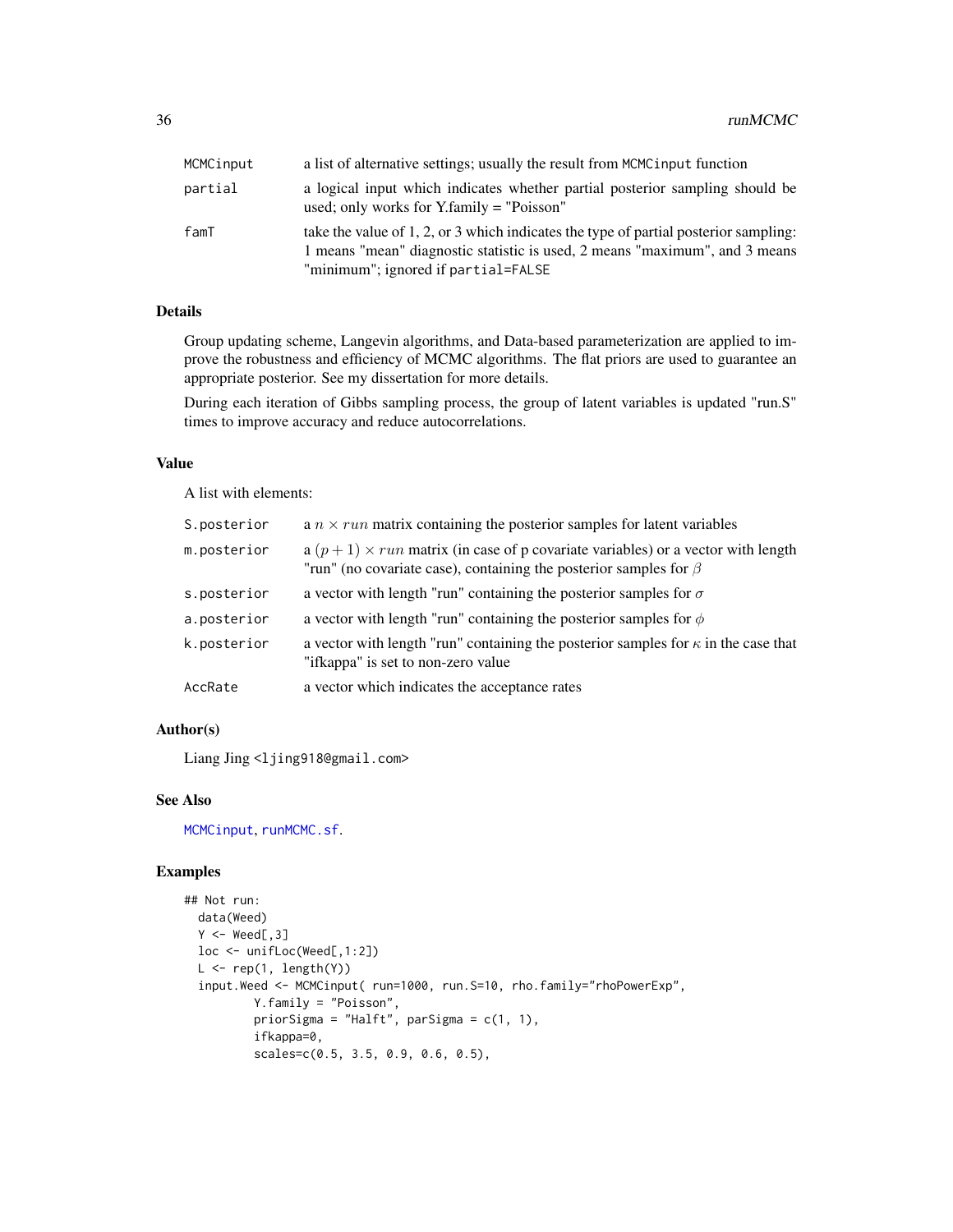```
phi.bound=c(0.005, 1),
          initials=list(c(-1), 1, 0.1, 1) )
 res <- runMCMC(Y, L=L, loc=loc, X=NULL, MCMCinput = input.Weed )
## End(Not run)
```
<span id="page-36-1"></span>runMCMC.sf *Perform Robust MCMC Algorithms for GLSM in Parallel*

#### Description

This function performs robust MCMC algorithms in a parallel way for generalized linear spatial models and generates posterior samples for latent variables and hyper-parameters.

#### Usage

```
runMCMC.sf(Y, L=0, loc, X=NULL,
   run = 200, run. S = 1,
   rho.family = "rhoPowerExp", Y.family = "Poisson",
   priorSigma = "Halft", parSigma = c(1, 1),
   ifkappa = 0,
   scales = c(0.5, 1.65^2+0.8, 0.8, 0.7, 0.15),phi. bound = c(0.005, 1),initials = list(c(1), 1.5, 0.2, 1),MCMCinput=NULL, partial = FALSE, famT=1,
   n.chn = 2, n.cores = getOption("cores"), cluster.type="SOCK")
```
#### Arguments

| Y          | a vector of length n which indicates the response variables                                                                                                                                                                                          |
|------------|------------------------------------------------------------------------------------------------------------------------------------------------------------------------------------------------------------------------------------------------------|
| L          | a vector of length n; it indicates the time duration during which the Poisson<br>counts are accumulated, or the total number of trials for Binomial response; if 0<br>is found in the vector, 1 will be used to replace all the values in the vector |
| loc        | a $n \times 2$ matrix which indicates the coordinates of locations                                                                                                                                                                                   |
| X          | a $n \times p$ covariate matrix; the default value "NULL" indicates no covariate                                                                                                                                                                     |
| run        | the number of iterations                                                                                                                                                                                                                             |
| run.S      | the number of internal iterations for latern variables                                                                                                                                                                                               |
| rho.family | take the value of "rhoPowerExp", "rhoMatern", or "rhoSph" which indicates<br>the powered exponential, Matern, or Spherical correlation function is used                                                                                              |
| Y.family   | take the value of "Poisson" or "Binomial" which indicates Poisson or Bino-<br>mial distribution for response variables                                                                                                                               |
| priorSigma | the prior distribution for $\sigma$ , the options include "Halft" (positive-truncated t dis-<br>tribution), "InvGamma" (inverse gamma distribution), and "Reciprocal" (recip-<br>rocal distribution)                                                 |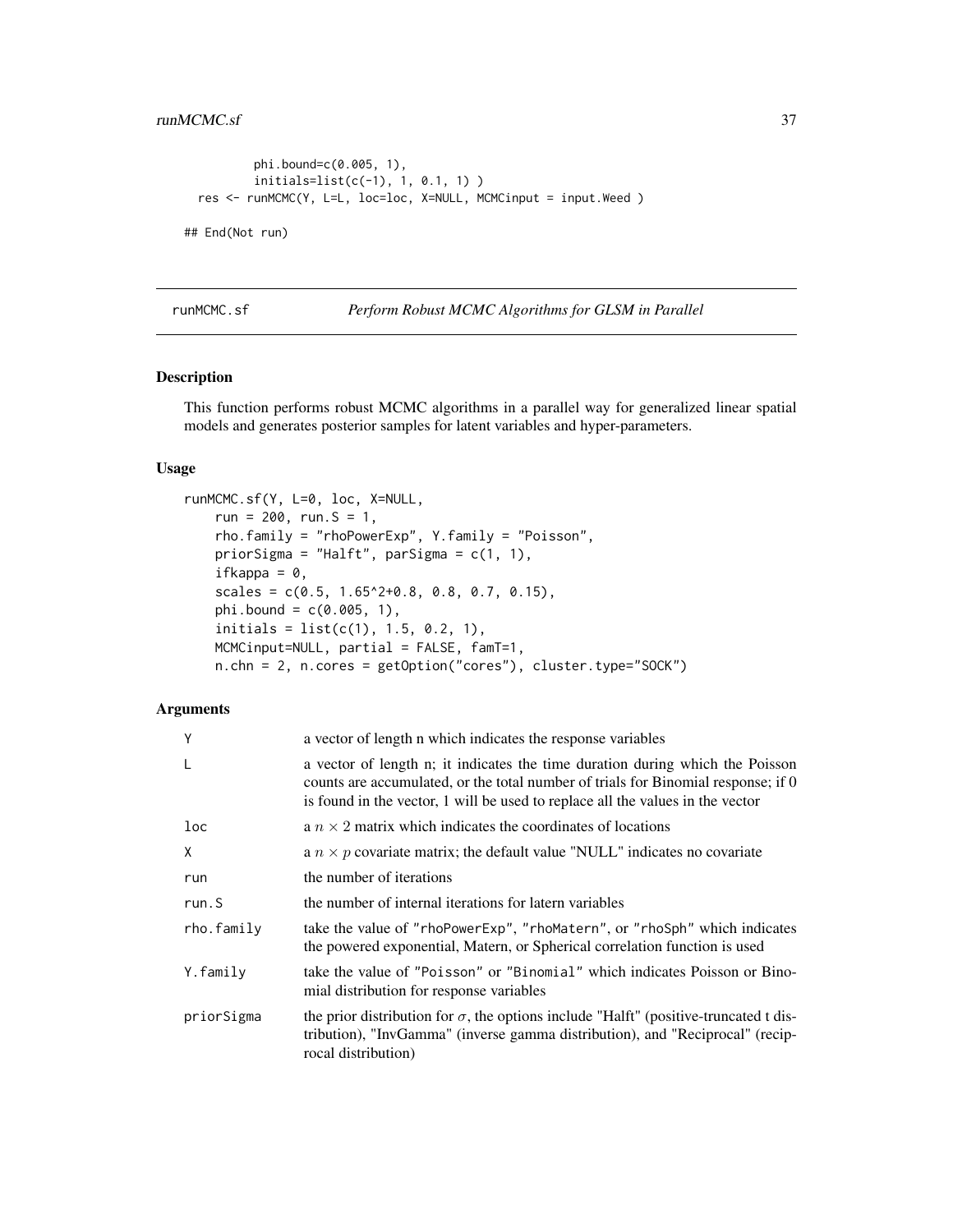<span id="page-37-0"></span>

| parSigma     | the parameters for the prior distribution of $\sigma$ : when prior Sigma = "Halft" the first<br>parameter is scale and the second is degree of freedom; when priorSigma = "In-<br>vGamma" the first parameter is shape and the second is scale; when priorSigma<br>= "Reciprocal" both parameters are ignored |
|--------------|---------------------------------------------------------------------------------------------------------------------------------------------------------------------------------------------------------------------------------------------------------------------------------------------------------------|
| ifkappa      | take zero or non-zero value which indicates whether $\kappa$ should be sampled                                                                                                                                                                                                                                |
| scales       | a vector which indicates the tuning parameters for $(S, \beta, \sigma, \phi, \kappa)$ respectively                                                                                                                                                                                                            |
| phi.bound    | the upper and lower bound for $\phi$                                                                                                                                                                                                                                                                          |
| initials     | a list which indicates the initial values for $(\beta, \sigma, \phi, \kappa)$ respectively                                                                                                                                                                                                                    |
| MCMCinput    | a list of alternative settings                                                                                                                                                                                                                                                                                |
| partial      | a logical input which indicats whether partial posterior sampling should be used;<br>only works for Y.family = "Poisson"                                                                                                                                                                                      |
| famT         | take the value of 1, 2, or 3 which indicates the type of partial posterior sampling:<br>1 means "mean" diagnostic statistic is used, 2 means "maximum", and 3 means<br>"minimum"; ignored if partial=FALSE                                                                                                    |
| n.chn        | the number of Markov chain sets that will be generated in parallel                                                                                                                                                                                                                                            |
| n.cores      | the number of CPUs that will be used to generate parallel Markov chains                                                                                                                                                                                                                                       |
| cluster.type | type of cluster to be used for parallel computing; can be "SOCK", "MPI",<br>"PVM", or "NWS"                                                                                                                                                                                                                   |

# Details

Essentially, this function runs [runMCMC](#page-34-1) function simultaneously on different CPUs (if there are more than one CPU available) with different initial values. In the case the number of available CPUs is less than "n.chn", Markov chains will be put in a queue.

This function performs parallel computing with the help of {snow} and {snowfall} packages.

# Value

A list of length "n.chn" containing the result of each Markov chain. Each element is a list with elements:

| S.posterior | a $n \times run$ matrix containing the posterior samples for latent variables                                                                                       |
|-------------|---------------------------------------------------------------------------------------------------------------------------------------------------------------------|
| m.posterior | $a (p + 1) \times run$ matrix (in case of p covariate variables) or a vector with length<br>"run" (no covariate case), containing the posterior samples for $\beta$ |
| s.posterior | a vector with length "run" containing the posterior samples for $\sigma$                                                                                            |
| a.posterior | a vector with length "run" containing the posterior samples for $\phi$                                                                                              |
| k.posterior | a vector with length "run" containing the posterior samples for $\kappa$ in the case that<br>"ifkappa" is set to non-zero value                                     |
| AccRate     | a vector which indicates the acceptance rates                                                                                                                       |

#### Author(s)

Liang Jing <ljing918@gmail.com>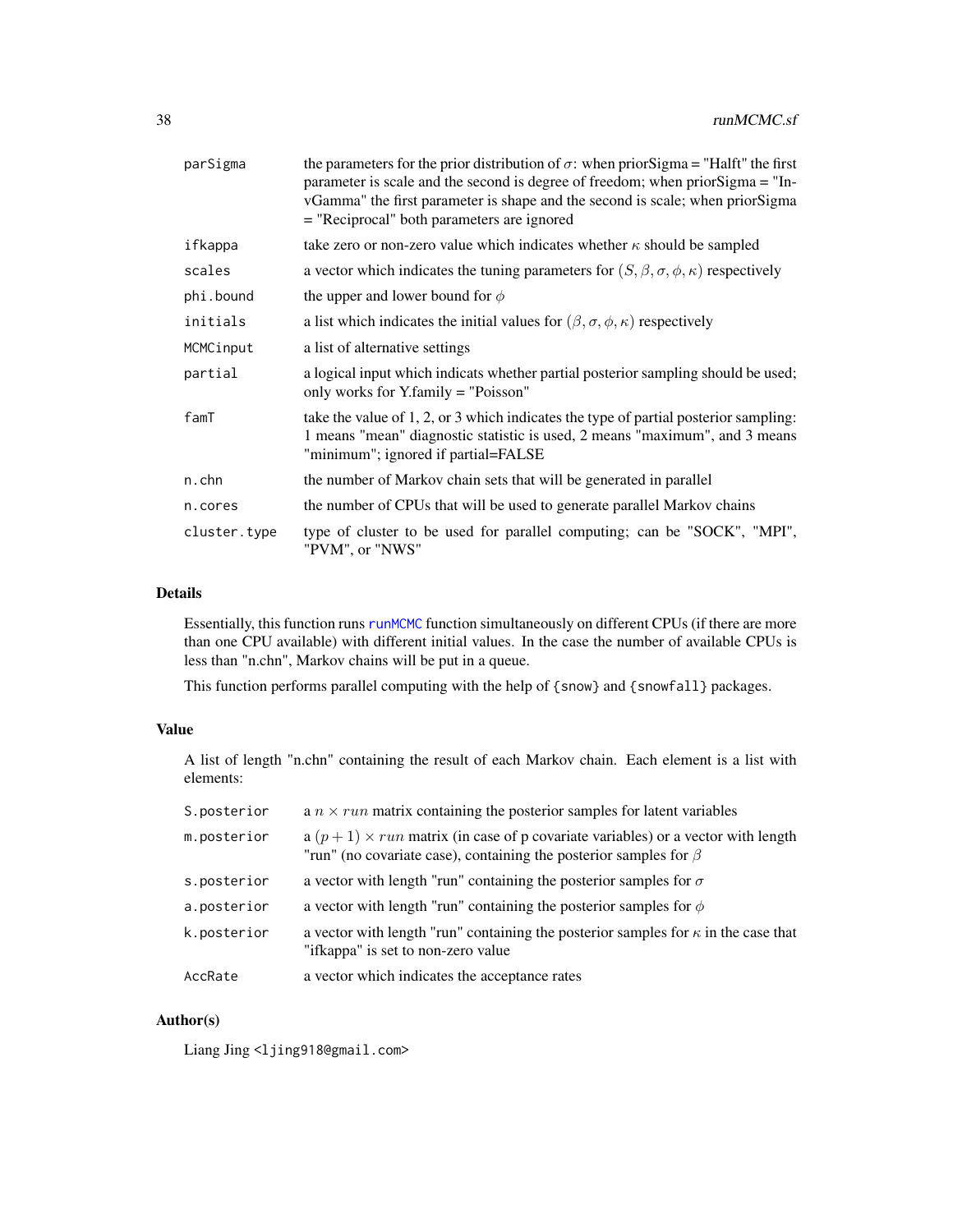<span id="page-38-0"></span>runMCMCpartialPois\_ 39

#### See Also

[MCMCinput](#page-16-1), [runMCMC](#page-34-1).

#### Examples

```
## Not run:
 require(snowfall)
 data(datWeed)
 Y < - Weed[,3]
 loc <- unifLoc(Weed[,1:2])
 L \leftarrow rep(1, length(Y))input.Weed <- MCMCinput( run=1000, run.S=10, rho.family="rhoPowerExp",
          Y.family = "Poisson",
          priorSigma = "Halft", parSigma = c(1, 1),
          ifkappa=0,
          scales=c(0.5, 3.5, 0.9, 0.6, 0.5),
          phi.bound=c(0.005, 1),
          initials=list(c(-1), 1, 0.1, 1) )
 res.prl <- runMCMC.sf(Y, L=L, loc=loc, X=NULL,
          MCMCinput = input.Weed, n.chn = 4, n.cores = 4, cluster.type="SOCK")
```
## End(Not run)

runMCMCpartialPois\_ *Internal Function for Robust MCMC Algorithms with Partial Posterior Sampling*

#### Description

This function is an internal function mainly used by runMCMC to call C++ codes that perform robust MCMC algrothms with partial posterior sampling.

#### Usage

```
runMCMCpartialPois_(Y_, L_, T_, D_, run_, nmLan_,
       fam_, famY_, famT_,
       ifkappa_, scale_, mscale_, sscale_, ascale_, kscale_,
       alow_, aup_, mini_, sini_, aini_, kini_)
```
#### Arguments

| Y.           | a vector of length n which indicates the response variables                                                                                                                                                                                          |
|--------------|------------------------------------------------------------------------------------------------------------------------------------------------------------------------------------------------------------------------------------------------------|
| $L_{-}$      | a vector of length n; it indicates the time duration during which the Poisson<br>counts are accumulated, or the total number of trials for Binomial response; if 0<br>is found in the vector, 1 will be used to replace all the values in the vector |
| $\mathsf{T}$ | a $n \times 2$ matrix which indicates the coordinates of locations                                                                                                                                                                                   |
| D            | a $n \times p$ covariate matrix; the default value "NULL" indicates no covariate                                                                                                                                                                     |
|              |                                                                                                                                                                                                                                                      |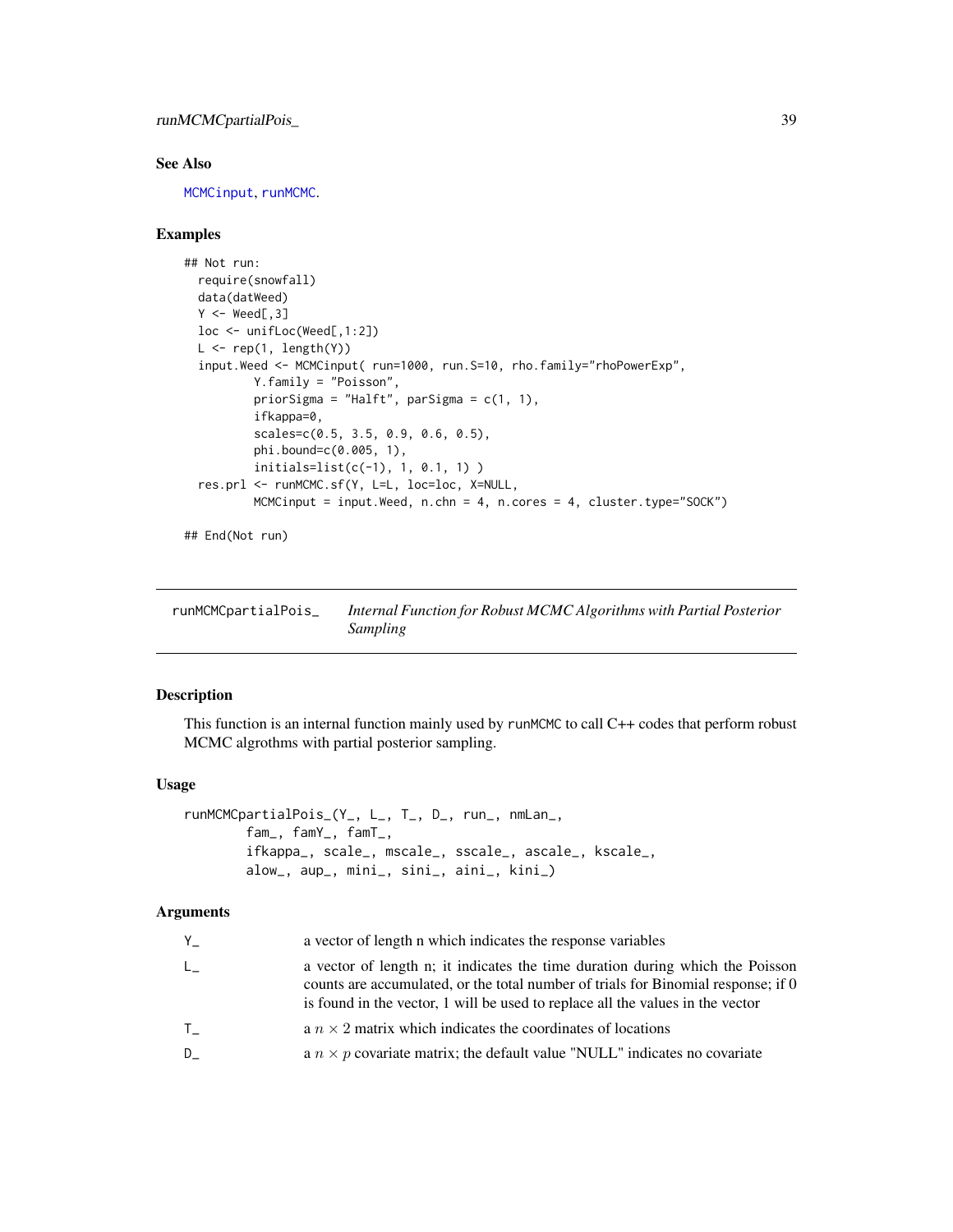<span id="page-39-0"></span>

| $run_$                             | the number of iterations                                                                                                                                                                                   |
|------------------------------------|------------------------------------------------------------------------------------------------------------------------------------------------------------------------------------------------------------|
| nmLan_                             | the number of internal iterations for latern variables                                                                                                                                                     |
| fam_                               | take the value of "rhoPowerExp", "rhoMatern", or "rhoSph" which indicates<br>the powered exponential, Matern, or Spherical correlation function is used                                                    |
| famY_                              | take the value of "Poisson" or "Binomial" which indicates Poisson or Bino-<br>mial distribution for response variables                                                                                     |
| famT_                              | take the value of 1, 2, or 3 which indicates the type of partial posterior sampling:<br>1 means "mean" diagnostic statistic is used, 2 means "maximum", and 3 means<br>"minimum"; ignored if partial=FALSE |
| ifkappa_                           | take zero or non-zero value which indicates whether $\kappa$ should be sampled                                                                                                                             |
| scale                              | the tuning parameters for $S$ respectively                                                                                                                                                                 |
| <code>mscale<math>\_</math></code> | the tuning parameters for $\beta$ respectively                                                                                                                                                             |
| $\textsf{sscale}\_\textsf{}$       | the tuning parameters for $\sigma$ respectively                                                                                                                                                            |
| ascale_                            | the tuning parameters for $\phi$ respectively                                                                                                                                                              |
| kscale_                            | the tuning parameters for $\kappa$ respectively                                                                                                                                                            |
| alow_                              | the lower bound for $\phi$ respectively                                                                                                                                                                    |
| $aup_$                             | the upper bound for $\phi$ respectively                                                                                                                                                                    |
| mini_                              | the initial for $\beta$ respectively                                                                                                                                                                       |
| sini_                              | the initial for $\sigma$ respectively                                                                                                                                                                      |
| aini_                              | the initial for $\phi$ respectively                                                                                                                                                                        |
| kini_                              | the initial for $\kappa$ respectively                                                                                                                                                                      |

# Details

Check out runMCMC function for details.

# Author(s)

Liang Jing <ljing918@gmail.com>

# See Also

[runMCMC](#page-34-1).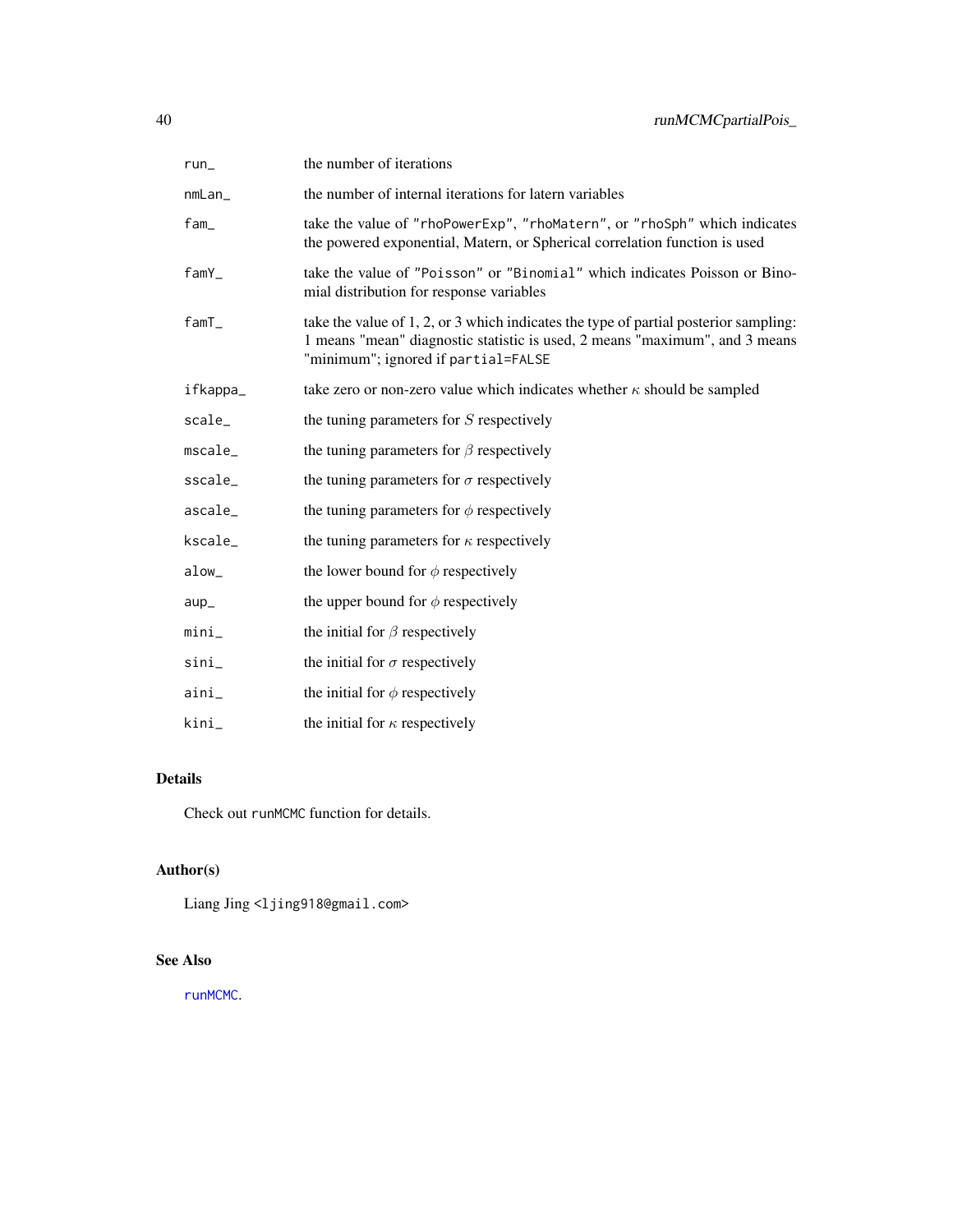<span id="page-40-0"></span>

This function is an internal function mainly used by runMCMC to call C++ codes that perform robust MCMC algrothms.

# Usage

```
runMCMC_(Y_, L_, T_, D_, run_, nmLan_, fam_, famY_,
         famSig_, par1_, par2_, ifkappa_,
        scale_, mscale_, sscale_, ascale_, kscale_,
        alow_, aup_, mini_, sini_, aini_, kini_)
```
# Arguments

| $Y_{-}$                            | a vector of length n which indicates the response variables                                                                                                                                                                                                                                                   |
|------------------------------------|---------------------------------------------------------------------------------------------------------------------------------------------------------------------------------------------------------------------------------------------------------------------------------------------------------------|
| $L_{-}$                            | a vector of length n; it indicates the time duration during which the Poisson<br>counts are accumulated, or the total number of trials for Binomial response; if 0<br>is found in the vector, 1 will be used to replace all the values in the vector                                                          |
| $T_{-}$                            | a $n \times 2$ matrix which indicates the coordinates of locations                                                                                                                                                                                                                                            |
| D_                                 | a $n \times p$ covariate matrix; the default value "NULL" indicates no covariate                                                                                                                                                                                                                              |
| $run_$                             | the number of iterations                                                                                                                                                                                                                                                                                      |
| nmLan                              | the number of internal iterations for latern variables                                                                                                                                                                                                                                                        |
| fam                                | take the value of "rhoPowerExp", "rhoMatern", or "rhoSph" which indicates<br>the powered exponential, Matern, or Spherical correlation function is used                                                                                                                                                       |
| famY                               | take the value of "Poisson" or "Binomial" which indicates Poisson or Bino-<br>mial distribution for response variables                                                                                                                                                                                        |
| $famsig_$                          | the prior distribution for $\sigma$ , the options include "Halft" (positive-truncated t dis-<br>tribution), "InvGamma" (inverse gamma distribution), and "Reciprocal" (recip-<br>rocal distribution)                                                                                                          |
| par1_                              | the parameters for the prior distribution of $\sigma$ : when prior Sigma = "Halft" the first<br>parameter is scale and the second is degree of freedom; when priorSigma = "In-<br>vGamma" the first parameter is shape and the second is scale; when priorSigma<br>= "Reciprocal" both parameters are ignored |
| par2_                              | the parameters for the prior distribution of $\sigma$ : when prior Sigma = "Halft" the first<br>parameter is scale and the second is degree of freedom; when priorSigma = "In-<br>vGamma" the first parameter is shape and the second is scale; when priorSigma<br>= "Reciprocal" both parameters are ignored |
| ifkappa_                           | take zero or non-zero value which indicates whether $\kappa$ should be sampled                                                                                                                                                                                                                                |
| scale_                             | the tuning parameters for S respectively                                                                                                                                                                                                                                                                      |
| <code>mscale<math>\_</math></code> | the tuning parameters for $\beta$ respectively                                                                                                                                                                                                                                                                |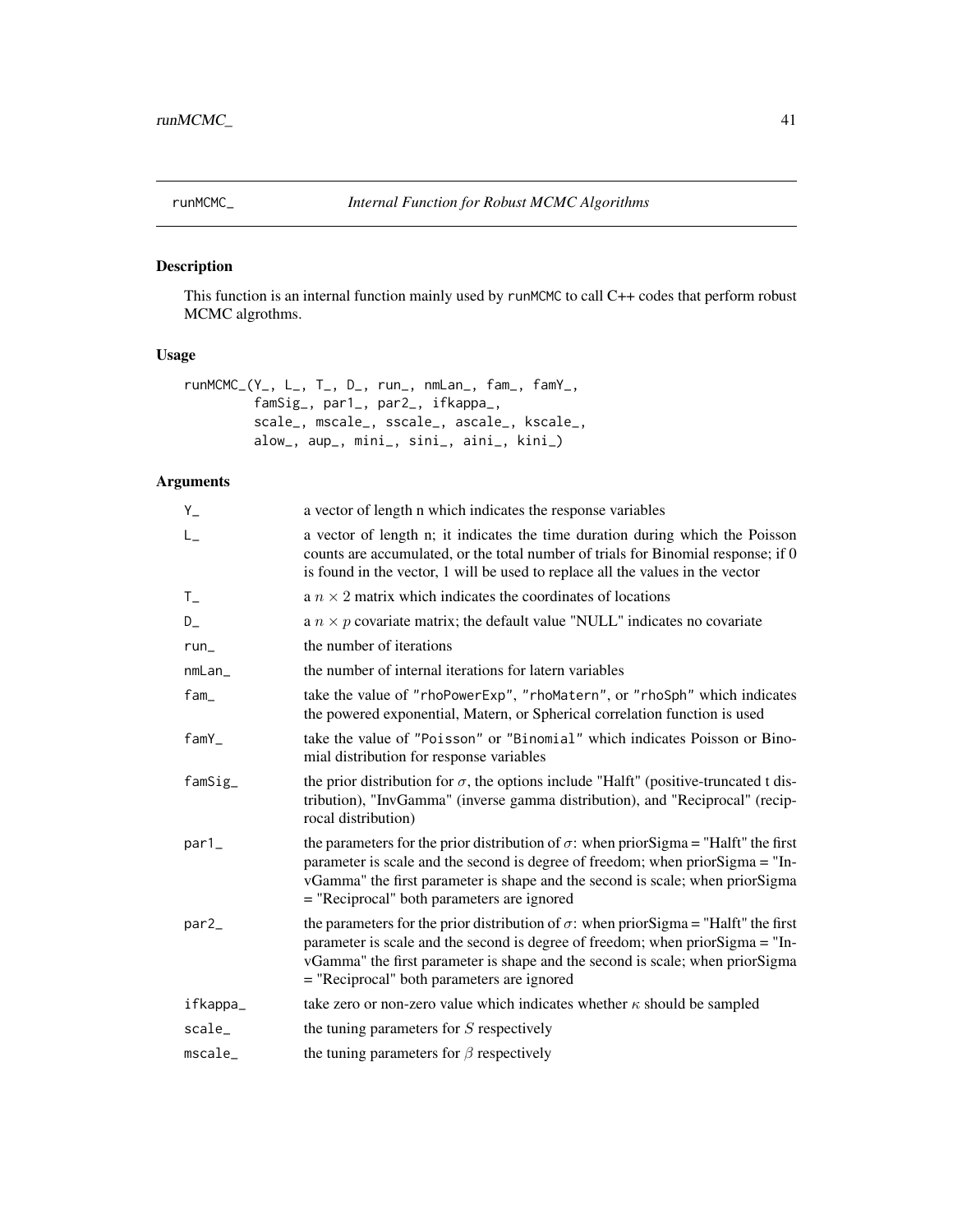#### <span id="page-41-0"></span>42 simData

| $sscale_$                    | the tuning parameters for $\sigma$ respectively |
|------------------------------|-------------------------------------------------|
| $\textsf{ascale}\_\textsf{}$ | the tuning parameters for $\phi$ respectively   |
| $\sf kscale\_$               | the tuning parameters for $\kappa$ respectively |
| alow_                        | the lower bound for $\phi$ respectively         |
| $aup$ <sub>-</sub>           | the upper bound for $\phi$ respectively         |
| mini                         | the initial for $\beta$ respectively            |
| $sini_$                      | the initial for $\sigma$ respectively           |
| $aini_$                      | the initial for $\phi$ respectively             |
| kini_                        | the initial for $\kappa$ respectively           |

# Details

Check out runMCMC function for details.

# Author(s)

Liang Jing <ljing918@gmail.com>

#### See Also

[runMCMC](#page-34-1).

<span id="page-41-1"></span>

| simData | Simulate Data Set from Generalized Linear Spatial Model on Given |
|---------|------------------------------------------------------------------|
|         | Locations                                                        |

# Description

This function simulates a data set on given locations for Poisson Log-normal spatial model or Binomial Logistic-normal spatial model.

# Usage

simData(loc,  $L = 0$ ,  $X = NULL$ , beta = 0, cov.par, rho.family = "rhoPowerExp", Y.family = "Poisson")

# Arguments

| $1$ oc   | a $n \times 2$ matrix which indicates the coordinates of given locations                                                                                                                                                                             |
|----------|------------------------------------------------------------------------------------------------------------------------------------------------------------------------------------------------------------------------------------------------------|
| L.       | a vector of length n; it indicates the time duration during which the Poisson<br>counts are accumulated, or the total number of trials for Binomial response; if 0<br>is found in the vector, 1 will be used to replace all the values in the vector |
| $\times$ | a $n \times p$ covariate matrix; the default value "NULL" indicates no covariate                                                                                                                                                                     |
| beta     | a vector of length $(p + 1)$ that indicates the coefficients                                                                                                                                                                                         |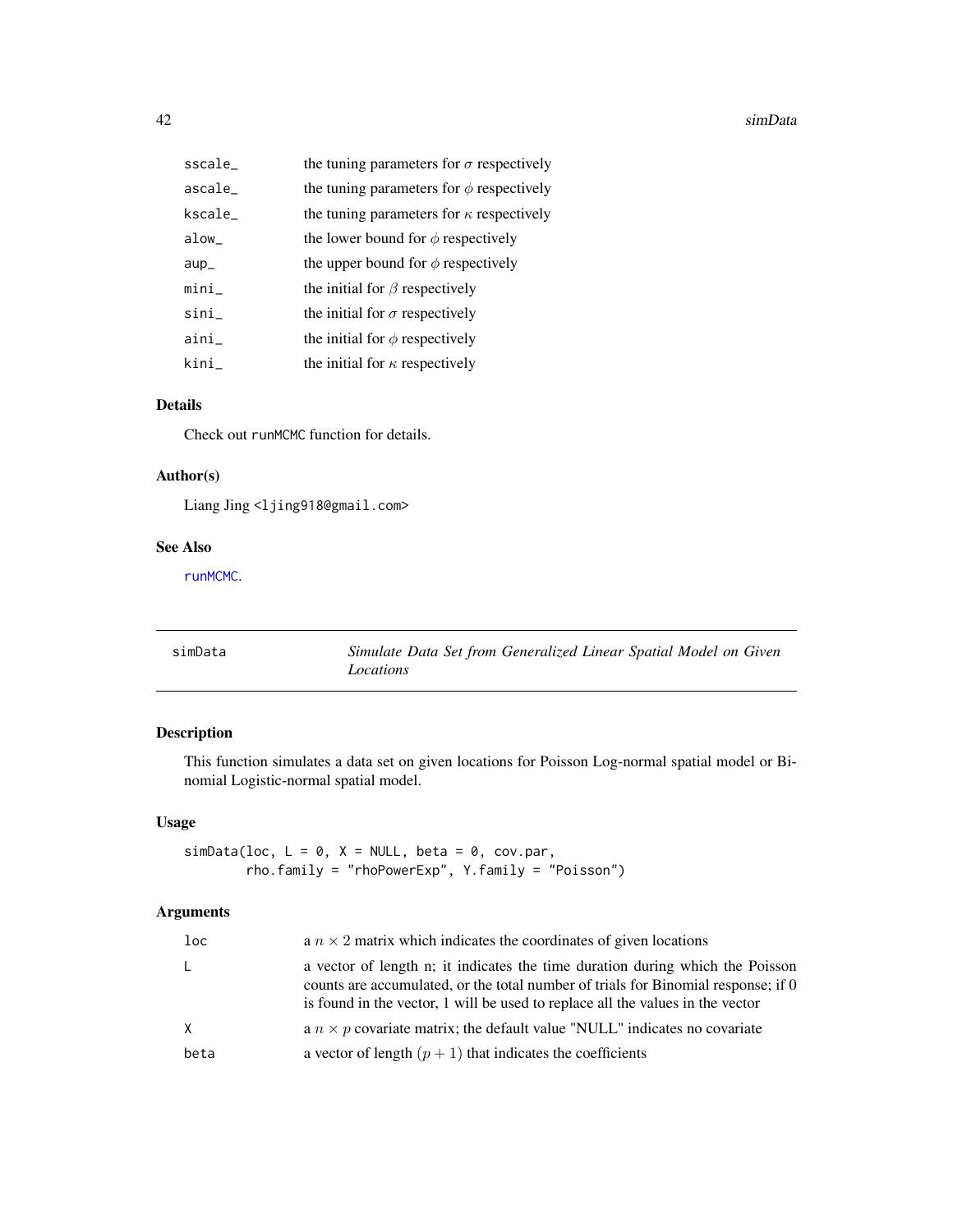<span id="page-42-0"></span>

| cov.par    | a vector of length 3 that indicates the value of $(\sigma, \phi, \kappa)$                                                                               |
|------------|---------------------------------------------------------------------------------------------------------------------------------------------------------|
| rho.family | take the value of "rhoPowerExp", "rhoMatern", or "rhoSph" which indicates<br>the powered exponential, Matern, or Spherical correlation function is used |
| Y.family   | take the value of "Poisson" or "Binomial" which indicates Poisson or Bino-<br>mial distribution for response variables                                  |

# Details

When using the powered exponential correlation function, note that  $0 < \kappa \leq 2$ .

#### Value

A list with two elements:

| data   | a vector indicates the response variables |
|--------|-------------------------------------------|
| latent | a vector indicates the latent variables   |

# Author(s)

Liang Jing <ljing918@gmail.com>

#### See Also

[locCircle](#page-11-1), [locGrid](#page-12-1), [locSquad](#page-13-1), [simData](#page-41-1), [plotData](#page-19-1).

#### Examples

```
## Not run:
 loc <- rbind(locCircle(0.3, 10),
               locCircle(0.6, 30),
               locCircle(1.0, 50)
               )
 dat \leq simData(loc, cov.par = c(1, 0.1, 1))
 plotData(dat$data, loc)
## End(Not run)
```
<span id="page-42-1"></span>TexasCounty.boundary *Data Set of Texas County Boundries*

# Description

This data set contains the boundary information for all Texas countries.

#### Usage

data(TexasCounty\_boundary)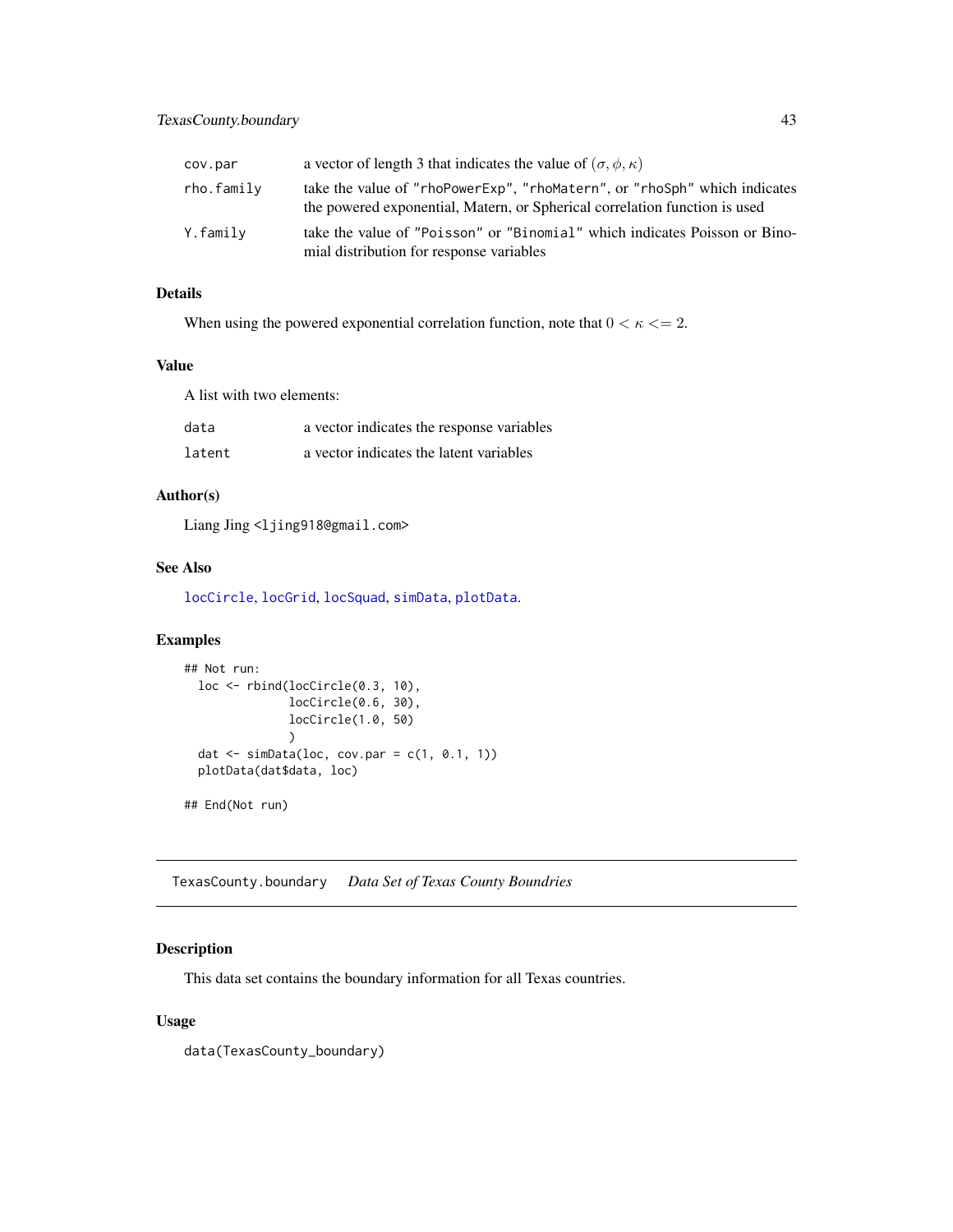# <span id="page-43-0"></span>Value

A list with 254 elements each of which contains the boundary information for one county.

#### Author(s)

Liang Jing <ljing918@gmail.com>

# See Also

[plotData](#page-19-1), [TexasCounty.center](#page-43-1), [TexasCounty.population](#page-44-1).

#### Examples

```
## Not run:
data(TexasCounty_boundary)
length(TexasCounty.boundary); names(TexasCounty.boundary)
plotData(bdry = TexasCounty.boundary, xlab = "Longitude", ylab = "Latitude")
text(TexasCounty.center[,2:3], names(TexasCounty.boundary), cex=0.4)
```
## End(Not run)

<span id="page-43-1"></span>TexasCounty.center *Data Set of Texas County Centers*

### Description

This data set contains the locations of centers for all Texas countries.

# Usage

```
data(TexasCounty_center)
```
# Value

A data.frame with 254 observations and 3 variables.

#### Author(s)

Liang Jing <ljing918@gmail.com>

#### See Also

[TexasCounty.boundary](#page-42-1), [TexasCounty.population](#page-44-1).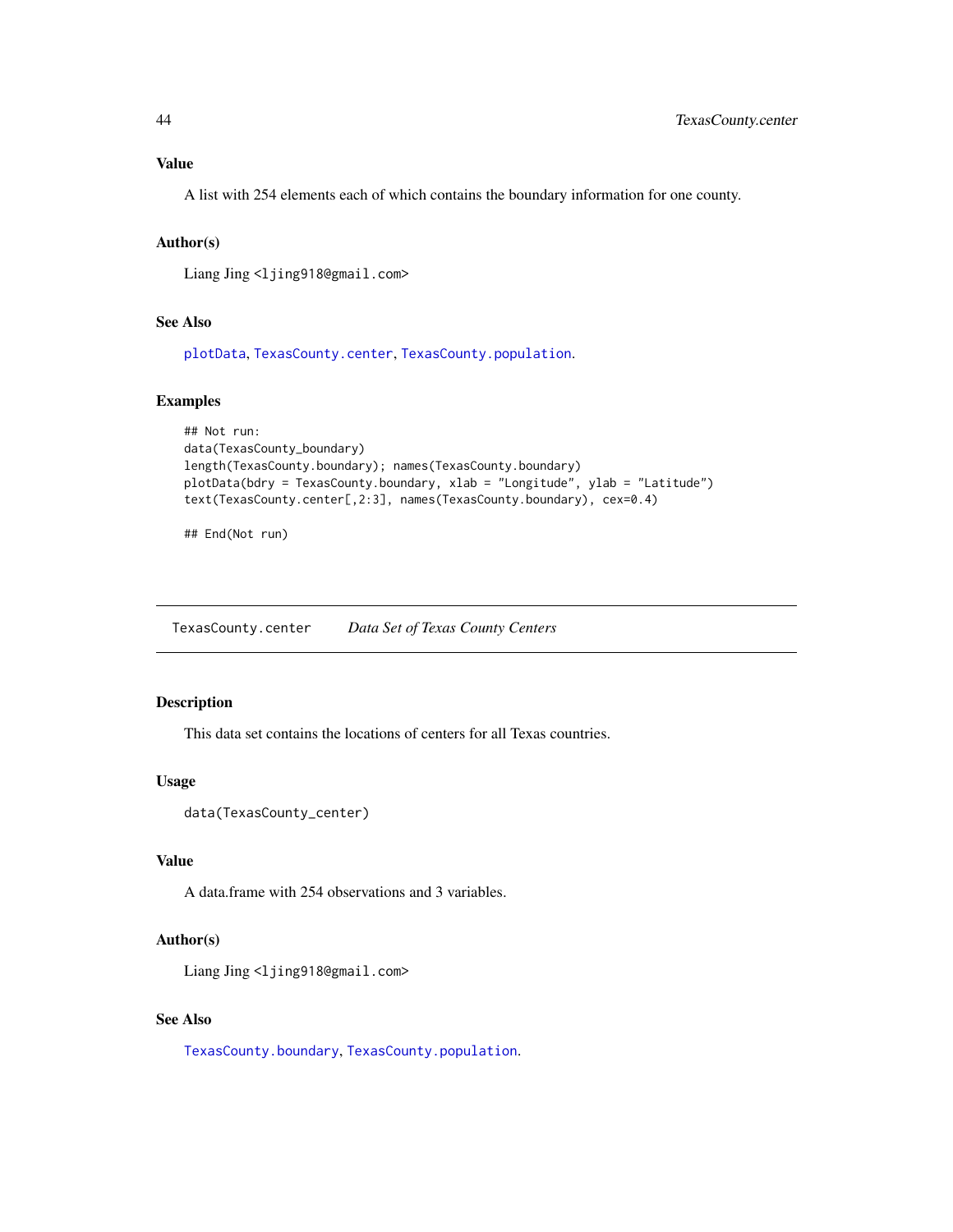# <span id="page-44-0"></span>TexasCounty.population 45

#### Examples

```
## Not run:
data(TexasCounty_center)
str(TexasCounty.center)
plotDataBD(TexasCounty.boundary)
points(TexasCounty.center[,2:3], col=2, pch=3)
```
## End(Not run)

<span id="page-44-1"></span>TexasCounty.population

*Data Set of Texas County Population*

# Description

This data set contains the population information for all Texas countries.

# Usage

```
data(TexasCounty_population)
```
#### Details

Year: 2009

Source: U.S. Census Bureau, Small Area Estimates Branch, Poverty and Median Income Estimates

#### Value

A data.frame with 254 observations and 3 variables.

# Author(s)

Liang Jing <ljing918@gmail.com>

#### See Also

[TexasCounty.boundary](#page-42-1), [TexasCounty.center](#page-43-1).

#### Examples

## Not run: data(TexasCounty\_population) str(TexasCounty.population)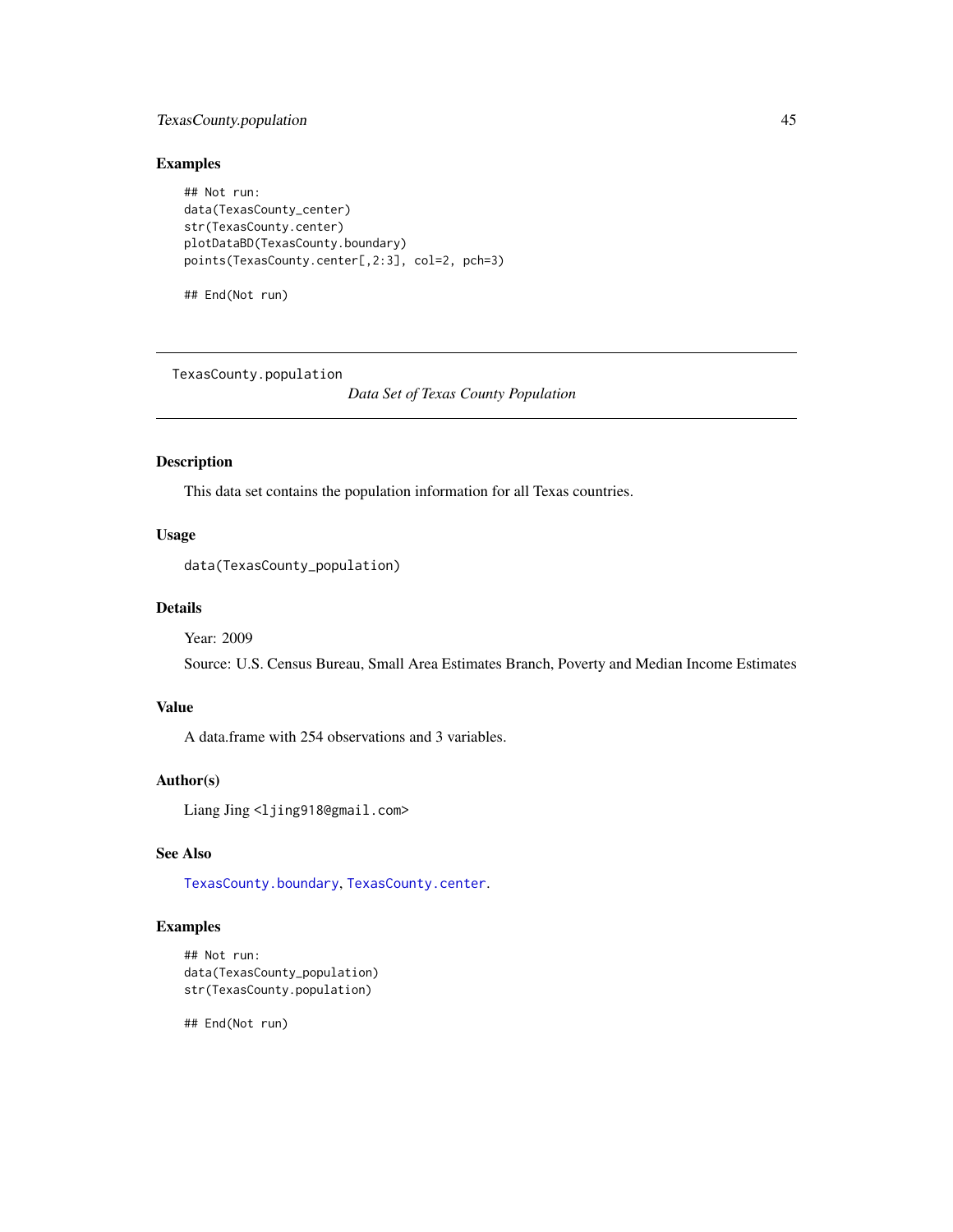<span id="page-45-1"></span><span id="page-45-0"></span>

This function approximates transformed residuals for the observed data by using reference data.

# Usage

tranR(Y.obs, Y.rep, discrete = FALSE)

#### Arguments

| Y.obs    | a vector which indicates the observed data set                                       |
|----------|--------------------------------------------------------------------------------------|
| Y.rep    | a matrix which indicates the reference data sets                                     |
| discrete | a logical value which indicates if the distribution of response variable is discrete |

# Value

A vector of transformed residuals.

# Author(s)

Liang Jing <ljing918@gmail.com>

# See Also

[cdfU](#page-4-1), [plot\\_etran](#page-21-2), [e2dist](#page-6-2).

```
## Not run:
Yrep \le repYeb(N.sim=2000, loc, L, beta = 5, sigma = 1, phi = 0.1)
tranR(Y.obs, Y.rep)
## End(Not run)
```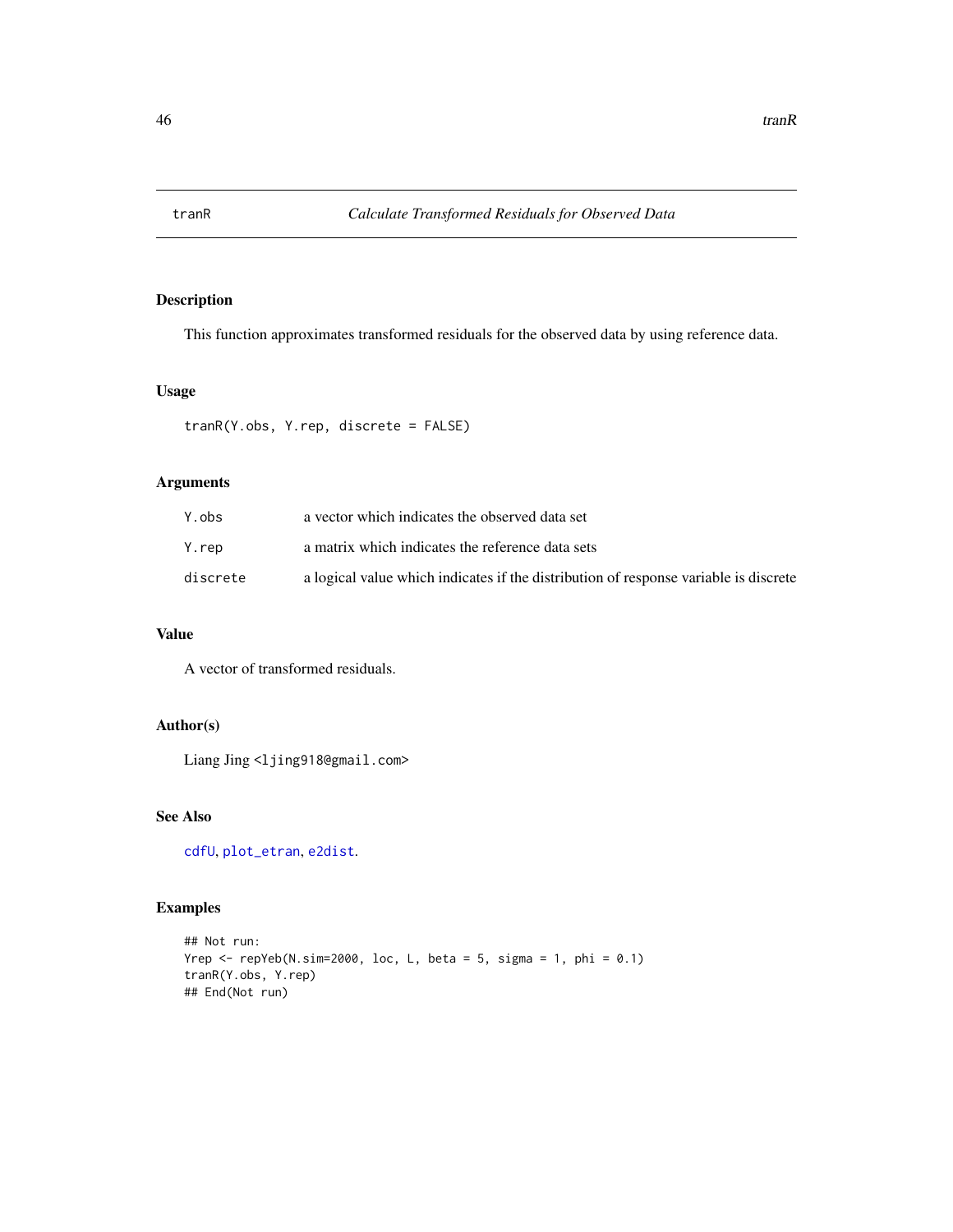<span id="page-46-1"></span><span id="page-46-0"></span>This function converts the distance matrix to correlation matrix.

# Usage

```
U2Z(U, cov.par, rho.family = "rhoPowerExp")
```
# Arguments

| U          | a $n \times n$ matrix which indicates the distance between locations                                                                                    |
|------------|---------------------------------------------------------------------------------------------------------------------------------------------------------|
| cov.par    | a vector of length 3 that indicates the value of $(\sigma, \phi, \kappa)$                                                                               |
| rho.family | take the value of "rhoPowerExp", "rhoMatern", or "rhoSph" which indicates<br>the powered exponential, Matern, or Spherical correlation function is used |

# Details

When using the powered exponential correlation function, note that  $0 < \kappa \leq 2$ .

# Value

A  $n \times n$  matrix with the element  $e_{ij}$  indicating the correlation between variables on the ith and jth locations.

# Author(s)

Liang Jing <ljing918@gmail.com>

#### See Also

[loc2U](#page-9-1), [rhoPowerExp](#page-31-1), [rhoMatern](#page-30-1).

# Examples

```
## Not run:
  loc <- locGrid(1, 2, 10, 5)
  U <- loc2U(loc)
  Z \leftarrow U2Z(U, cov.parse(0.5, 0.1, 1))
```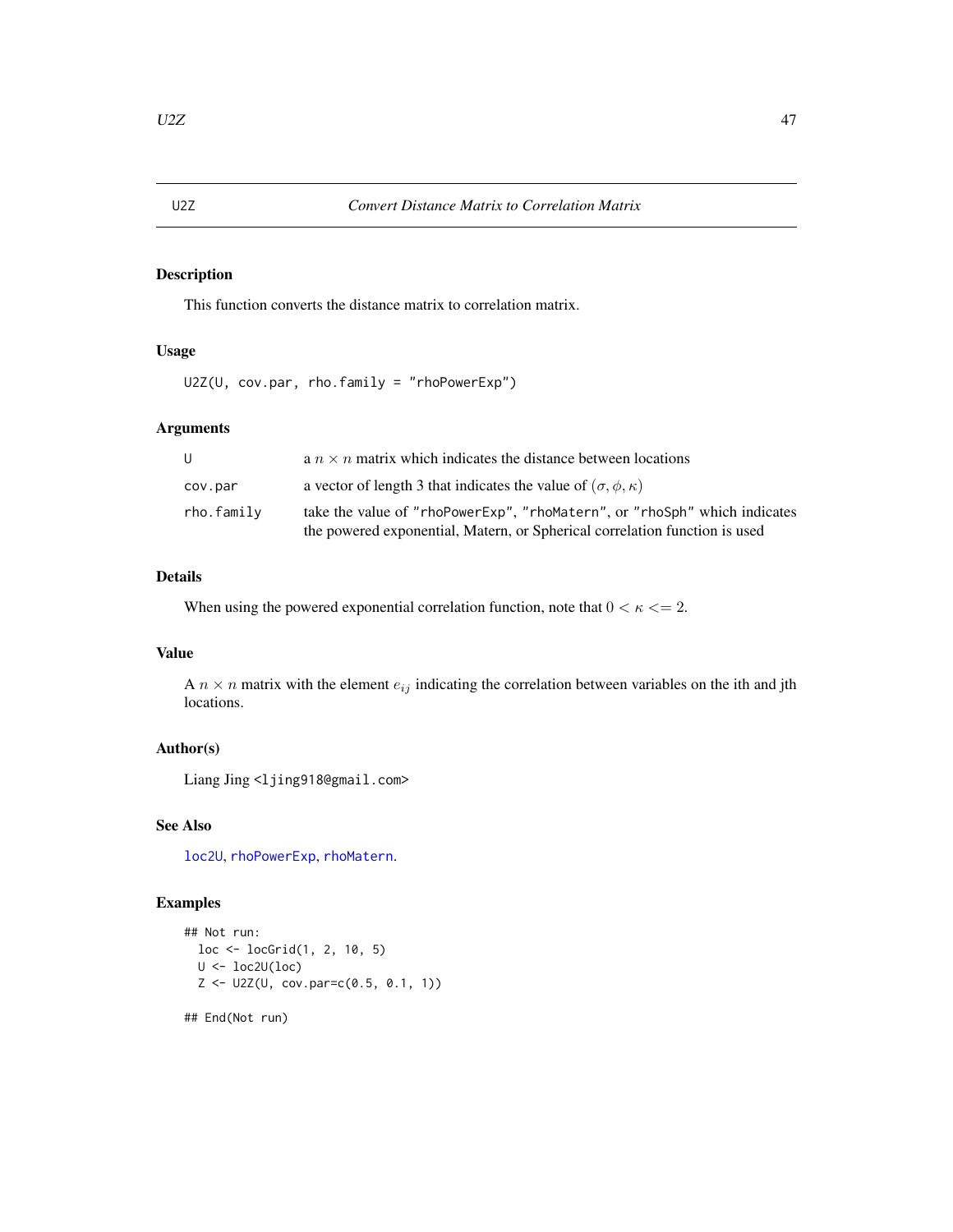<span id="page-47-0"></span>

This function scales the coordinates of original locations to fit into a unit square.

# Usage

```
unifLoc(loc, length=1)
```
# Arguments

| loc    | a matrix of $n \times 2$ which indicates the x-y coordinates of the original locations |
|--------|----------------------------------------------------------------------------------------|
| length | the edge length of the square                                                          |

# Value

A matrix of  $n \times 2$  which indicates the x-y coordinates of scaled locations.

#### Author(s)

Liang Jing <ljing918@gmail.com>

#### See Also

[locCircle](#page-11-1), [locGrid](#page-12-1), [locSquad](#page-13-1).

#### Examples

```
## Not run:
  loc <- locGrid(1, 2, 10, 5)
  plot(unifLoc(loc, length=1))
```
## End(Not run)

Weed *Weed Data*

# Description

This data set contains the Weed data set.

# Usage

Weed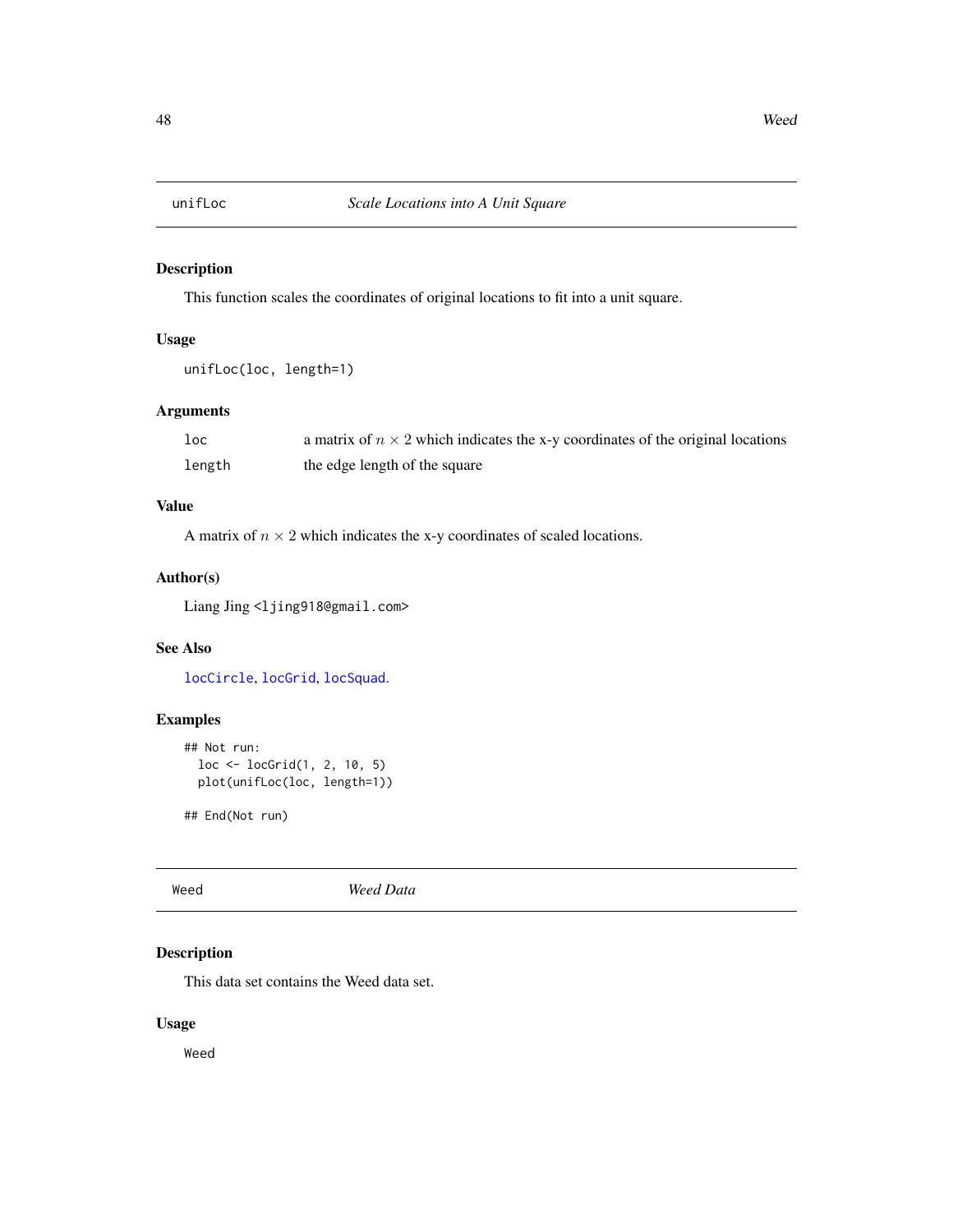#### <span id="page-48-0"></span>Weed 49

# Details

The Weed data were collected at the Bjertorp farm in the south-west of Sweden. Weed counts of non-crop plants were observed at different locations, and camera recorded images were used to estimate the counts with the help of certain image analysis algorithm. Guillot, G., Loren, N., and Rudemo, M. (2009). Spatial prediction of weed intensities from exact count data and image-based estimates. Journal of Applied Statistics, 58, Part 4, 525-542.

# Value

A data.frame with 100 observations and 4 variables.

# Author(s)

Liang Jing <ljing918@gmail.com>

# See Also

[plotData](#page-19-1).

# Examples

```
## Not run:
data(Weed)
str(Weed)
plotData(Weed[,3], Weed[,1:2], Weed[,4], Weed[,1:2],
         xlab="Eastings", ylab="Northings")
```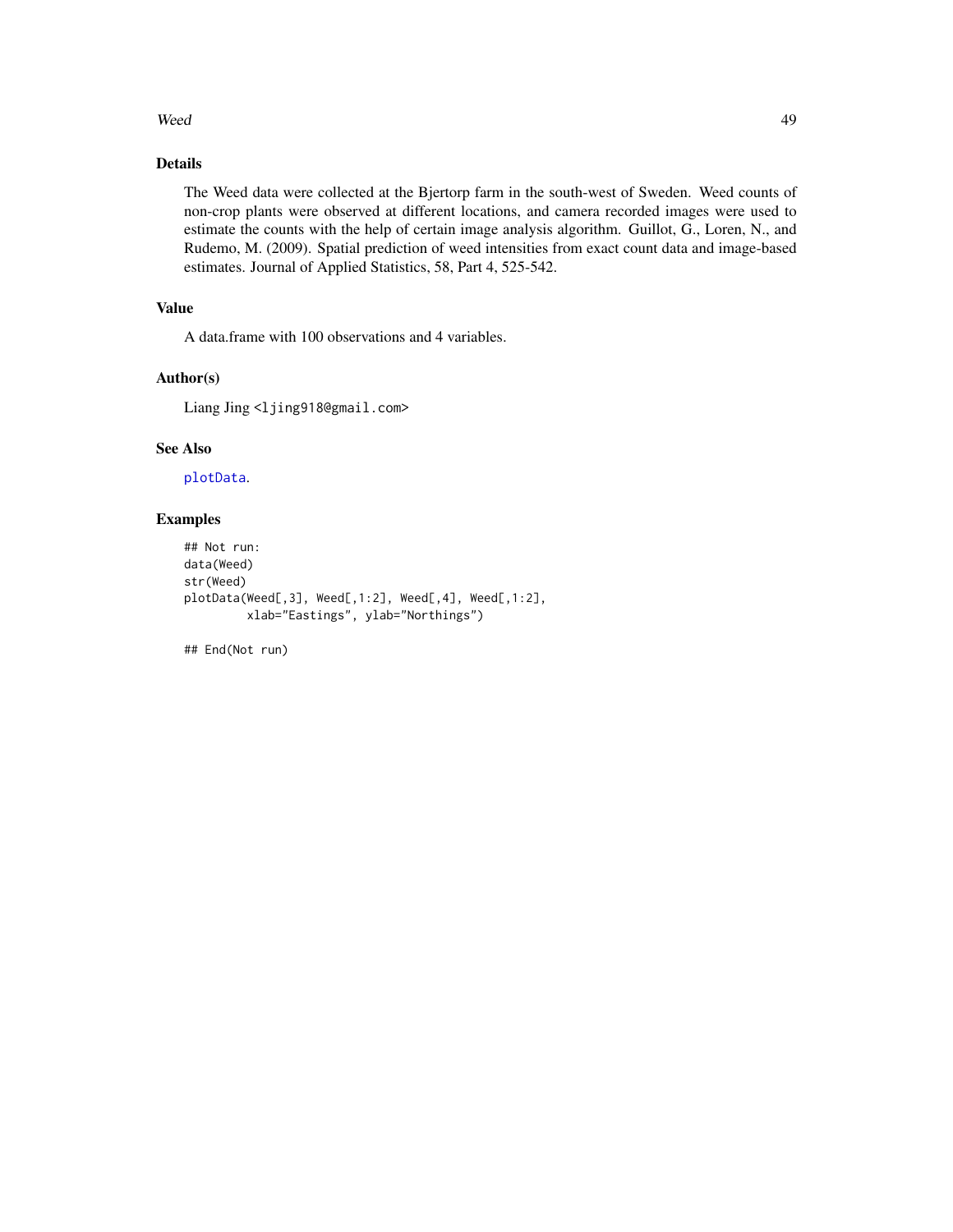# <span id="page-49-0"></span>Index

∗Topic Bayesian Model Checking BMCT, [4](#page-3-0) plot\_pRPS, [23](#page-22-0) pRPS, [26](#page-25-0) ∗Topic Correlation rhoMatern, [31](#page-30-0) rhoPowerExp, [32](#page-31-0) rhoSph, [33](#page-32-0) U2Z, [47](#page-46-0) ∗Topic Data Simulation repYeb, [27](#page-26-0) repYpost, [29](#page-28-0) simData, [42](#page-41-0) ∗Topic Data Earthquakes, [8](#page-7-0) plotData, [20](#page-19-0) plotTexas, [21](#page-20-0) Rhizoc, [30](#page-29-0) Rongelap, [34](#page-33-0) TexasCounty.boundary, [43](#page-42-0) TexasCounty.center, [44](#page-43-0) TexasCounty.population, [45](#page-44-0) Weed, [48](#page-47-0) ∗Topic Location loc2U, [10](#page-9-0) loc2U\_R, [11](#page-10-0) locCircle, [12](#page-11-0) locGrid, [13](#page-12-0) locSquad, [14](#page-13-0) locUloc, [15](#page-14-0) locUloc\_R, [16](#page-15-0) unifLoc, [48](#page-47-0) ∗Topic MCMC cutChain, [6](#page-5-0) findMode, [9](#page-8-0) MCMCinput, [17](#page-16-0) mixChain, [18](#page-17-0) plotACF, [19](#page-18-0) predY, [25](#page-24-0)

runMCMC, [35](#page-34-0) runMCMC.sf, [37](#page-36-0) runMCMC\_, [41](#page-40-0) runMCMCpartialPois\_, [39](#page-38-0) ∗Topic Transformed Residual Checking baseline.dist, [3](#page-2-0) cdfU, [5](#page-4-0) d.base, [7](#page-6-0) e2dist, [7](#page-6-0) plot\_baseline, [22](#page-21-0) plot\_etran, [22](#page-21-0) pOne, [24](#page-23-0) tranR, [46](#page-45-0) baseline.dist, [3,](#page-2-0) *[7,](#page-6-0) [8](#page-7-0)*, *[22](#page-21-0)*, *[24](#page-23-0)* BMCT, [4,](#page-3-0) *[24](#page-23-0)*, *[27](#page-26-0)* cdfU, [5,](#page-4-0) *[46](#page-45-0)* cutChain, [6,](#page-5-0) *[18,](#page-17-0) [19](#page-18-0)* d.base, *[3](#page-2-0)*, [7,](#page-6-0) *[22](#page-21-0)* e2dist, [7,](#page-6-0) *[22](#page-21-0)*, *[24](#page-23-0)*, *[46](#page-45-0)* Earthquakes, [8](#page-7-0) findMode, [9](#page-8-0) helloWorld, [10](#page-9-0) loc2U, [10,](#page-9-0) *[11](#page-10-0)*, *[15,](#page-14-0) [16](#page-15-0)*, *[31](#page-30-0)[–33](#page-32-0)*, *[47](#page-46-0)* loc2U\_R, *[11](#page-10-0)*, [11](#page-10-0) locCircle, *[11](#page-10-0)*, [12,](#page-11-0) *[13](#page-12-0)[–16](#page-15-0)*, *[20](#page-19-0)*, *[43](#page-42-0)*, *[48](#page-47-0)* locGrid, *[11,](#page-10-0) [12](#page-11-0)*, [13,](#page-12-0) *[14](#page-13-0)[–16](#page-15-0)*, *[20](#page-19-0)*, *[43](#page-42-0)*, *[48](#page-47-0)* locSquad, *[11](#page-10-0)[–13](#page-12-0)*, [14,](#page-13-0) *[15,](#page-14-0) [16](#page-15-0)*, *[20](#page-19-0)*, *[43](#page-42-0)*, *[48](#page-47-0)* locUloc, [15,](#page-14-0) *[16](#page-15-0)* locUloc\_R, [16](#page-15-0) MCMCinput, [17,](#page-16-0) *[36](#page-35-0)*, *[39](#page-38-0)* mixChain, *[6](#page-5-0)*, [18](#page-17-0) plot\_baseline, *[3](#page-2-0)*, *[7](#page-6-0)*, [22](#page-21-0)